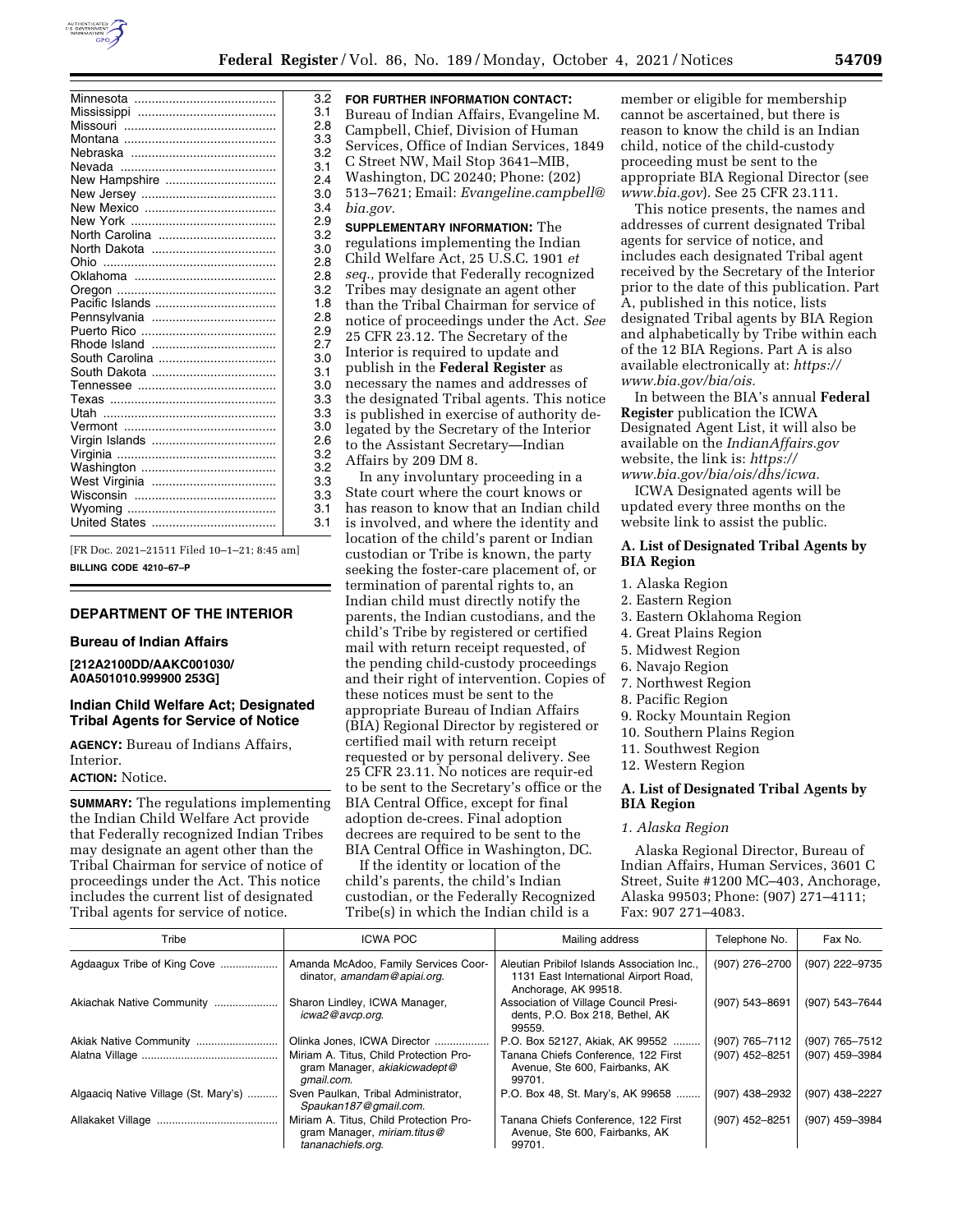| Tribe                                                      | <b>ICWA POC</b>                                                                                                    | Mailing address                                                                                                    | Telephone No.      | Fax No.          |
|------------------------------------------------------------|--------------------------------------------------------------------------------------------------------------------|--------------------------------------------------------------------------------------------------------------------|--------------------|------------------|
| Alutiiq Tribe of Old Harbor                                | Alyssa Brenteson, ICWA Worker,                                                                                     | P.O. Box 62, Old Harbor, AK 99643                                                                                  | (907) 286-2215     | (907) 286-2350   |
| Angoon Community Association                               | abrenteson@alutiiqtribe.org.<br>Marlene Zuboff, ICWA Worker,<br>mzuboff.agntribe10@gmail.com.                      | P.O. Box 328, Angoon, AK 99820                                                                                     | (907) 788-3411     | (907) 788-3412   |
|                                                            | Miriam A. Titus, Child Protection Pro-<br>gram Manager, miriam.titus@                                              | Tanana Chiefs Conference, 122 First<br>Avenue, Ste 600, Fairbanks, AK                                              | (907) 452-8251     | (907) 459-3984   |
|                                                            | tananachiefs.org.<br>Margorie Gemmill, Tribal Administrator,<br>Margoriegemmillava@gmail.com.                      | 99701.<br>P.O. Box 22069, Arctic Village, AK<br>99722.                                                             | (907) 587-5523     | (907) 587-5128   |
| Asa'carsarmiut Tribe                                       | Darlene Peterson, Director of Social<br>Services & Education I/II, atcicwa@                                        | P.O. Box 32107, Mountain Village, AK<br>99632.                                                                     | (907) 591-2428     | (907) 591-2934   |
| Native Village of Atgasuk                                  | gic.net.<br>Joshua Stein, Director of Social Serv-<br>ices, Joshua.stein@arcticslope.org.                          | Arctic Slope Native Association, P.O.<br>Box 2153, Utgiagvik, AK 99723.                                            | (907) 852-9374     | (907) 852-2761   |
|                                                            | Miriam A. Titus, Child Protection Pro-<br>gram Manager, miriam.titus@<br>tananachiefs.org.                         | Tanana Chiefs Conference, 122 First<br>Avenue, Ste 600, Fairbanks, AK<br>99701.                                    | (907) 452-8251     | (907) 459-3984   |
|                                                            | Miriam A. Titus, Child Protection Pro-<br>gram Manager, miriam.titus@<br>tananachiefs.org.                         | Tanana Chiefs Conference, 122 First<br>Avenue, Ste 600, Fairbanks, AK<br>99701.                                    | (907) 452-8251     | (907) 459-3984   |
| Central Council of the Tlingit & Haida In-<br>dian Tribes. | Barbara Dude, Family Services Adminis-<br>trator, icwamail@ccthita-nsn.gov.                                        | 320 West Willoughby Avenue, Ste #300,<br>Juneau, AK 99801.                                                         | $(907)$ 463-7169   | (907) 885-0032   |
|                                                            | Miriam A. Titus, Child Protection Pro-<br>gram Manager, Miriam.titus@<br>tanachiefs.org.                           | Tanana Chiefs Conference, 122 First<br>Avenue, Ste 600, Fairbanks, AK<br>99701.                                    | (907) 452-8251     | (907) 459-3984   |
|                                                            | Agnes Denny, Tribal Administrator,<br>agnesadenny@gmail.com.                                                       | HC01 Box 217, Gakona, AK 99586                                                                                     | (907) 822-3503     | (907) 822-5179   |
| Chevak Native Village                                      | Sharon Lindley, ICWA Manager,<br>icwa2@avcp.org.                                                                   | Association of Village Council Presi-<br>dents, P.O. Box 218, Bethel, AK<br>99559.                                 | (907) 543-8691     | (907) 543-7644   |
| Chickaloon Native Village                                  | Corrina Atkinson, Health, Education, &<br>Social Services Director/ICWA Pro-<br>gram Manager, caatkins@chickaloon- | P.O. Box 1105, Cicchickaloon, AK<br>99674.                                                                         | (907) 745-0794     | (907) 745-0704   |
| Chignik Bay Tribal Council                                 | nsn.gov.<br>Lou Johnson, Children's Services Divi-                                                                 | Bristol Bay Native Association, P.O. Box                                                                           | (907) 842-4139     | (907) 842-4106   |
| Chignik Lake Village                                       | sion Manager, ljohnson@bbna.com.<br>Lou Johnson, Children's Services Divi-                                         | 310, Dillingham, AK 99576.<br>Bristol Bay Native Association, P.O. Box                                             | (907) 842-4139     | (907) 842-4106   |
| Chilkat Indian Village (Klukwan)                           | sion Manager, ljohnson@bbna.com.<br>Carrie-Ann Durr, ICWA Case Worker,<br>edurr@chilkat-nsn.gov.                   | 310, Dillingham, AK 99576.<br>HC 60 Box 2207, Haines, AK 99827                                                     | (907) 767-5505     | (907) 767-5408   |
| Chilkoot Indian Association (Haines)                       | Barbara Dude, Family Services Adminis-<br>trator, icwamail@ccthita-nsn.gov.                                        | Central Council of the Tlingit and Haida<br>Indian Tribes, 320 West Willoughby<br>Ave., Ste 300, Juneau, AK 99801. | $(907)$ 463-7169   | (907) 885-0032   |
| Chinik Eskimo Community (Golovin)                          | Heather Payenna, CFS Manager,<br>hpayenna@kawerak.org.                                                             | Kawerak Inc. Children & Family Serv-<br>ices, P.O. Box 948, Nome, AK 99762.                                        | (907) 443-4261     | $(907)$ 443-4601 |
| Chuloonawick Native Village                                | Sharon Lindley, ICWA Manager,<br>SLindley@avep.org.                                                                | P.O. Box 218, Bethel, AK 99559                                                                                     | (907) 543-8691     | (907) 543-7644   |
| Circle Native Community                                    | Miriam A. Titus, Child Protection Pro-<br>gram Manager, Miriam.titus@<br>tananchiefs.org.                          | Tanana Chiefs Conference, 122 First<br>Avenue, Ste 600, Fairbanks, AK<br>99701.                                    | (907) 452-8251     | (907) 459-3984   |
| Craig Tribal Association                                   | Barbara Dude, Family Services Adminis-<br>trator, icwamail@ccthita-nsn.gov.                                        | Central Council of the Tlingit and Haida<br>Indian Tribes, 320 West Willoughby<br>Ave., Ste 300, Juneau, AK 99801. | (907) 463-7169     | (907) 885-0032   |
| Curyung Tribal Council                                     | Lou Johnson, Children's Services Divi-<br>sion Manager, <i>ljohnson@bbna.com</i> .                                 | Bristol Bay Native Association, P.O. Box<br>310, Dillingham, AK 99576.                                             | (907) 842-4139     | (907) 842-4106   |
| Douglas Indian Association                                 | Alyssa Cadiente-Laiti Blattner, Family<br>Case Worker, ablattner@diataku.com.                                      | 811 W 12th Street, Juneau, AK 99801                                                                                | $(907)$ 364-2916   | (907) 364-2917   |
|                                                            | Lou Johnson, Children's Services Divi-<br>sion Manager, ljohnson@bbna.com.                                         | Bristol Bay Native Association, P.O. Box<br>310, Dillingham, AK 99576.                                             | (907) 842-4139     | (907) 842-4106   |
|                                                            | Dawn Harris, ICWA Worker, dharris@<br>eklutna.org.                                                                 | P.O. Box 670666, Chugiak, AK 99567                                                                                 | $(907)$ 688-6020   | $(907)$ 688-6021 |
|                                                            | Sharon Lindley, ICWA Manager,<br>icwa2@avcp.org.                                                                   | Association of Village Council Presi-<br>dents, P.O. Box 218, Bethel, AK<br>99559.                                 | (907) 543-8691     | (907) 543-7644   |
| Evansville Village (aka Bettles Field)                     | Miriam A. Titus, Child Protection Man-<br>ager, miriam.titus@tananachiefs.org.                                     | Tanana Chiefs Conference, 122 First<br>Avenue, Ste 600, Fairbanks, AK<br>99701.                                    | (907) 452-8251     | (907) 459-3984   |
| Galena Village (aka Louden Village)                        | Susie Sam, Tribal Administrator,<br>susiej.sam@loudentribe.com.                                                    | P.O. Box 244, Galena, AK 99741                                                                                     | $(907) 656 - 1711$ | $(907)$ 656-2491 |
| Gulkana Village Council                                    | Rachel Stratton Morse, ICWA Worker,                                                                                | P.O. Box 254, Gakona, AK 99586                                                                                     | $(907)$ 822-5363   | (907) 822-3976   |
|                                                            | icwa@gulkanacouncil.org.<br>Miriam A. Titus, Child Protection Man-<br>ager, miriam.titus@tananachiefs.org.         | Tanana Chiefs Conference, 122 First<br>Avenue, Ste 600, Fairbanks, AK<br>99701.                                    | (907) 452-8251     | (907) 459-3984   |
|                                                            | Miriam A. Titus, Child Protection Pro-<br>gram Manager, miriam.titus@<br>tananachiefs.org.                         | Tanana Chiefs Conference, 122 First<br>Avenue, Ste 600, Fairbanks, AK<br>99701.                                    | (907) 452-8251     | (907) 459-3984   |
| Hoonah Indian Association                                  | Akasha Moulton, Human Development<br>Division Director, Akasha.Moulton@<br>hiatribe.org.                           | P.O. Box 602, Hoonah, AK 99829                                                                                     | (907) 945-3545     | (907) 945-3703   |
|                                                            | Miriam A. Titus, Child Protection Pro-<br>gram Manager, miriam.titus@<br>tananachiefs.org.                         | Tanana Chiefs Conference, 122 First<br>Avenue, Ste 600, Fairbanks, AK<br>99701.                                    | (907) 452-8251     | (907) 459-3984   |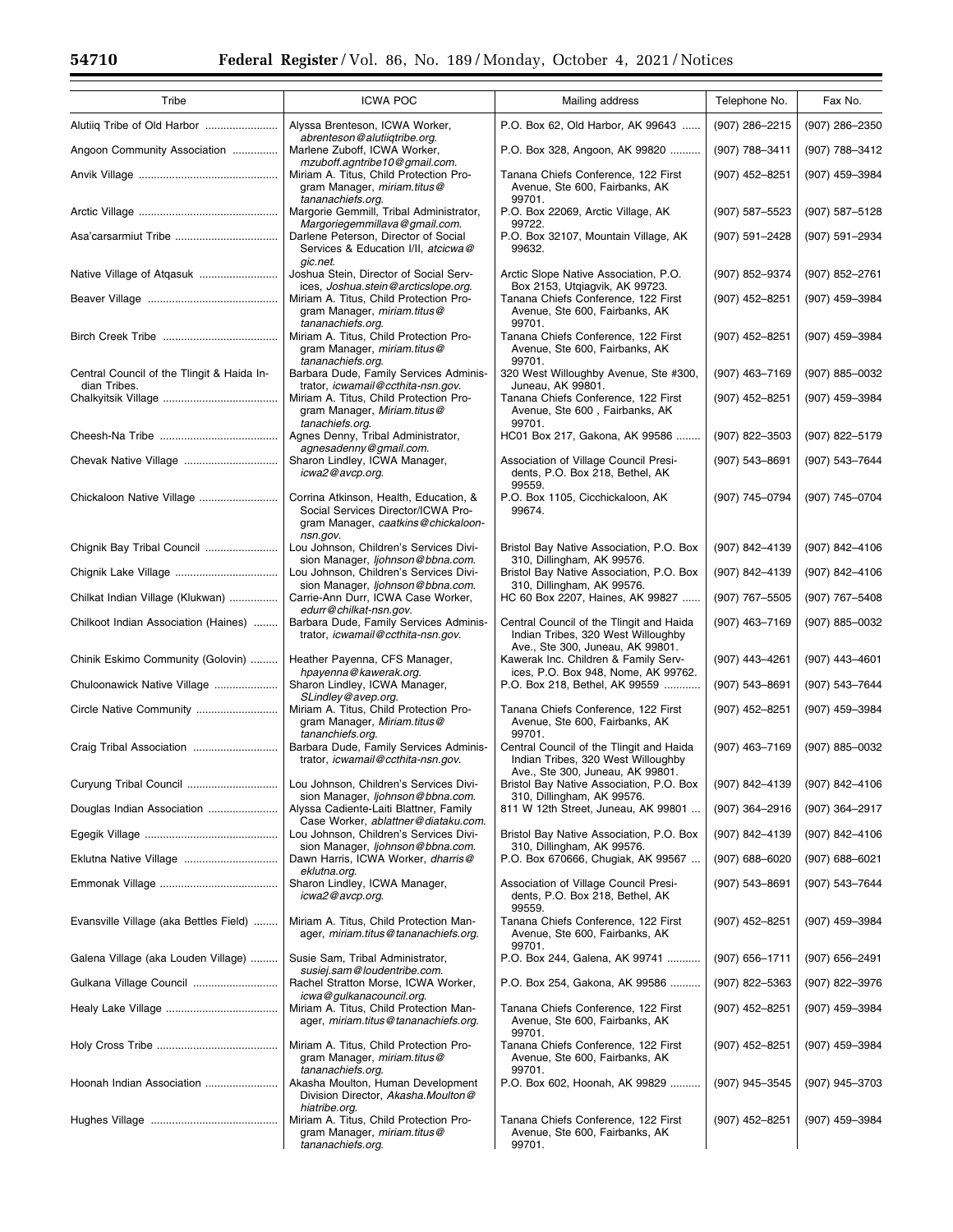| Tribe                                                         | <b>ICWA POC</b>                                                                                              | Mailing address                                                                                                   | Telephone No.      | Fax No.            |
|---------------------------------------------------------------|--------------------------------------------------------------------------------------------------------------|-------------------------------------------------------------------------------------------------------------------|--------------------|--------------------|
|                                                               | Miriam A. Titus, Child Protection Pro-<br>gram Manager, miriam.titus@                                        | Tanana Chiefs Conference, 122 First<br>Avenue, Ste 600, Fairbanks, AK                                             | (907) 452-8251     | (907) 459-3984     |
| Hydaburg Cooperative Association                              | tananachiefs.org.<br>Margaret Peele, Human Services Direc-<br>tor, human.services.hca@gmail.com.             | 99701.<br>P.O. Box 349, Hydaburg, AK 99922                                                                        | (907) 285-3666     | (907) 285-3541     |
|                                                               | Alicia Tinney, ICWA Worker,                                                                                  | P.O. Box 4008, Igiugig, AK 99613                                                                                  | (907) 533-3211     | (907) 533-3217     |
| Inupiat Community of the Arctic Slope                         | alicia.s.zackar@gmail.com.<br>Marie H. Ahsoak, Social Services Direc-                                        | P.O. Box 934, Barrow, AK 99723                                                                                    | (907) 852-5923     | (907) 852-5924     |
| Iqugmiut Traditional Council                                  | tor, social@inupiatgov.com.<br>Sharon Lindley, ICWA Manager,<br>icwa2@avcp.org.                              | Association of Village Council Presi-<br>dents, P.O. Box 218, Bethel, AK<br>99559.                                | (907) 543-8691     | (907) 543-7644     |
|                                                               | Lou Johnson, Children's Services Divi-<br>sion Manager, ljohnson@bbna.com.                                   | Bristol Bay Native Association, P.O. Box<br>310, Dillingham, AK 99576.                                            | (907) 842-4139     | (907) 842-4106     |
|                                                               | Alyssa Brenteson, Tribal Manager,<br>kaguyak.tribal.council@gmail.com.                                       | P.O. Box 5078, Akhiok, AK 99615                                                                                   | (907) 836-2231     |                    |
| Kaktovik Village (aka Barter Island)                          | Joshua Stein, Director of Social Serv-<br>ices, joshua.stein@arcticslope.org.                                | Arctic Slope Native Association, P.O.<br>Box 2153, Barrow, AK 99723.                                              | (907) 852-9374     | (907) 852-2761     |
| Kasigluk Traditional Elders Council                           | Lena Keene, ICWA Worker,<br>kasigluktribalicwa@gmail.com.                                                    | P.O. Box 19, Kasigluk, AK 99609                                                                                   | (907) 477-6418     | (907) 477-6412     |
| Kenaitze Indian Tribe                                         | Maria Guerra, Family and Social Serv-<br>ices Director,<br>familyservicesdepartment@<br>kenaitze.org.        | P.O. Box 988, Kenai, AK 99611                                                                                     | (907) 335-7628     | (907) 202-8359     |
| Ketchikan Indian Community                                    | Douglas J. Gass, Case Management<br>Supervisor, dgass@kictribe.org.                                          | 2960 Tongass Avenue, Ketchikan, AK<br>99901.                                                                      | (907) 228-9324     | $(800)$ 378-0469   |
| King Island Native Community                                  | Heather Payenna, CFS Manager,<br>hpayenna@kawerak.org.                                                       | Kawerak Inc. Children & Family Serv-<br>ices, P.O. Box 948, Nome, AK 99762.                                       | (907) 443-4261     | (907) 443-4601     |
|                                                               | Lou Johnson, Children's Services Divi-<br>sion Manager, ljohnson@bbna.com.                                   | Bristol Bay Native Association, P.O. Box<br>310, Dillingham, AK 99576.                                            | (907) 842-4139     | (907) 842-4106     |
| Klawock Cooperative Association                               | Barbara Dude, Family Services Adminis-<br>trator, icwamail@ccthita.nsn.gov.                                  | Central Council of the Tlingit and Haida<br>Indian Tribes, 320 West Willoughby<br>Ave, Ste 300, Juneau, AK 99801. | $(907)$ 463-7163   | (907) 885-0032     |
|                                                               | Geraldine Nicoli-Ayonayon, ICWA Man-<br>ager, gnayonayon@kniktribe.org.                                      | P.O. Box 871565, Wasilla, AK 99687                                                                                | (907) 373-7938     | (907) 373-2153     |
|                                                               | Mary Andrew, ICWA Worker,<br>kokhanokicwa@gmail.com.                                                         | P.O. Box 1007, Kokhanok, AK 99606                                                                                 | (907) 282-2224     | (907) 282-2221     |
| Koyukuk Native Village                                        | Miriam A. Titus, Child Protection Pro-<br>gram Manager, Miriam.titus@<br>tananchiefs.org.                    | Tanana Chiefs Conference, 122 First<br>Avenue, Ste 600, Fairbanks, AK<br>99701.                                   | (907) 452-8251     | (907) 459-3984     |
|                                                               | Lou Johnson, Children's Services Divi-<br>sion Manager, ljohnson@bbna.org.                                   | Bristol Bay Native Association, P.O. Box<br>310, Dillingham, AK 99576.                                            | (907) 842-4139     | (907) 842-4106     |
|                                                               | Sharon Lindley, ICWA Manager,<br>lcwa2@avcp.org.                                                             | Association of Village Council Presi-<br>dents, P.O. Box 218, Bethel, AK<br>99559.                                | (907) 543-8691     | (907) 543-7644     |
| Manley Hot Springs Village                                    | Miriam A. Titus, Child Protection Pro-<br>gram Manager, Miriam.titus@<br>tananachiefs.org.                   | Tanana Chiefs Conference, 122 First<br>Avenue, Ste 600, Fairbanks, AK<br>99701.                                   | (907) 452-8251     | (907) 459-3984     |
|                                                               | Lou Johnson, Children's Services Divi-<br>sion Manager, ljohnson@bbna.org.                                   | Bristol Bay Native Association, P.O. Box<br>310, Dillingham, AK 99576.                                            | (907) 842-4139     | (907) 842-4106     |
| McGrath Native Village                                        | Miriam A. Titus, Child Protection Pro-<br>gram Manager, miriam.titus@<br>tananachiefs.org.                   | Tanana Chiefs Conference, 122 First<br>Avenue, Ste 600, Fairbanks, AK<br>99701.                                   | (907) 452-8251     | (907) 459-3984     |
| Mentasta Traditional Council                                  | Sarah Martin, ICWA Caseworker,<br>mentasta.icwa@gmail.com.                                                   | P.O. Box 6019, Mentasta Lake, AK<br>99780.                                                                        | (907) 291-2319     | $(907)$ 291-2305   |
| Metlakatla Indian Community, Annette Is-<br>land Reserve.     | Jacqueline Wilson, Craig White, ICWA<br>Social Worker, Social Services Direc-<br>tor, Jwilsonm4@outlook.com. | P.O. Box 8, Metlkatla, AK 99926                                                                                   | $(907) 886 - 6914$ | $(907) 886 - 6913$ |
|                                                               | Linda Halverson, Tribal President,<br>nnvcpresident@gmail.com.                                               | P.O. Box 210, Naknek, AK 99633                                                                                    | (907) 246-4210     | (907) 246-3563     |
|                                                               | Denise Malutin, ICWA Program Man-<br>ager, denise@afognak.org.                                               | 115 Mill Bay Road, Kodiak, AK 99615                                                                               | (907) 486-6357     | $(907)$ 486-6529   |
|                                                               | Amanda Holden, ICWA Specialist,<br>Amanda.holden@kodiakhealthcare.org.                                       | Kodiak Area Native Association, 3449<br>Rezanof Drive East, Kodiak, AK<br>99615.                                  | (907) 952-3628     | (907) 486-1329     |
|                                                               | Amanda McAdoo, Family Services Coor-<br>dinator, amandam@apiai.org.                                          | Aleutian Pribilof Islands Association Inc.,<br>1131 E International Airport Road, An-<br>chorage, AK 99518.       | (907) 276-2700     | (907) 222-9735     |
|                                                               | Lou Johnson, Children's Services Divi-<br>sion Manager, ljohnson@bbna.com.                                   | Bristol Bay Native Association, P.O. Box<br>310, Dillingham, AK 99576.                                            | (907) 842-4139     | (907) 842-4106     |
|                                                               | Jackie Hill, Director, Jackie.hill@<br>maniilag.org.                                                         | Maniilag Association Family Services,<br>P.O. Box 256, Kotzebue, AK 99752.                                        | (907) 442-7879     | (907) 442-7885     |
|                                                               | Amanda McAdoo, Family Services Coor-<br>dinator, amandam@apiai.org.                                          | Aleutian Pribilof Islands Association Inc.,<br>1131 E International Airport Road, An-<br>chorage, AK 99518.       | $(907)$ 276-2700   | (907) 222-9735     |
| Native Village of Barrow Inupiat Tradi-<br>tional Government. | Mary Jane Lang, Executive Director,<br>maryjane.lang@nvbarrow.net.                                           | P.O. Box 1130, Barrow, AK 99723                                                                                   | $(907) 852 - 4411$ | (907) 852-8844     |
| Native Village of Belkofski                                   | Amanda McAdoo, Family Services Coor-<br>dinator, amandam@apiai.org.                                          | Aleutian Pribilof Islands Association Inc.,<br>1131 E International Airport Road, An-<br>chorage, AK 99518.       | (907) 276-2700     | (907) 222-9735     |
| Native Village of Brevig Mission                              | Heather Payenna, Children & Family<br>Services Manager, hpayenna@<br>kawerak.org.                            | Kawerak Inc. Children & Family Serv-<br>ices, P.O. Box 948, Nome, AK 99762.                                       | (907) 443-4261     | (907) 443-4601     |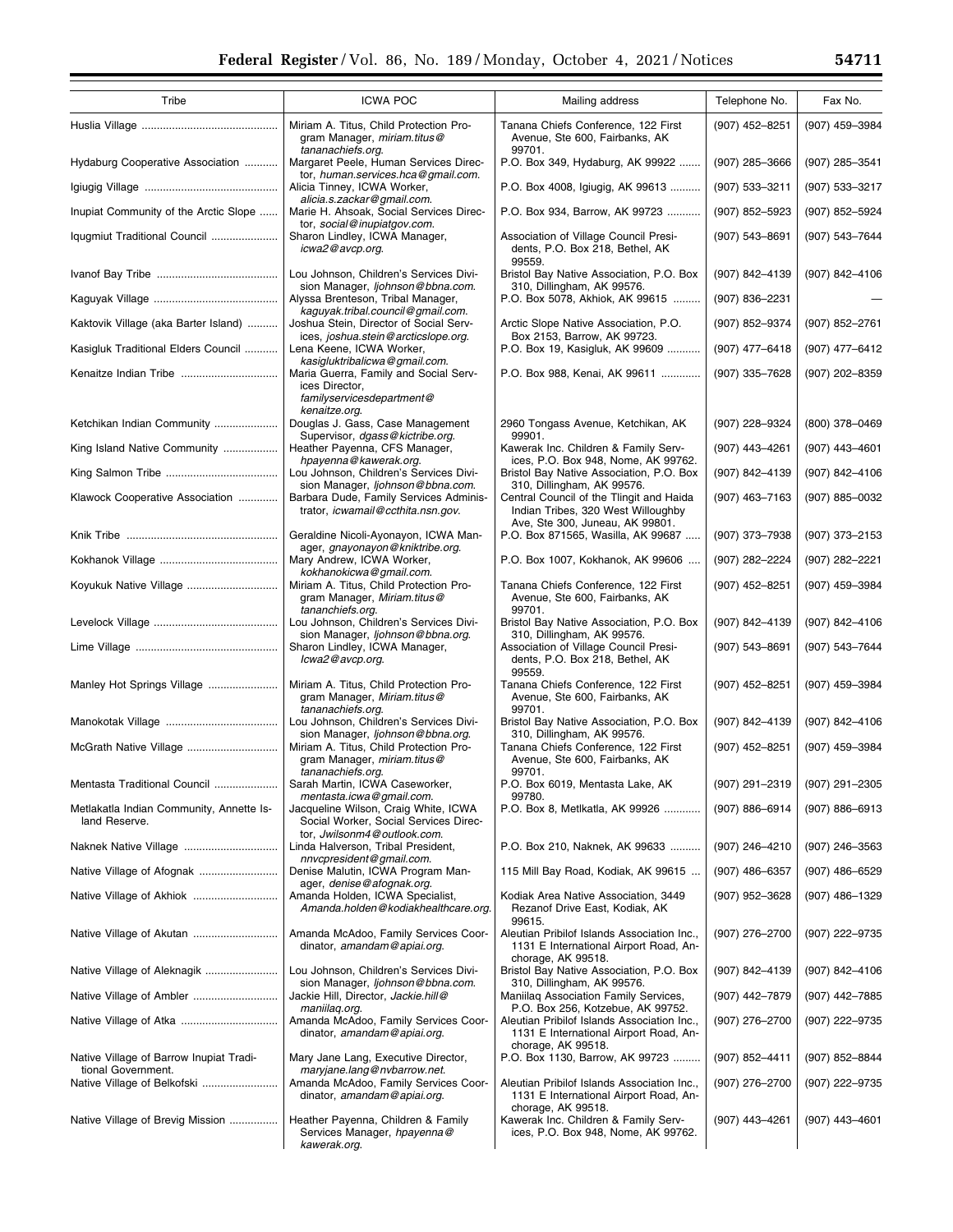| Tribe                                                          | <b>ICWA POC</b>                                                                            | Mailing address                                                                                      | Telephone No.                      | Fax No.                          |
|----------------------------------------------------------------|--------------------------------------------------------------------------------------------|------------------------------------------------------------------------------------------------------|------------------------------------|----------------------------------|
| Native Village of Buckland                                     | Rebecca Hadley, ICWA Coordinator,<br>icwa@nunachiak.org.                                   | P.O. Box 67, Buckland, AK 99727                                                                      | (907) 494-2171                     | (907) 494-2192                   |
| Native Village of Cantwell                                     | Arleen Lenard, ICWA Advocate,                                                              | P.O. Box H, Copper Center, AK 99573                                                                  | (907) 822-5241                     | (888) 959-2389                   |
| Native Village of Chenega (aka Chanega)                        | alenard@crnative.org.<br>Buell Russell, General Manager,                                   | 3000 C Street, Ste 200, Anchorage, AK                                                                | (907) 230-3036                     | (907) 569-6939                   |
| Native Village of Chignik Lagoon                               | brussell@chenegaira.com.<br>Lou Johnson, Children's Services Divi-                         | 99503.<br>Bristol Bay Native Association, P.O. Box                                                   | (907) 842-4139                     | (907) 842-4106                   |
| Native Village of Chitina                                      | sion Manager, ljohnson@bbna.com.<br>Gyna Gordon, ICWA Worker,                              | 310, Dillingham, AK 99576.<br>P.O. Box 31, Chitina, AK 99566                                         | (907) 823-2215                     | (907) 823-2285                   |
| Native Village of Chuathbaluk (Russian<br>Mission, Kuskokwim). | ggordonCTIVCicwa@outlook.com.<br>Sharon Lindley, ICWA Manager,<br>lcwa2@avcp.org.          | Association of Village Council Presi-<br>dents, P.O. Box 218, Bethel, AK<br>99559.                   | (907) 543-8691                     | (907) 543-7644                   |
| Native Village of Council<br>Native Village of Deering         | Rhonda West, Tribal Coordinator<br>Pearl Moto, ICWA Coordinator, icwa@<br>ipnatchiag.org.  | P.O. Box 2050, Nome, AK 99762<br>P.O. Box 36095, Deering, AK 99736                                   | (907) 443-4498<br>$(907)$ 363-2229 | (907) 443-5965<br>(907) 363-2195 |
| Native Village of Diomede (aka Inalik)                         | Heather Payenna, CFS Manager,<br>hpayenna@kawerak.org.                                     | Kawerak Inc. Children & Family Serv-<br>ices, P.O. Box 948, Nome, AK 99762.                          | (907) 443-4261                     | (907) 443-4601                   |
|                                                                | Miriam A. Titus, Child Protection Pro-<br>gram Manager, miriam.titus@                      | Tanana Chiefs Conference, 122 First<br>Avenue, Ste 600, Fairbanks, AK                                | (907) 452-8251                     | (907) 459-3984                   |
|                                                                | tananachiefs.org.<br>Sharon Lindley, ICWA Manager,<br>icwa2@avcp.org.                      | 99701.<br>Association of Village Council Presi-<br>dents, P.O. Box 218, Bethel, AK<br>99559.         | (907) 543-8691                     | (907) 543-7644                   |
|                                                                | Lou Johnson, Children's Services Divi-<br>sion Manager, ljohnson@bbna.com.                 | Bristol Bay Native Association, P.O. Box<br>310, Dillingham, AK 99576.                               | (907) 842-4139                     | (907) 842-4106                   |
| Native Village of Ekwok                                        | Lou Johnson, Children's Services Divi-<br>sion Manager, ljohnson@bbna.com.                 | Bristol Bay Native Association, P.O. Box<br>310, Dillingham, AK 99576.                               | (907) 842-4139                     | (907) 842-4106                   |
| Native Village of Elim                                         | Heather Payenna, CFS Manager,<br>hpayenna@kawerak.org.                                     | Kawerak Inc. Children & Family Serv-<br>ices, P.O. Box 948, Nome, AK 99762.                          | (907) 443-4261                     | $(907)$ 443-4601                 |
| Native Village of Eyak (Cordova)                               | Linda Powell, ICWA Coordinator, icwa@<br>eyak-nsn.gov.                                     | P.O. Box 1388, Cordova, AK 99574                                                                     | (907) 424-2227                     | (907) 424-7809                   |
| Native Village of False Pass                                   | Amanda McAdoo, Family Services Coor-<br>dinator, amandam@apiai.org.                        | Aleutian Pribilof Islands Assn Inc., 1131<br>E International Airport Road, Anchor-<br>age, AK 99518. | (907) 276-2700                     | (907) 222-9735                   |
| Native Village of Fort Yukon                                   | Miriam A. Titus, Child Protection Pro-<br>gram Manager, miriam.titus@<br>tananachiefs.org. | Tanana Chiefs Conference, 122 First<br>Avenue, Ste 600, Fairbanks, AK<br>99701.                      | (907) 452-8251                     | (907) 459-3984                   |
|                                                                | Lisa Nicolai, ICWA Worker,<br>gakonaprojects@gmail.com.                                    | P.O. Box 102, Gakona, AK 99586                                                                       | (907) 822-5777                     | (907) 822-5997                   |
| Native Village of Gambell                                      | Heather Payenna, CFS Manager,                                                              | Kawerak Inc. Children & Family Serv-                                                                 | (907) 443-4261                     | (907) 443-4601                   |
| Native Village of Georgetown                                   | hpayenna@kawerak.org.<br>Tribal Administrator, info@                                       | ices, P.O. Box 948, Nome, AK 99762.<br>5313 Arctic Blvd, Ste 104, Anchorage,                         | (907) 274-2195                     | (907) 274-2196                   |
| Native Village of Goodnews Bay                                 | georgetowntc.com.<br>Sharon Lindley, ICWA Manager,<br>icwa2@avcp.org.                      | AK 99518.<br>Association of Village Council Presi-<br>dents, P.O. Box 218, Bethel, AK<br>99559.      | (907) 543-8691                     | (907) 543-7644                   |
| Native Village of Hamilton                                     | Sharon Lindley, ICWA Manager,<br>icwa2@avcp.org.                                           | Association of Village Council Presi-<br>dents, P.O. Box 218, Bethel, AK<br>99559.                   | (907) 543-8691                     | (907) 543-7644                   |
| Native Village of Hooper Bay                                   | Sharon Lindley, ICWA Manager,<br>icwa2@avcp.org.                                           | Association of Village Council Presi-<br>dents, P.O. Box 218, Bethel, AK<br>99559.                   | (907) 543-8691                     | (907) 543-7644                   |
|                                                                | Lou Johnson, Children's Services Divi-<br>sion Manager, ljohnson@bbna.com.                 | Bristol Bay Native Association, P.O. Box<br>310, Dillingham, AK 99576.                               | (907) 842-4139                     | (907) 842-4106                   |
|                                                                | Kristeen Reft, ICWA Worker,<br>programassistant@karluktribal.org.                          | P.O. Box 22, Karluk, AK 99608                                                                        | $(907)$ 241-2238                   | (907) 241-2213                   |
|                                                                | Elysa MacKenzie, ICWA Coordinator                                                          | P.O. Box 69, Kiana, AK 99749                                                                         | $(907)$ 475-2226                   | (907) 475–2266                   |
| Native Village of Kipnuk                                       | Sharon Lindley, ICWA Manager,<br>icwa2@avcp.org.                                           | Association of Village Council Presi-<br>dents, P.O. Box 218, Bethel, AK<br>99559.                   | (907) 543-8691                     | (907) 543-7644                   |
|                                                                | Millie Hawley, Tribal Administrator,<br>tribeadmin@kivaliniq.org.                          | P.O. Box 50051, Kivalina, AK 99750                                                                   | $(907)$ 645-2153                   | (907) 645-2193                   |
| Native Village of Kluti Kaah (aka Copper<br>Center).           | Willard E. Hand, Tribal Administrator,<br>nvkkgov@klutikaah.com.                           | P.O. Box 68, Copper Center, AK 99573                                                                 | $(907)$ 822-5541                   | (907) 822-5130                   |
| Native Village of Kobuk                                        | Jackie Hill, Director, jackie.hill@<br>maniilag.org.                                       | Maniilag Association Family Services,<br>P.O. Box 256, Kotzebue, AK 99752.                           | (907) 442-7879                     | (907) 442-7885                   |
| Native Village of Kongiganak                                   | Janet Otto, ICWA Worker, Kong.tribe@<br>gmail.com.                                         | P.O. Box 5069, Kongiganak, AK 99545                                                                  | $(907)$ 557-5226                   | (907) 557-5224                   |
|                                                                | Bibianna Scott, Tribal Family Services<br>Director, bibianna.scott@gira.org.               | P.O. Box 253, Kotzebue, AK 99752                                                                     | (907) 442-3467                     | (907) 442-4013                   |
|                                                                | Heather Payenna, CFS Manager,                                                              | Kawerak Inc. Children & Family Serv-                                                                 | (907) 443-4261                     | (907) 443-4601                   |
| Native Village of Kwigillingok                                 | hpayenna@kawerak.org.<br>Andrew Beaver, ICWA Program Direc-                                | ices, P.O. Box 948, Nome, AK 99762.<br>P.O. Box 90, Kwigillingok, AK 99622                           | $(907) 588 - 8114$                 | (907) 588-8429                   |
| Native Village of Kwinhagak (aka<br>Quinhagak).                | tor, icwa@kwigtribe.org.<br>Sharon Lindley, ICWA Manager,<br>icwa2@avcp.org.               | Association of Village Council Presi-<br>dents, P.O. Box 218, Bethel, AK                             | $(907) 543 - 8691$                 | (907) 543-7644                   |
| Native Village of Larsen Bay                                   | Amanda Holden, ICWA Specialist,<br>Amanda.holden@kodiakhealthcare.org.                     | 99559.<br>Kodiak Area Native Association, 3449<br>Rezanof Drive East, Kodiak, AK<br>99615.           | $(907)$ 942-3628                   | (907) 486-1329                   |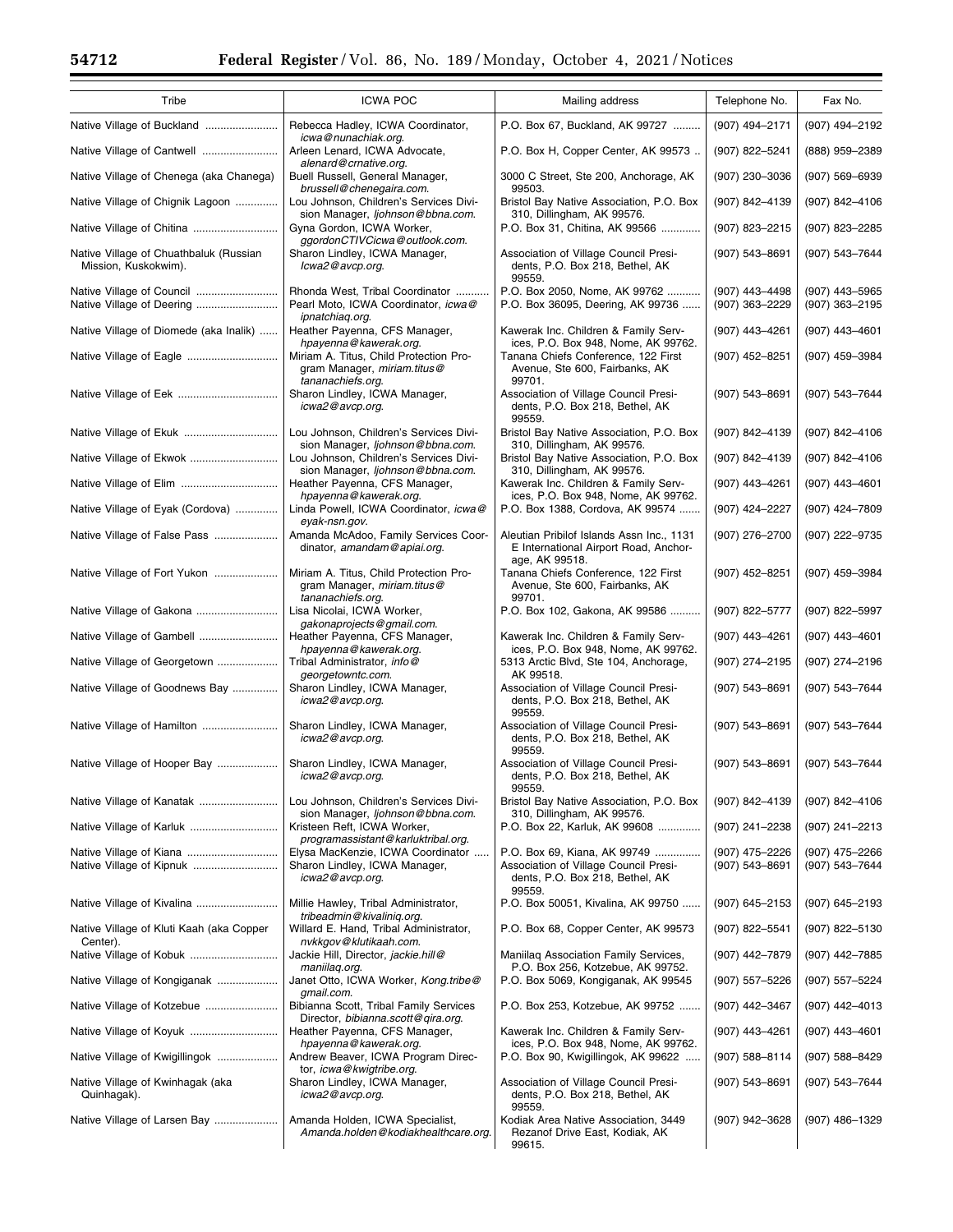*[icwa2@avcp.org](mailto:icwa2@avcp.org)*.

*[hpayenna@kawerak.org](mailto:hpayenna@kawerak.org)*.

*[hpayenna@kawerak.org](mailto:hpayenna@kawerak.org)*.

gram Manager, *[miriam.titus@](mailto:miriam.titus@tananachiefs.org)*

*[maniilaq.org](mailto:jackie.hill@maniilaq.org)*.

*[maniilaq.org](mailto:jackie.hill@maniilaq.org)*.

*[tananachiefs.org](mailto:miriam.titus@tananachiefs.org)*.

Native Village of Scammon Bay ................. | Sharon Lindley, ICWA Manager,

Native Village of Selawik ........................... Jackie Hill, Director, *[jackie.hill@](mailto:jackie.hill@maniilaq.org)*

Native Village of Shaktoolik ........................... | Heather Payenna, CFS Manager,

Native Village of Shishmaref ....................... | Heather Payenna, CFS Manager,

Native Village of Shungnak ....................... Jackie Hill, Director, *[jackie.hill@](mailto:jackie.hill@maniilaq.org)*

Native Village of Stevens .......................... Miriam A. Titus, Child Protection Pro-

| Tribe                                              | <b>ICWA POC</b>                                                                            |                                                                                                                    |                    | Fax No.            |
|----------------------------------------------------|--------------------------------------------------------------------------------------------|--------------------------------------------------------------------------------------------------------------------|--------------------|--------------------|
|                                                    |                                                                                            | Mailing address                                                                                                    | Telephone No.      |                    |
| Native Village of Marshall (aka Fortuna<br>Ledge). | Sharon Lindley, ICWA Manager,<br>icwa2@avcp.org.                                           | Association of Village Council Presi-<br>dents, P.O. Box 218, Bethel, AK<br>99559.                                 | (907) 543-8691     | (907) 543-7644     |
| Native Village of Mary's Igloo                     | Heather Payenna, CFS Manager,<br>hpayenna@kawerak.org.                                     | Kawerak Inc. Children & Family Serv-<br>ices, P.O. Box 948, Nome, AK 99762.                                        | (907) 443-4261     | (907) 443-4601     |
| Native Village of Mekoryuk                         | Melanie Shavings, ICWA Worker,<br>melanie.s@mekoryuktc.org.                                | P.O. Box 66, Mekoryuk, AK 99630                                                                                    | (907) 827-8827     | (907) 827-8133     |
| Native Village of Minto                            | Miriam A. Titus, Child Protection Pro-<br>gram Manager, miriam.titus@<br>tananachiefs.org. | Tanana Chiefs Conference, 122 First<br>Avenue, Ste 600, Fairbanks, AK<br>99701.                                    | (907) 452-8251     |                    |
| Native Village of Nanwalek (aka English<br>Bay).   | Katrina Berestoff, ICWA Coordinator,<br>kberestoff@gmail.com.                              | P.O. Box 8028, Nanwalek, AK 99603                                                                                  | (907) 281-2284     |                    |
| Native Village of Napaimute                        | Sharon Lindley, ICWA Manager,<br>icwa2@avcp.org.                                           | Association of Village Council Presi-<br>dents, P.O. Box 218, Bethel, AK<br>99559.                                 | (907) 543-8691     | (907) 543-7644     |
| Native Village of Napakiak                         | Sharon Lindley, ICWA Manager,<br>icwa2@avcp.org.                                           | Association of Village Council Presi-<br>dents, P.O. Box 218, Bethel, AK<br>99559.                                 | (907) 543-8691     | (907) 543-7644     |
| Native Village of Napaskiak                        | Sharon Lindley, ICWA Manager,<br>icwa2@avcp.org.                                           | Association of Village Council Presi-<br>dents, P.O. Box 218, Bethel, AK<br>99559.                                 | (907) 543-8691     | (907) 543-7644     |
| Native Village of Nelson Lagoon                    | Amanda McAdoo, Family Services Coor-<br>dinator, amandam@apiai.org.                        | Aleutian Pribilof Islands Assn Inc., 1131<br>E International Airport Road, Anchor-<br>age, AK 99518.               | (907) 276-2700     | (907) 222-9735     |
| Native Village of Nightmute                        | Sharon Lindley, ICWA Manager,<br>icwa2@avcp.org.                                           | Association of Village Council Presi-<br>dents, P.O. Box 218, Bethel, AK<br>99559.                                 | (907) 543-8691     | (907) 543-7644     |
| Native Village of Nikolski                         | Amanda McAdoo, Family Services Coor-<br>dinator, amandam@apiai.org.                        | Aleutian Pribilof Islands Assn Inc., 1131<br>E International Airport Road, Anchor-<br>age, AK 99518.               | (907) 276-2700     | (907) 222-9735     |
| Native Village of Noatak                           | Jennifer Sage, ICWA Coordinator,<br>icwa@nautaaq.org.                                      | P.O. Box 89, Noatak, AK 99761                                                                                      | $(907)$ 485-2030   | (907) 485-2137     |
| Native Village of Nuiqsut (aka Nooiksut)           | Joshua Stein, Director of Social Serv-<br>ices, Joshua.stein@arcticslope.org.              | Arctic Slope Native Association, P.O.<br>Box 2153, Utqiagvik, AK 99723.                                            | (907) 852-9374     | (907) 852-2761     |
| Native Village of Nunam Iqua                       | Charlene Striling, Community Family<br>Service Specialist III, icwa2@avcp.org.             | Association of Village Council Presi-<br>dents, P.O. Box 218, Bethel, AK<br>99559.                                 | (907) 238-3730     | (907) 238-3705     |
| Native Village of Nunapitchuk                      | Tom N. Neck, Tribal Administrator,<br>tribaladmin@yupik.org.                               | P.O. Box 130, Nunapitchuk, AK 99641                                                                                | (907) 527-5705     | (907) 527-5711     |
| Native Village of Ouzinkie                         | Amanda Holden, ICWA Specialist,<br>Amanda.holden@kodiakhealthcare.org.                     | Kodiak Area Native Association, 3449<br>Rezanof Drive East, Kodiak, AK<br>99615.                                   | (907) 942-3628     | $(907)$ 486-1329   |
| Native Village of Paimiut                          | Colleen Timmer, Tribal Administrator,<br>colleent@nvptc.org.                               | P.O. Box 240084, Anchorage, AK 99524                                                                               | $(907) 561 - 0304$ | $(907) 561 - 0305$ |
| Native Village of Perryville                       | Lou Johnson, Children's Services Divi-<br>sion Manager, ljohnson@bbna.com.                 | Bristol Bay Native Association, P.O. Box<br>310, Dillingham, AK 99576.                                             | (907) 842-4139     | (907) 842-4106     |
| Native Village of Pilot Point                      | Lou Johnson, Children's Services Divi-<br>sion Manager, ljohnson@bbna.com.                 | Bristol Bay Native Association, P.O. Box<br>310, Dillingham, AK 99576.                                             | (907) 842-4139     | (907) 842-4106     |
| Native Village of Point Hope                       | Qalayauq Frankson, Family/ICWA Case<br>Worker, family.caseworker@<br>tikigaq.com.          | P.O. Box 109, Point Hope, AK 99766                                                                                 | (907) 368-3122     | $(907)$ 368-2332   |
| Native Village of Point Lay                        | Marie Ahsoak, Social Services Director,<br>social@inupiatgov.com.                          | Inupiat Community of the Arctic Slope,<br>P.O. Box 934, Barrow, AK 99723.                                          | (907) 852-5923     | (907) 852-5924     |
| Native Village of Port Graham                      | Patrick Norman, Chief & ICWA Worker,<br>pat@portgraham.org.                                | ICWA Program, P.O. Box 5510, Port<br>Graham, AK 99603.                                                             | (907) 284-2227     | (907) 284-2222     |
| Native Village of Port Heiden                      | Amber Christensen-Fox, ICWA Worker,<br>amber@portheidenalaska.com.                         | P.O. Box 49007, Port Heiden, AK 99549                                                                              | (907) 837-2296     | (907) 837-2297     |
| Native Village of Port Lions                       | Willie Nelson, Family Services Coordi-<br>nator, familyservices@<br>portlionstribe.org.    | P.O. Box 69, Port Lions, AK 99550                                                                                  | (907) 454-2234     | (907) 454-2434     |
| Native Village of Ruby                             | Miriam A. Titus, Child Protection Pro-<br>gram Manager, miriam.titus@<br>tananachiefs.org. | Tanana Chiefs Conference, 122 First<br>Avenue, Ste 600, Fairbanks, AK<br>99701.                                    | (907) 452-8251     | $(907)$ 459-3984   |
| Native Village of Saint Michael                    | Heather Payenna, CFS Manager,                                                              | Kawerak Inc. Children & Family Serv-                                                                               | (907) 443-4261     | (907) 443-4601     |
| Native Village of Savoonga                         | hpayenna@kawerak.org.<br>Heather Payenna, CFS Manager,<br>hpayenna@kawerak.org.            | ices, P.O. Box 948, Nome, AK 99762.<br>Kawerak Inc. Children & Family Serv-<br>ices, P.O. Box 948, Nome, AK 99762. | (907) 443-4261     | (907) 443-4601     |

Association of Village Council Presidents, P.O. Box 218, Bethel, AK

Maniilaq Association Family Services, P.O. Box 256, Kotzebue, AK 99752.

Kawerak Inc. Children & Family Services, P.O. Box 948, Nome, AK 99762.

Kawerak Inc. Children & Family Services, P.O. Box 948, Nome, AK 99762.

Maniilaq Association Family Services, P.O. Box 256, Kotzebue, AK 99752.

Tanana Chiefs Conference, 122 First Avenue, Ste 600, Fairbanks, AK

(907) 543–8691 (907) 543–7644

(907) 442–7879 (907) 442–7885

(907) 443–4261 (907) 443–4601

(907) 443–4261 (907) 443–4601

(907) 442–7879 (907) 442–7885

(907) 452–8251 (907) 459–3984

99559.

99701.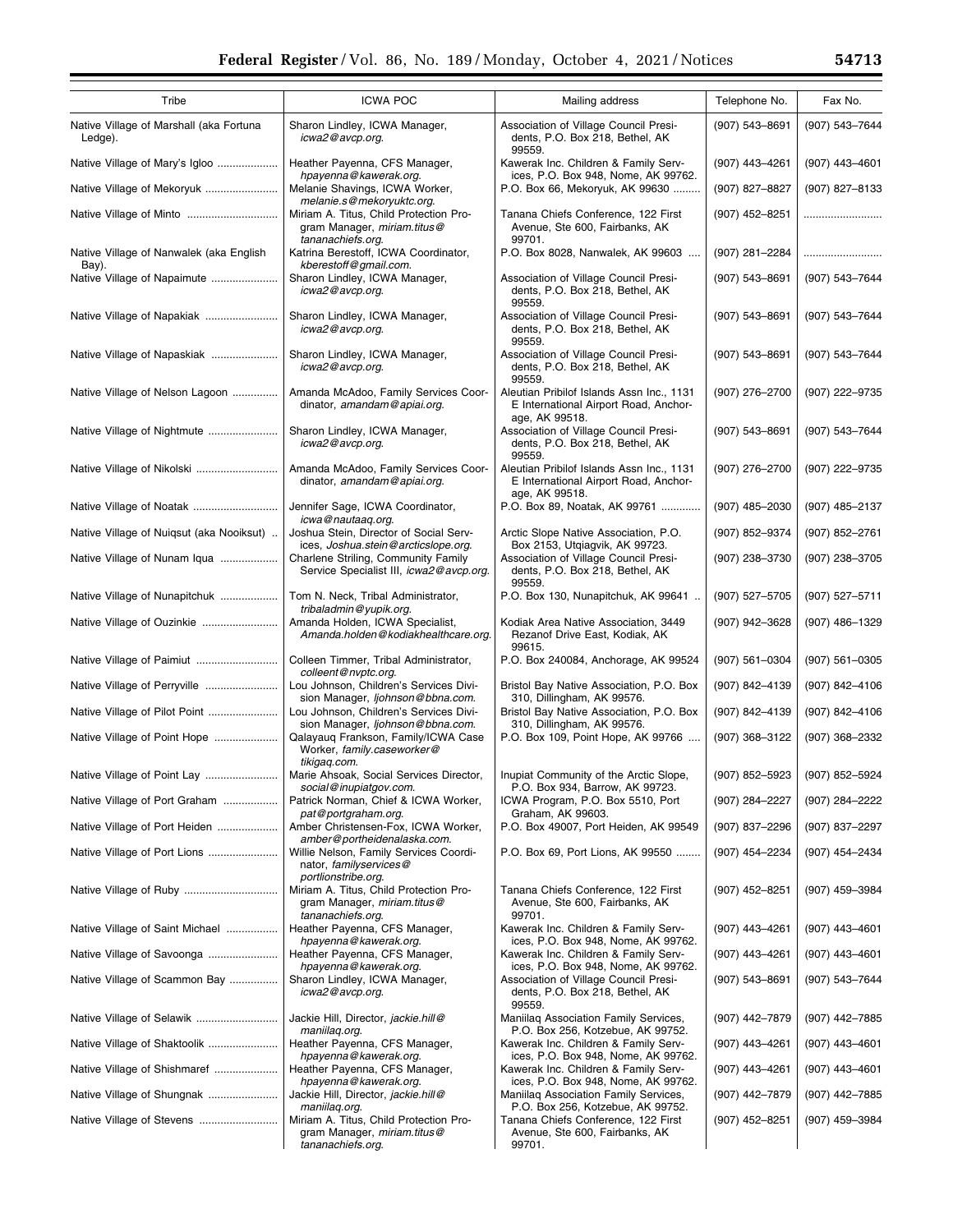| Tribe                                                                           | <b>ICWA POC</b>                                                                                               | Mailing address                                                                                                 | Telephone No.                    | Fax No.                          |
|---------------------------------------------------------------------------------|---------------------------------------------------------------------------------------------------------------|-----------------------------------------------------------------------------------------------------------------|----------------------------------|----------------------------------|
| Native Village of Tanacross                                                     | Miriam A. Titus, Child Protection Pro-<br>gram Manager, miriam.titus@<br>tananachiefs.org.                    | Tanana Chiefs Conference, 122 First<br>Avenue, Ste 600, Fairbanks, AK<br>99701.                                 | (907) 452-8251                   | (907) 459-3984                   |
| Native Village of Tanana                                                        | Donna May Folger, ICWA Manager,<br>Tanana.TFYS@gmail.com.                                                     | P.O. Box 130, Tanana, AK 99777                                                                                  | (907) 336-1025                   | (907) 366-7246                   |
| Native Village of Tatitlek                                                      | Rami Paulsen, Tribal Administrator,<br>rpaulsen@tatitlek.com.                                                 | P.O. Box 171, Tatitlek, AK 99677                                                                                | (907) 325-2311                   | (907) 325-2289                   |
| Native Village of Tazlina                                                       | Donna Renard, ICWA Coordinator,<br>Asst.tazlina@cvinternet.net.                                               | P.O. Box 87, Glennallen, AK 99588                                                                               | (907) 822-4375                   | (907) 822-5865                   |
| Native Village of Teller                                                        | Heather Payenna, CFS Manager,<br>hpayenna@kawerak.org.                                                        | Kawerak Inc. Children & Family Serv-<br>ices, P.O. Box 948, Nome, AK 99762.                                     | (907) 443-4261                   | (907) 443-4601                   |
| Native Village of Tetlin                                                        | Miriam A. Titus, Child Protection Pro-<br>gram Manager, miriam.titus@                                         | Tanana Chiefs Conference, 122 First<br>Avenue, Ste 600, Fairbanks, AK                                           | (907) 452-8251                   | (907) 459-3984                   |
| Native Village of Tuntutuliak                                                   | tananachiefs.org.<br>Sharon Lindley, ICWA Manager,<br>icwa2@avcp.org.                                         | 99701.<br>Association of Village Council Presi-<br>dents, P.O. Box 218, Bethel, AK<br>99559.                    | (907) 543-8691                   | (907) 543-7644                   |
| Native Village of Tununak                                                       | Sharon Lindley, ICWA Manager,<br>icwa2@avcp.org.                                                              | Association of Village Council Presi-<br>dents, P.O. Box 218, Bethel, AK<br>99559.                              | (907) 543-8691                   | (907) 543-7644                   |
| Native Village of Tyonek                                                        | Arthur Standifer, Tribal Child Welfare<br>Worker, tyonekicwa@gmail.com.                                       | P.O. Box 82009, Tyonek, AK 99682                                                                                | (907) 583-2209                   | (907) 583-2219                   |
| Native Village of Unalakleet                                                    | Christy Schuneman, ICWA Caseworker,<br>tfc.unk@unkira.org.                                                    | P.O. Box 357, Unalakleet, AK 99684                                                                              | (907) 624-3622                   | (907) 624-5104                   |
|                                                                                 | Amanda McAdoo, Family Services Coor-<br>dinator, amandam@apiai.org.                                           | Aleutian Pribilof Islands Association Inc.,<br>1131 E International Airport Road, An-                           | (907) 276-2700                   | (907) 222-9735                   |
| Native Village of Venetie Tribal Govern-<br>ment (Arctic Village and Village of |                                                                                                               | chorage, AK 99518.<br>P.O. Box 81080, Venetie, AK 99781                                                         | (907) 849-8454                   | (907) 849-8216                   |
| Venetie).                                                                       | Heather Payenna, CFS Manager,                                                                                 | Kawerak Inc. Children & Family Serv-                                                                            | (907) 443-4261                   | (907) 443-4601                   |
| Native Village of White Mountain                                                | hpayenna@kawerak.org.<br>Heather Payenna, CFS Manager,                                                        | ices, P.O. Box 948, Nome, AK 99762.<br>Kawerak Inc. Children & Family Serv-                                     | (907) 443-4261                   | $(907)$ 443-4601                 |
| Nenana Native Association                                                       | hpayenna@kawerak.org.<br>Miriam A. Titus, Child Protection Pro-<br>gram Manager, miriam.titus@                | ices, P.O. Box 948, Nome, AK 99762.<br>Tanana Chiefs Conference, 122 First<br>Avenue, Ste 600, Fairbanks, AK    | (907) 452-8251                   | (907) 459-3984                   |
| New Koliganek Village Council                                                   | tananachiefs.org.<br>Lou Johnson, Children's Services Divi-                                                   | 99701.<br>Bristol Bay Native Association, P.O. Box                                                              | (907) 842-4139                   | (907) 842-4106                   |
| New Stuyahok Village                                                            | sion Manager, ljohnson@bbna.com.<br>Lou Johnson, Children's Services Divi-                                    | 310, Dillingham, AK 99576.<br>Bristol Bay Native Association, P.O. Box                                          | (907) 842-4139                   | (907) 842-4106                   |
|                                                                                 | sion Manager, ljohnson@bbna.com.<br>Maxine Wassillie, ICWA Worker,                                            | 310, Dillingham, AK 99576.<br>P.O. Box 207, Iliamna, AK 99606                                                   | (907) 571-1410                   | (907) 571-1537                   |
|                                                                                 | maxinewassillie@newhalentribal.com.<br>Andrew John, Tribal Administrator,                                     | P.O. Box 5596, Newtok, AK 99559                                                                                 | (907) 237-2202                   | (907) 237-2210                   |
|                                                                                 | wwt10nnc@gmail.com.<br>Miriam A. Titus, Child Protection Pro-<br>gram Manager, miriam.titus@                  | Tanana Chiefs Conference, 122 First<br>Avenue, Ste 600, Fairbanks, AK                                           | (907) 452-8251                   | (907) 459-3984                   |
|                                                                                 | tananachiefs.org.<br>Christina Pinnow, ICWA Specialist,                                                       | 99701.<br>P.O. Box 39444, Ninilchik, AK 99639                                                                   | (907) 567-3313                   | (907) 567-3354                   |
| Nome Eskimo Community                                                           | cpinnow@ninilchiktribe-nsn.gov.<br>Lola Tobuk, Family Services Director                                       | 561 E 36th Avenue, Ste 102, Anchor-                                                                             | (907) 339-8623                   | (907) 222-2996                   |
| Noorvik Native Community                                                        | Fawn Silas, Tribal Administrator<br>Jackie Hill, Director, jackie.hill@                                       | age, AK 99503.<br>P.O. Box 49, Nondalton, AK 99640<br>Maniilag Association Family Svcs, P.O.                    | (907) 294-2257<br>(907) 442-7879 | (907) 294-2271<br>(907) 442–7885 |
|                                                                                 | maniilag.org.<br>Tasha Demit, ICWA Worker, icwa@                                                              | Box 256, Kotzebue, AK 99752.<br>P.O. Box 516, Northway, AK 99764                                                | $(907)$ 778-2311                 | (907) 778-2220                   |
|                                                                                 | aptalaska.net.<br>Sharon Agnes, Director of Human Serv-                                                       | P.O. Box 65049, Nulato, AK 99765                                                                                | $(907)$ 898-2339                 | (907) 898-2207                   |
|                                                                                 | ices, Sharon.agnes62@outlook.com.<br>Sharon Lindley, ICWA Manager,                                            | Association of Village Council Presi-                                                                           | (907) 543-8691                   | (907) 543-7644                   |
|                                                                                 | icwa2@avcp.org.                                                                                               | dents, P.O. Box 218, Bethel, AK<br>99559.                                                                       |                                  |                                  |
| Organized Village of Grayling (aka<br>Holikachuk).                              | Miriam A. Titus, Child Protection Pro-<br>gram Manager, miriam.titus@<br>tananachiefs.org.                    | Tanana Chiefs Conference, 122 First<br>Avenue, Ste 600, Fairbanks, AK<br>99701.                                 | (907) 452-8251                   | (907) 459-3984                   |
| Organized Village of Kake                                                       | Nathalie Austin, Social Services Direc-<br>tor, <i>icwa@kake-nsn.gov.</i>                                     | P.O. Box 316, Kake, AK 99830                                                                                    | (907) 785-6471                   | (907) 785-4902                   |
| Organized Village of Kasaan                                                     | Barbara Dude, Family Services Adminis-<br>trator, icwamail@ccthita-nsn.gov.                                   | Central Council of the Tlingit and Haida<br>Indian Tribes, 320 W Willoughby Ave.,<br>Ste 300, Juneau, AK 99801. | (907) 463-7169                   | (907) 885-0032                   |
| Organized Village of Kwethluk                                                   | Sophie Berlin, ICWA Worker,                                                                                   | P.O. Box 130, Kwethluk, AK 99621                                                                                | $(907)$ 757-6715                 | (907) 757-6328                   |
| Organized Village of Saxman                                                     | sophieberlinovkicwa@gmail.com.<br>Barbara Dude, Family Services Adminis-<br>trator, icwamail@ccthita-nsn.gov. | Central Council of the Tlingit and Haida<br>Indian Tribes, 320 W Willoughby Ave.,                               | $(907)$ 463-7169                 | (907) 885-0032                   |
| Orutsararmiut Traditional Native Council                                        | Marie Dorris, Social Services Director,<br>mdorris@nativecouncil.org.                                         | Ste 300, Juneau, AK 99801.<br>P.O. Box 927, Bethel, AK 99559                                                    | $(907) 543 - 2608$               | (907) 543-2639                   |
| Oscarville Traditional Village                                                  | Sharon Lindley, ICWA Manager,<br>icwa2@avcp.org.                                                              | Association of Village Council Presi-<br>dents, P.O. Box 218, Bethel, AK<br>99559.                              | (907) 543-8691                   | (907) 543-7644                   |
|                                                                                 | Amanda McAdoo, Family Services Coor-<br>dinator, amandam@apiai.org.                                           | Aleutian Pribilof Islands Assn Inc., 1131<br>E International Airport Road, Anchor-<br>age, AK 99518.            | (907) 276-2700                   | (907) 222-9735                   |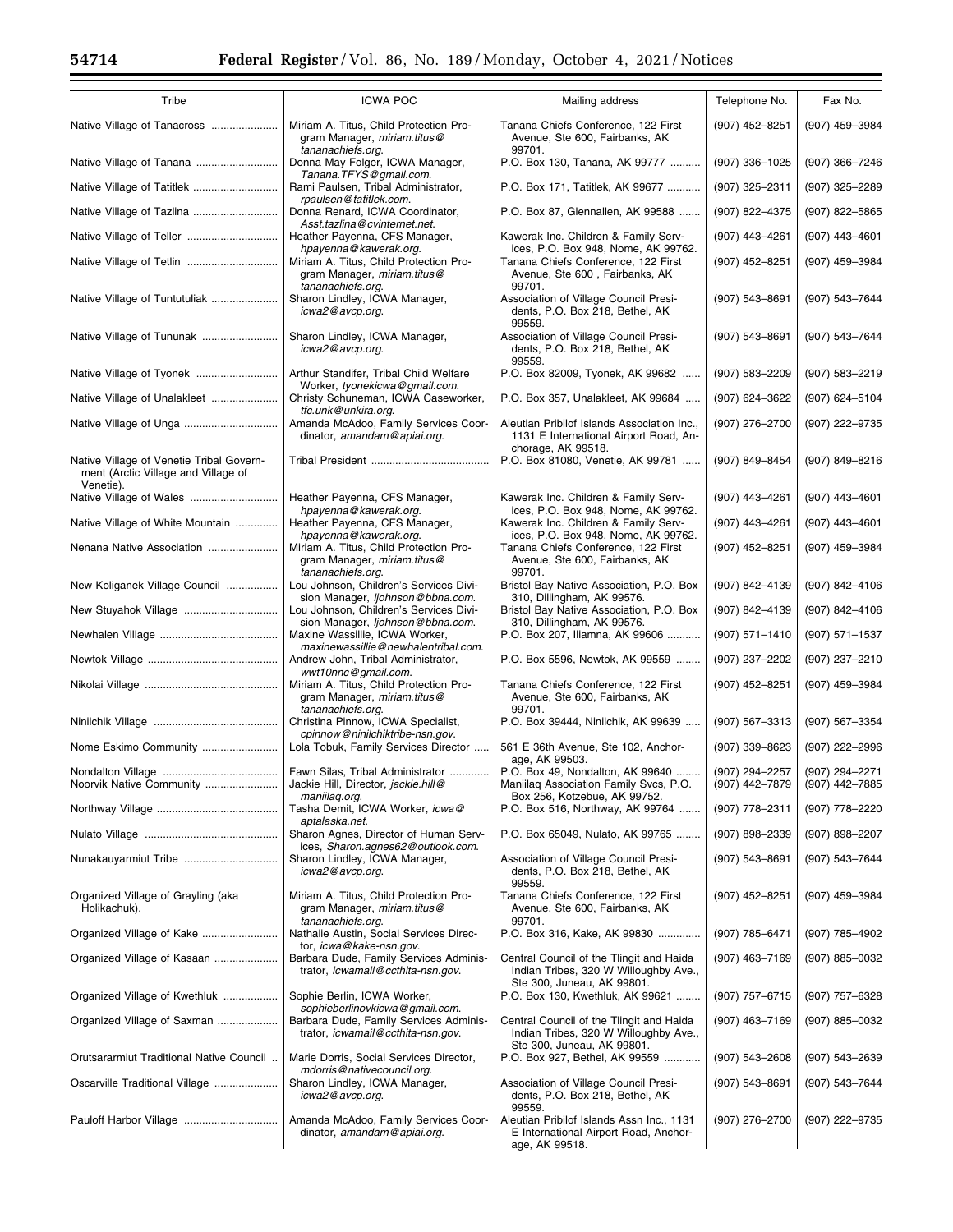| Tribe                                   | <b>ICWA POC</b>                                                                                          | Mailing address                                                                                      | Telephone No.      | Fax No.          |
|-----------------------------------------|----------------------------------------------------------------------------------------------------------|------------------------------------------------------------------------------------------------------|--------------------|------------------|
|                                         | Verna Kolyaha, Program Services,                                                                         | P.O. Box 47020, Pedro Bay, AK 99647                                                                  | (907) 850-2341     | (907) 850-2232   |
| Petersburg Indian Association           | vikolyaha@pedrobay.com.<br>Kara Wesebaum, ICWA/Social Services,                                          | P.O. Box 1418, Petersburg, AK 99833                                                                  | (907) 772-3636     | (907) 772-3686   |
| Pilot Station Traditional Village       | icwa@piatribal.org.<br>Sharon Lindley, ICWA Manager,<br>icwa2@avcp.org.                                  | Association of Village Council Presi-<br>dents, P.O. Box 218, Bethel, AK                             | (907) 543-8691     | (907) 543-7644   |
| Pitka's Point Traditional Council       | Sharon Lindley, ICWA Manager,<br>icwa2@avcp.org.                                                         | 99559.<br>Association of Village Council Presi-<br>dents, P.O. Box 218, Bethel, AK<br>99559.         | (907) 543-8691     | (907) 543-7644   |
| Platinum Traditional Village            | Sharon Lindley, ICWA Manager,<br>icwa2@avcp.org.                                                         | Association of Village Council Presi-<br>dents, P.O. Box 218, Bethel, AK<br>99559.                   | (907) 543-7461     | (907) 543-7644   |
| Portage Creek Village (aka Ohgsenakale) | Lou Johnson, Children's Services Divi-<br>sion Manager, liohnson@bbna.com.                               | Bristol Bay Native Association, P.O. Box<br>310, Dillingham, AK 99576.                               | (907) 842-4139     | (907) 842-4106   |
| Qagan Tayagungin Tribe of Sand Point    | Amanda McAdoo, Family Services Coor-<br>dinator, amandam@apiai.org.                                      | Aleutian Pribilof Islands Assn Inc., 1131<br>E International Airport Road, Anchor-<br>age, AK 99518. | (907) 276-2700     | (907) 222-9735   |
| Qawalangin Tribe of Unalaska            | Amanda McAdoo, Family Services Coor-<br>dinator, amandam@apiai.org.                                      | Aleutian Pribilof Islands Assn Inc., 1131<br>E International Airport Road, Anchor-<br>age, AK 99518. | (907) 276-2700     | (907) 222-9735   |
|                                         | Miriam A. Titus, Child Protection Pro-<br>gram Manager, miriam.titus@<br>tananachiefs.org.               | Tanana Chiefs Conference, 122 First<br>Avenue, Ste 600, Fairbanks, AK<br>99701.                      | (907) 452-8251     | (907) 459-3984   |
|                                         | Amanda McAdoo, Family Services Coor-<br>dinator, amandam@apiai.org.                                      | Aleutian Pribilof Islands Assn Inc., 1131<br>E International Airport Road, Anchor-<br>age, AK 99518. | (907) 276-2700     | (907) 222-9735   |
|                                         | Sheridan DesGranges, ICWA Worker,<br>icwa@aleut.com.                                                     | P.O. Box 86, St. Paul Island, AK 99660                                                               | (907) 257-2639     | (907) 546-3254   |
|                                         | Maria Guerra, Family and Social Serv-<br>ices Director,<br>familyservicesdepartment@                     | Kenaitze Indian Tribe, P.O. Box 988,<br>Kenai, AK 99611.                                             | (907) 335-7613     | (907) 202-8359   |
| Seldovia Village Tribe                  | kenaitze.org.<br>Shannon Custer, Youth & Family Serv-                                                    | P.O. Drawer L, Seldovia, AK 99663                                                                    | (907) 234-7898     | (907) 234-7865   |
| Shageluk Native Village                 | ices Director, scuster@svt.org.<br>Miriam A. Titus, Child Protection Pro-<br>gram Manager, miriam.titus@ | Tanana Chiefs Conference, 122 First<br>Avenue, Ste 600, Fairbanks, AK                                | (907) 452-8251     | (907) 459-3984   |
|                                         | tananachiefs.org.<br>Melonie Boord, Social Services Director,                                            | 99701.<br>456 Katlian Street, Sitka, AK 99835                                                        | (907) 747-7221     | (907) 747-4915   |
|                                         | melonie.boord@sitkatribe-nsn.gov.<br>Melissa Alley, ICWA Worker, melissa@                                | P.O. Box 1157, Skagway, AK 99840                                                                     | $(907)$ 983-4068   | $(907)$ 983-3068 |
|                                         | skagwaytraditional.org.<br>Lorianne Zimin, ICWA Coordinator                                              | 2521 E Mountain Village Dr., Ste. B                                                                  | $(907)$ 631-3648   | (907) 631-0949   |
| Stebbins Community Association          | Heather Payenna, CFS Manager,                                                                            | PMB 388, Wasilla, AK 99654.<br>Kawerak Inc. Children & Family Serv-                                  | $(907)$ 443-4261   | (907) 443-4601   |
|                                         | hpayenna@kawerak.org.<br>Linda Resoff, Social Services Director,<br>socialservices@sunaq.org.            | ices, P.O. Box 948, Nome, AK 99762.<br>115 Mill Bay Road, Ste 201, Kodiak, AK<br>99615.              | $(907)$ 486-0260   | (907) 486-0264   |
|                                         | Miriam A. Titus, Child Protection Pro-<br>gram Manager, miriam.titus@                                    | Tanana Chiefs Conference, 122 First<br>Avenue, Ste 600, Fairbanks, AK                                | (907) 452-8251     | (907) 459-3984   |
| Tangirnaq Native Village                | tananachiefs.org.<br>Shelly Peterson, Tribal Administrator,                                              | 99701.<br>3449 Rezanof Drive East, Kodiak, AK                                                        | (907) 486-9872     | (907) 486-4829   |
|                                         | info@woodyisland.com.<br>Miriam A. Titus, Child Protection Pro-                                          | 99615.<br>Tanana Chiefs Conference, 122 First                                                        | (907) 452-8251     | (907) 459-3984   |
|                                         | gram Manager, miriam.titus@<br>tananachiefs.org.                                                         | Avenue, Ste 600, Fairbanks, AK<br>99701.                                                             |                    |                  |
| Traditional Village of Togiak           | Lou Johnson, Children's Services Divi-<br>sion Manager, ljohnson@bbna.com.                               | Bristol Bay Native Association, P.O. Box<br>310, Dillingham, AK 99576.                               | (907) 842-4139     | (907) 842-4106   |
| Tuluksak Native Community               | Sharon Lindley, ICWA Manager,<br>icwa2@avcp.org.                                                         | Association of Village Council Presi-<br>dents, P.O. Box 218, Bethel, AK<br>99559.                   | (907) 543-8691     | (907) 543-7644   |
|                                         | Lou Johnson, Children's Services Divi-<br>sion Manager, ljohnson@bbna.com.                               | Bristol Bay Native Association, P.O. Box<br>310, Dillingham, AK 99576.                               | (907) 842-4139     | (907) 842-4106   |
|                                         | Steven Alvarez, Tribal Administrator,<br>manager@ugashikvillage.com.                                     | 2525 Blueberry Road, Ste 205, Anchor-<br>age, AK 99503.                                              | (907) 338-7611     | $(907)$ 338-7659 |
| Umkumiut Native Village                 | Sharon Lindley, ICWA Manager,<br>icwa2@avcp.org.                                                         | Association of Village Council Presi-<br>dents, P.O. Box 218, Bethel, AK<br>99559.                   | (907) 543-8691     | (907) 543-7644   |
|                                         | Charlene Striling, Community Family<br>Service Specialist III, icwa2@avcp.org.                           | Association of Village Council Presi-<br>dents, P.O. Box 219, Bethel, AK<br>99559.                   | $(907) 543 - 8691$ | (907) 543-7644   |
| Village of Anaktuvuk Pass               | Joshua Stein, Director of Social Serv-<br>ices, Joshua.stein@arcticslope.org.                            | Arctic Slope Native Association, P.O.<br>Box 2153, Utqiagvik, AK 99723.                              | (907) 852-9374     | (907) 852-2761   |
|                                         | Mary L. Kvamme, ICWA Coordinator,<br>mkvamme61@gmail.com.                                                | P.O. Box 349, Aniak, AK 99556                                                                        | (907) 675-4349     | (907) 675-4513   |
| Village of Atmautluak                   | Joanne Paul, ICWA Worker, Icwa617@<br>gmail.com.                                                         | P.O. Box 6568, Atmautluak, AK 99559                                                                  | $(907) 553 - 5510$ | (907) 553-5612   |
| Village of Bill Moore's Slough          | Sharon Lindley, ICWA Manager,<br>icwa2@avcp.org.                                                         | Association of Village Council Presi-<br>dents, P.O. Box 218, Bethel, AK                             | $(907) 543 - 8691$ | (907) 543-7644   |
|                                         | Edward Kinegak, ICWA Specialist,<br>suckag@gmail.com.                                                    | 99559.<br>P.O. Box 110, Chefornak, AK 99561                                                          | $(907)$ 867-8808   | (907) 867-8711   |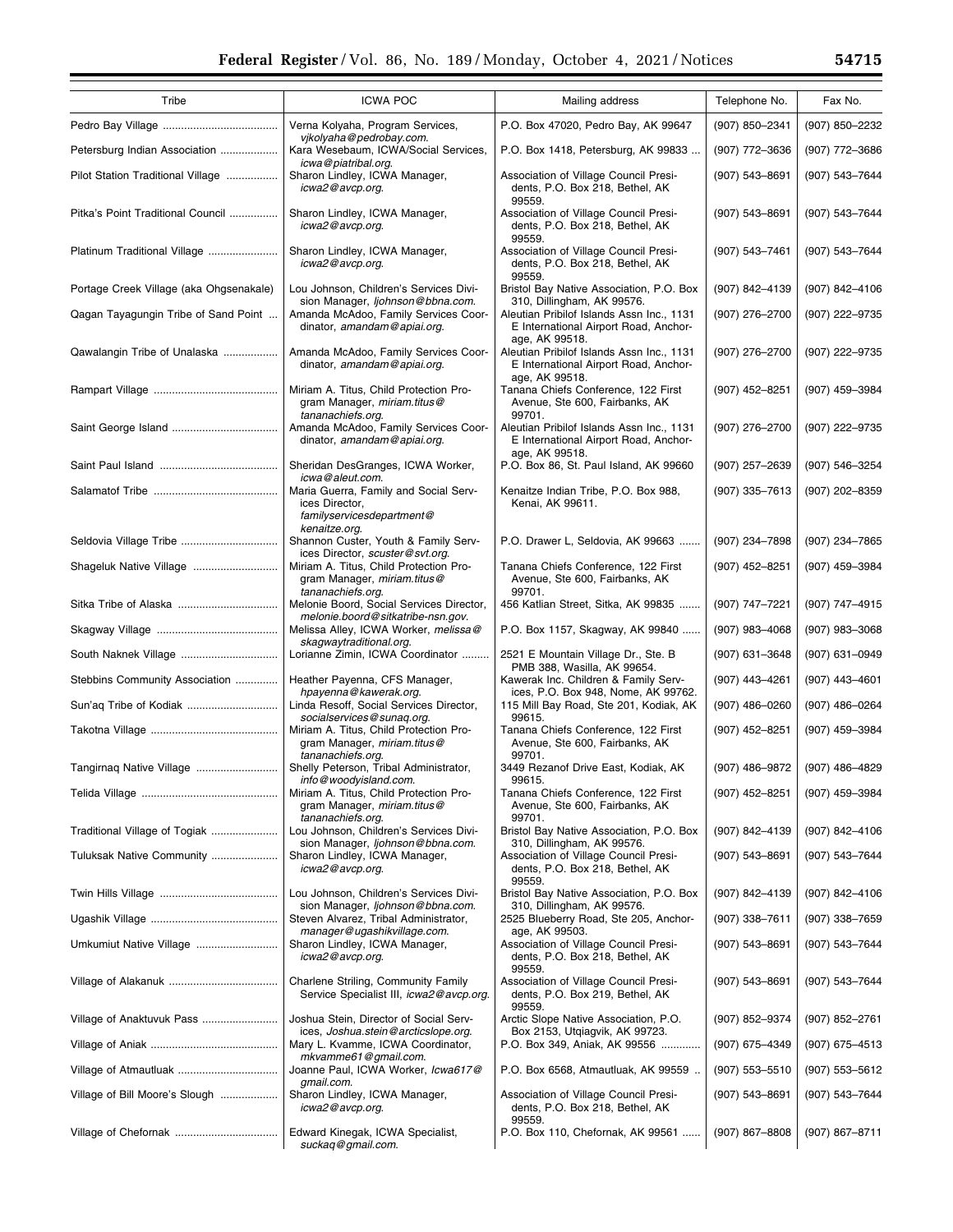| Tribe                                                                    | <b>ICWA POC</b>                                                                            | Mailing address                                                                                                     | Telephone No.                    | Fax No.                          |
|--------------------------------------------------------------------------|--------------------------------------------------------------------------------------------|---------------------------------------------------------------------------------------------------------------------|----------------------------------|----------------------------------|
| Village of Clarks Point                                                  | Lou Johnson, Children's Services Divi-<br>sion Manager, ljohnson@bbna.com.                 | Bristol Bay Native Association, P.O. Box<br>310, Dillingham, AK 99576.                                              | (907) 542-4139                   | (907) 842-4106                   |
| Village of Crooked Creek                                                 | Sharon Lindley, ICWA Manager,<br>icwa2@avcp.org.                                           | Association of Village Council Presi-<br>dents, P.O. Box 218, Bethel, AK<br>99559.                                  | (907) 543-8691                   | (907) 543-7644                   |
|                                                                          | Tracy Charles-Smith or Chance Shank,<br>ICWA Worker, mwalleri@<br>fairbanksaklaw.com.      | P.O. Box 70494, Fairbanks, AK 99701                                                                                 | (907) 882-2695                   | (907) 882-5558                   |
|                                                                          | Louise Anelon, ICWA Worker, lou-<br>ise.anelon@iliamnavc.org.                              | P.O. Box 286, Iliamna, AK 99606                                                                                     | (907) 571-3532                   | (907) 571-3539                   |
|                                                                          | Sharon Lindley, ICWA Manager,<br>icwa2@avcp.org.                                           | Association of Village Council Presi-<br>dents, P.O. Box 218, Bethel, AK<br>99559.                                  | (907) 543-8691                   | (907) 543-7644                   |
|                                                                          | Miriam A. Titus, Child Protection Pro-<br>gram Manager, miriam.titus@<br>tananachiefs.org. | Tanana Chiefs Conference, 122 First<br>Avenue, Ste 600, Fairbanks, AK<br>99701.                                     | (907) 452-8251                   | (907) 459-3984                   |
|                                                                          | Charlene Striling, Community Family<br>Service Specialist III, icwa2@avcp.org.             | Association of Village Council Presi-<br>dents, P.O. Box 218, Bethel, AK<br>99559.                                  | (907) 543-8691                   | (907) 543-7644                   |
| Village of Lower Kalskag                                                 | Sharon Lindley, ICWA Manager,<br>icwa2@avcp.org.                                           | Association of Village Council Presi-<br>dents, P.O. Box 218, Bethel, AK<br>99559.                                  | $(907) 543 - 8691$               | (907) 543-7644                   |
|                                                                          | Sharon Lindley, ICWA Manager,<br>icwa2@avcp.org.                                           | Association of Village Council Presi-<br>dents, P.O. Box 218, Bethel, AK<br>99559.                                  | (907) 543-8691                   | (907) 543-7644                   |
|                                                                          | Sharon Lindley, ICWA Manager,<br>icwa2@avcp.org.                                           | Association of Village Council Presi-<br>dents, P.O. Box 218, Bethel, AK<br>99559.                                  | (907) 543-8691                   | (907) 543-7644                   |
|                                                                          | Sharon Lindley, ICWA Manager,<br>icwa2@avcp.org.                                           | Association of Village Council Presi-<br>dents, P.O. Box 218, Bethel, AK<br>99559.                                  | (907) 543-8691                   | (907) 543-7644                   |
| Village of Stony River                                                   | Elizabeth Johnson, tc.sol@kawerak.org<br>Sharon Lindley, ICWA Manager,<br>icwa2@avcp.org.  | P.O. Box 2053, Nome, AK 99762<br>Association of Village Council Presi-<br>dents, P.O. Box 218, Bethel, AK<br>99559. | (907) 443-4985<br>(907) 543-8691 | (907) 443-5189<br>(907) 543-7644 |
| Village of Venetie (See Native Village of<br>Venetie Tribal Government). | Miriam A. Titus, Child Protection Pro-<br>gram Manager, miriam.titus@<br>tananachiefs.org. | Tanana Chiefs Conference, 122 First<br>Avenue, Ste 600, Fairbanks, AK<br>99701.                                     | (907) 452-8251                   | (907) 459-3984                   |
|                                                                          | Joshua Stein, Director of Social Serv-<br>ices, Joshua.stein@arcticslope.org.              | Arctic Slope Native Association, P.O.<br>Box 2153, Utgiagvik, AK 99723.                                             | (907) 852-9374                   | (907) 852-2761                   |
| Wrangell Cooperative Association                                         | Barbara Dude, Family Services Adminis-<br>trator, cwamail@ccthita-nsn.gov.                 | Central Council of the Tlingit and Haida<br>Indian Tribes, 320 W Willoughby Ave.,<br>Ste 300, Juneau, AK 99801.     | (907) 463-7169                   | (907) 885-0032                   |
|                                                                          | Marry Knutsen, ICWA Advocate,<br>mknutsen@ytttribe.org.                                    | P.O. Box 418, Yakutat, AK 99689                                                                                     | (907) 784-3268                   | (907) 784-3595                   |
|                                                                          | Sharon Lindley, ICWA Manager,<br>icwa2@avcp.org.                                           | Association of Village Council Presi-<br>dents, P.O. Box 218, Bethel, AK<br>99559.                                  | (907) 543-8691                   | (907) 543-7644                   |

# *2. Eastern Region*

Eastern Regional Director, 545 Marriott Drive, Suite #700, Nashville,

## TN 37214; Phone: (615) 546–6500; Fax:

(615) 564—6701.

| Tribe                                                                            | <b>ICWA POC</b>                                                                        | Mailing address                                                       | Telephone No.      | Fax No.            |
|----------------------------------------------------------------------------------|----------------------------------------------------------------------------------------|-----------------------------------------------------------------------|--------------------|--------------------|
| Aroostook Band of Micmacs                                                        | Norma Saulis, ICWA Coordinator,<br>nsaulis@micmac-nsn.gov.                             | 7 Northern Road, Presque Isle, ME<br>04769.                           | (207) 764-1972     | (207) 764-7667     |
| Catawba Indian Nation (previously listed<br>as Catawba Tribe of South Carolina). | Jessica Grant, Program Manager, Jes-<br>sica.grant@catabaindian.net.                   | Catawba Indian Nation, 996 Avenue of<br>Nations, Rock Hill, SC 29730. | (803) 366-4792     | (803) 325-1242     |
|                                                                                  | Sharon Leroy, Executor, sharon.leroy@<br>nsncayuganation-nsn.gov.                      | P.O. Box 803, Seneca Falls, NY 13148                                  | $(315) 568 - 0750$ | $(315) 568 - 0752$ |
|                                                                                  | Martha N. Adkins, ICWA Coordinator                                                     | 8200 Lott Cary Road, Providence Forge,<br>VA 23140.                   | (804) 829-2027     |                    |
| Chickahominy Indian Tribe-Eastern Divi-<br>sion.                                 | Gene W. Adams, Chief, doris.austin@<br>cied.org.                                       | 8200 Loft Cary Road, Providence Forge,<br>VA 23140.                   | $(808)$ 966-7815   |                    |
| Chitimacha Tribe of Louisiana                                                    | Karen Matthews, Director of Health and<br>Human Services, karen@<br>chitimacha.gov.    | P.O. Box 520, Charenton, LA 70523                                     | (337) 923-7000     | (337) 923-2475     |
| Coushatta Tribe of Louisiana                                                     | Rayne Langley, Social Services Interim<br>Director, rlangley@<br>coushattatribela.org. | 1984 CC Bel RD, Elton, LA 70532                                       | $(337) 584 - 1433$ |                    |
| Eastern Band of Cherokee Indians                                                 | Jenny Bean, Family Safety Supervisor,<br>jennbean@nc-cherokee.com.                     | P.O. Box 666, Cherokee, NC 28719                                      | (828) 359-6149     | (828) 359-0216     |
| Houlton Band of Maliseet Indians                                                 | Lori Jewell, ICWA Coordinator, ljewell@<br>maliseets.com.                              | 13-2 Clover Court, Houlton, ME 04730                                  | (207) 532-7260     | (207) 532-7287     |
| Jena Band of Choctaw Indians                                                     | Mona Maxwell, Social Services Director,<br>mmaxwell@jenachoctaw.org.                   | P.O. Box 14, Jena, LA 71342                                           | $(318)$ 992-0136   | $(318)$ 992-4162   |
| Mashantucket Pequot Indian Tribe                                                 | Valerie Burgess, Director Child Protec-<br>tive Services, vburgess@mptn-<br>nsn.gov.   | P.O. Box 3313, Mashantucket, CT 6338                                  | (860) 396-2007     | (860) 396-2144     |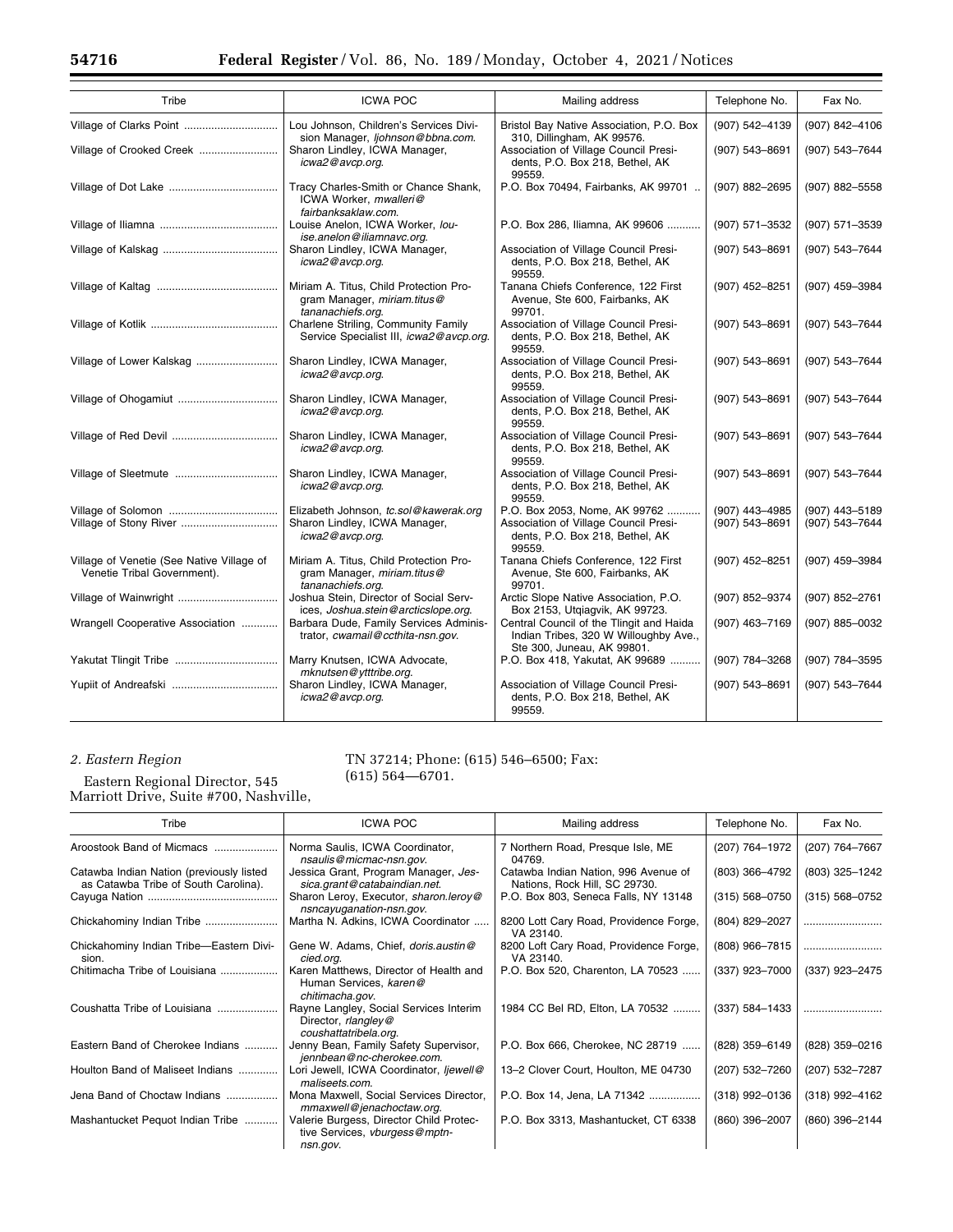| Tribe                                      | <b>ICWA POC</b>                                                                            | Mailing address                                             | Telephone No.      | Fax No.            |
|--------------------------------------------|--------------------------------------------------------------------------------------------|-------------------------------------------------------------|--------------------|--------------------|
| Mashpee Wampanoag Tribe                    | Catherine M. Hendrix, ICWA Director.<br>catherine.hendricks@nwtribe-nsn.gov.               | 483 Great Neck Road-South, Mash-<br>pee, MA 02639.          | (508) 477-0208     | (774) 361-6034     |
| Miccosukee Tribe of Indians                | Martha Vewga, Director of Social Serv-<br>ices, marthavdg13@gmail.com.                     | 37790 SW 8 Street, Tumiami Station,<br>Miami, FL 33194.     | (305) 223-8380     | (305) 894-5232     |
| Mississippi Band of Choctaw Indians        | Jessica Martinez, ICWA Coordinator,<br>icwa@choctaw.org.                                   | P.O. Box 6258, Choctaw, MS 39350                            | $(601) 656 - 4507$ | (601) 656-1357     |
| Mohegan Tribe of Indians of Connecticut    | Connie Hilbert, Director of Tribal Mem-<br>ber Services.                                   | 13 Crow Hill Road, Uncasville, CT<br>06832.                 | (860) 862-6253     | (860) 862-6324     |
| Monacan Indian Nation                      | Chief Kenneth Branham, TribalOffice@<br>MonacanNation. com.                                | P.O. Box 960, Amherst, VA 24521                             | (434) 946-0389     |                    |
| Nansemond Indian Tribe                     | Sam Bass, ICWA Coordinator,<br>samflyingeagle@yahoo.com.                                   | 1001 Pembroke Lane, Suffolk, VA<br>23434.                   |                    |                    |
| Narragansett Indian Tribe                  | Wenonah Harris, Director, Tribal Child<br>Advocate, Wenonah@nithpo.com.                    | P.O. Box 268, Charlestown, RI 02813                         | (401) 824-9034     | (401) 364-1104     |
| Oneida Indian Nation                       | Kim Jacobs, Nation Clerk, kjacobs@<br>oneida-nation.org.                                   | Box 1, Vernon, NY 13476                                     | (315) 829-8337     | $(315)$ 366-9231   |
|                                            |                                                                                            | 4040 Route 11, 104 W Conklin Ave.,<br>Nedrow, NY 13120.     | $(315)$ 469-9196   | $(315)$ 469-3250   |
| Pamunkey Indian Tribe                      | Allyn Cook-Swarts, Tribal Administrator,<br>allyn.cook-swarts@pamunkey.org.                | 1054 Pocahontas Trail, King William, VA<br>23086.           | (804) 843-2372     |                    |
| Passamaquoddy Tribe:                       |                                                                                            |                                                             | (see below)        | (see below)        |
|                                            | Tracy Dore, Director of Child Welfare,<br>tracydore@itcwpass.com.                          | P.O. Box 301, Princeton, ME 04668                           | (207) 796-6133     | .                  |
|                                            | Frances LaCoute, Social Services Direc-<br>tor, flacoute@wabanaki.com.                     | P.O. Box 343, Perry, ME 04667                               | (207) 853-2600     | (207) 853-9618     |
|                                            | Michael Ausgustine, Director of Social<br>Services, Brooke.loring@<br>penobscotnation.org. | 1 Down Street, Indian Island, ME 04468                      | (207) 817-3461     | (207) 817-3166     |
| Poarch Band of Creeks                      | Synthia K. Thomas, ICWA Director,<br>sthomas@pci-nsn.gov.                                  | 5811 Jack Springs Road, Atmore, AL<br>36502.                | (251) 368-9136     |                    |
| Rappahannock Tribe, Inc.                   | G. Anne Richardson, ICWA Coordinator                                                       | 5036 Indian Neck Road, Indian Neck,<br>VA 23148.            | (804) 796-0260     |                    |
| Saint Regis Mohawk Tribe                   | Jean Square, ICWA Program Manager,<br>icwa@srmt-nsn.gov.                                   | 412 State Route 37, Akwesasne, NY<br>13365.                 | $(518)$ 358-2360   | $(518)$ 358-9107   |
| Seminole Tribe of Florida                  | Shamika Beasley, Advocacy Adminis-<br>trator, shamikabeasley@semtribe.com.                 | 111 W Coral Way, Hollywood, FL 33024                        | (954) 965-1338     | (954) 985-2339     |
| Seneca Nation of Indians                   | Sharon Francis, ICWA Coordinator,<br>sfrancis@senecahealth.org.                            | 36 Thomas Indian School Drive, Irving,<br>NY 14081.         | (716) 532-8223     | (716) 945-7881     |
| Shinnecock Indian Nation                   | Paula Collins, paulacollins@<br>shinnecock.org.                                            | P.O. Box 1268, South Hampton, NY<br>11969.                  | (631) 287-6476     |                    |
| Tonawanda Band of Seneca                   | Darwin Hill, Chief, tonseneca@aol.com                                                      | Council of Chiefs, 7027 Meadville Road,<br>Basom, NY 14013. | (716) 542-4244     | $(716) 542 - 4008$ |
| Tunica-Biloxi Indian Tribe                 | Evelyn Cass, Registered Social Worker,<br>ecass@tunica.org.                                | P.O. Box 493, Marksville, LA 71351                          | (318) 240-6444     | (318) 500-3011     |
|                                            |                                                                                            | 2006 Mt. Hope Road, Lewistown, NY<br>14092.                 |                    |                    |
| Upper Mattaponi Tribe                      | Wilma Hicks, Assistant Tribal Coordi-<br>nator, assistantadmin@umitribe.org.               | 13476 King William Rd, King William,<br>VA 23086.           | (804) 769-0041     |                    |
| Wampanoag Tribe of Gay Head<br>(Aquinnah). | Ambika Datta, ICWA Coordinator, chair-<br>woman@wampanoagtribe.net.                        | 20 Black Brook Road, Aquinnah, MA<br>02535.                 | (508) 645-9265     | (508) 645-2755     |

## *3. Eastern Oklahoma Region*

74401; Phone: (918) 781–4608; Fax: (918) 781–4604.

Eastern Oklahoma Regional Director, 3100 W Peak Blvd., Muskogee, OK

| Tribe                               | <b>ICWA POC</b>                                                                                | Mailing address                                             | Telephone No.      | Fax No.            |
|-------------------------------------|------------------------------------------------------------------------------------------------|-------------------------------------------------------------|--------------------|--------------------|
| Alabama-Quassarte Tribal Town       | Samuel Deere, ICW Director, sdeere@<br>alabama-quassarete.org.                                 | P.O. Box 187, Wetumka, OK 74883                             | (405) 452-3659     | (405) 452-3435     |
|                                     | Lou Stretch, ICW Director, Iou-stretch@<br>cherokee.org.                                       | P.O. Box 948, Tahleguah, OK 74465                           | $(918)$ 458-6900   | $(918)$ 458-6146   |
| Delaware Tribe of Indians           | Aimee Turner, Department of Family<br>and Children Services, aturner@<br>delawaretribe.org.    | 5100 Tuxedo Blvd., Suite #C,<br>Bartlesville, OK 74006.     | (918) 337-6510     | $(918)$ 337-6518   |
| Eastern Shawnee Tribe of Oklahoma   | Tamara Gibson, Child and Family Serv-<br>ices Coordinator, tgibson@estoo.net.                  | 10100 S Bluejacket Road Suite #3, Wy-<br>andotte, OK 74370. | $(918) 666 - 7710$ | (888) 971-3908     |
| Kialegee Tribal Town                | Sheila Armstrong, ICW Coordinator,<br>sheila.armstrong@kialegeetribe.net.                      | P.O. Box 332, Wetumka, OK 74883                             | (405) 452-5388     | (405) 452-3413     |
| Miami Tribe of Oklahoma             | Wanda Stovall, ICW Coodinator                                                                  | P.O. Box 1326, Miami, OK 74355                              | $(918) 541 - 1359$ | $(918) 542 - 6448$ |
|                                     | Regina Shelton, Children & Family Serv-<br>ices Specialist, Regina.shelton@<br>modoctribe.com. | 625 6th SE, Miami, OK 74354                                 | (918) 542-7890     | (918) 542-7878     |
| Ottawa Tribe of Oklahoma            | Roy A. Ross, Social Services and CPS<br>Director, rross.oto@gmail.com.                         | P.O. Box 110, Miami, OK 74355                               | (918) 540-1536     | (918) 542-3214     |
| Peoria Tribe of Indians of Oklahoma | Tracy Coach, Indian Child Welfare Di-<br>rector, tcoach@peoriatribe.com.                       | P.O. Box 1527, Miami, OK 74355                              | (918) 540-2535     | $(918) 540 - 2538$ |
|                                     | Mandy Dement, Family Services,<br>mdement@quapawtribe.com.                                     | P.O. Box 765, Quapaw, OK 74363                              | (918) 238-3152     | $(918) 674 - 2581$ |
| Seneca-Cayuga Nation                | Dana Giles, Family Service Manager,<br>dgiles@sctribe.com.                                     | 23701 South 655, Grove, OK 74344                            | $(918) 786 - 3508$ | (918) 787-5521     |

 $\equiv$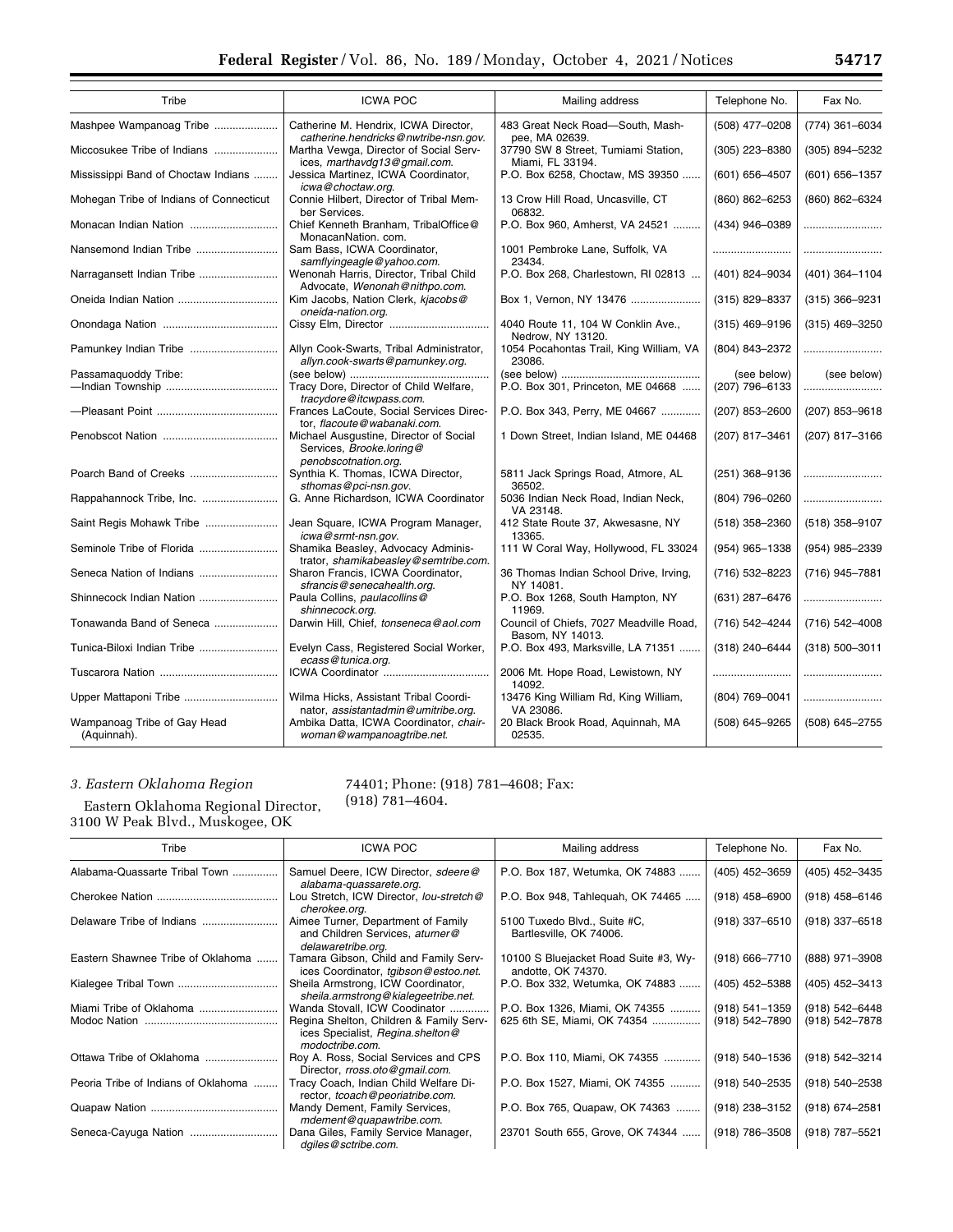| Tribe                                                       | <b>ICWA POC</b>                                                                                      | Mailing address                      | Telephone No.    | Fax No.          |
|-------------------------------------------------------------|------------------------------------------------------------------------------------------------------|--------------------------------------|------------------|------------------|
| Shawnee Tribe                                               | Sean Graham, ICW Representative,<br>sean@shawnee-tribe.com.                                          | P.O. Box 189, Miami, OK 74355        | (918) 542-7232   |                  |
|                                                             | Michelle Price, Director, Michelle.price@<br>chickasaw.net.                                          | 810 Colony Drive, Ada, OK 74820      | (580) 272-5550   | (580) 272-5553   |
| The Choctaw Nation of Oklahoma                              | Amanda Robinson, ICW Director,<br>cfsreferrals@choctawnation.com.                                    | P.O. Box 1210, Durant, OK 74702      | (580) 924-8280   | (580) 920-3197   |
| The Muscogee (Creek) Nation                                 | Kimee Wind-Hummingbird, Director of<br>Child and Family Services, Kwind-<br>hummingbird@mcn-nsn.gov. | P.O. Box 580, Okmulgee, OK 74447     | (918) 732-7859   | (918) 732-7855   |
|                                                             | Ladonna Shadlow, Social Services Di-<br>rector, Ishadlow@osagenation-nsn.gov.                        | 255 Senior Drive, Pawhuska, OK 74056 | (918) 287-5243   | (918) 287-5231   |
| The Seminole Nation of Oklahoma                             | Tracy Haney, Director, Haney.t@sno-<br>nsn.gov.                                                      | P.O. Box 1498, Wewoka, OK 74884      | (405) 257-9038   | (405) 257-9036   |
|                                                             | Yvonda Fixico, Social Service Director,<br>yfixico@tttown.org.                                       | P.O. Box 188, Okemah, OK 74859       | (918) 560-6121   | $(918)$ 623-3023 |
| United Keetoowah Band of Cherokee Indi-<br>ans in Oklahoma. | Roxana Wilden, ICW Advocate,<br>rwilden@ukb-nsn.gov.                                                 | P.O. Box 746, Tahleguah, OK 74465    | (918) 871-2839   | $(918)$ 431-0152 |
|                                                             | Tara Gragg, Social Worker, tgragg@wy-<br>andotte-nation.org.                                         | 64700 E Hwy. 60, Wyandotte, OK 74370 | $(918)$ 678-6355 | (918) 678-3087   |

## *4. Great Plains Region*

Phone: (605) 226–7343; Fax: (605) 226–

7446.

Great Plains Regional Director, 115 4th Avenue SE, Aberdeen, SD 57401;

| Tribe                                                                            | <b>ICWA POC</b>                                                                     | Mailing address                              | Telephone No.      | Fax No.          |
|----------------------------------------------------------------------------------|-------------------------------------------------------------------------------------|----------------------------------------------|--------------------|------------------|
| Cheyenne River Sioux Tribe of the Chey-<br>enne River Reservation, South Dakota. | Diane Garreau, ICWA Program Director,<br>Dgarreau61@hotmail.com.                    | P.O. Box 590, Eagle Butte, SD 57625          | (605) 964-6460     | $(605)$ 964-6463 |
| Crow Creek Sioux Tribe of the Crow<br>Creek Reservation, South Dakota.           | Marlow Medicine Crow, Jr., ICWA Direc-<br>tor, icwaccst@gmail.com.                  | P.O. Box 143, Ft Thompson, SD 57339          | (605) 245-2581     | (605) 245-2401   |
| Flandreau Santee Sioux Tribe of South<br>Dakota.                                 | Jessica Morson, ICWA Administrator,<br>jessica.morson@fsst.org.                     | P.O. Box 283, Flandreau, SD 57028            | (605) 997-5055     | (605) 997-3694   |
| Lower Brule Sioux Tribe of the Lower<br>Brule Reservation, South Dakota.         | Jera Brouse-Koster, Designated Tribal<br>Agent-ICWA, jerabrouse@<br>lowerbrule.net. | 187 Oyate Circle, Lower Brule, SD<br>57548.  | (605) 473-5561     | (605) 473-0119   |
|                                                                                  | David Red Cloud, ICWA Specialist,<br>DavidRedCloud77@yahoo.com.                     | P.O. Box 604, Pine Ridge, SD 57770           | (605) 867-5752     | (605) 867-5941   |
| Omaha Tribe of Nebraska                                                          | Mosiah Harlan, ICWA Director,<br>mosiah.harlan@omahatribe.com.                      | 106 S Tallman Street, Walthill, NE<br>68067. | (402) 837-5331     | (402) 837-5362   |
| Ponca Tribe of Nebraska                                                          | Lynn Schultz, ICWA Specialist,<br>Ischultz@poncatribe-ne.org.                       | 1800 Syracuse Avenue, Norfolk, NE<br>68701.  | (402) 371-8834     | (402) 371-7564   |
| Rosebud Sioux Tribe of the Rosebud In-<br>dian Reservation, South Dakota.        | Shirley J. Bad Wound, ICWA Specialist,<br>rsticwa9@qwtc.netrsticwa9@qwtc.net.       | P.O. Box 609, Mission, SD 57555              | (605) 856-5270     | (605) 856-5268   |
| Santee Sioux Nation, Nebraska                                                    | Renae Wolf, ICWA Specialist,<br>renae.wolf@nebraska.gov.                            | P.O. Box 5191, Niobrara, NE 68760            | (402) 857-2342     | (402) 857-2361   |
| Sisseton-Wahpeton Oyate of the Lake<br>Traverse Reservation, South Dakota.       | Evelyn Pilcher, ICWA Director, eve-<br>lyn.pilcher@state.sd.us.                     | P.O. Box 509, Agency Village, SD<br>57262.   | $(605) 698 - 3992$ | (605) 698-3999   |
| Spirit Lake Tribe, North Dakota                                                  | Marie Martin, ICWA Coordinator.<br>slticwadir@spiritlakenation.com.                 | P.O. Box 356, Fort Totten, ND 58335          | (701) 766-4404     | (701) 766-4722   |
| Standing Rock Sioux Tribe of North &<br>South Dakota.                            | Rebecca Greybull, ICWA Coordinator,<br>rgreybull@standingrock.org.                  | P.O. Box 770, Fort Yates, ND 58538           | (701) 854-3095     | (701) 854-5575   |
| Three Affiliated Tribes of the Fort Berthold<br>Reservation, North Dakota.       | Bobbie Johnson, ICWA Specialist,<br>bjohnson@mhanation.com.                         | 404 Frontage Road, New Town, ND<br>58763.    | (701) 627-8199     | (701) 627-4225   |
| Turtle Mountain Band of Chippewa Indi-<br>ans of North Dakota.                   | Marilyn Poitra, ICWA Coordinator,<br>marilynp@tmcwfs.net.                           | P.O. Box 900, Belcourt, ND 58316             | (701) 477-5688     | (701) 477-5797   |
| Winnebago Tribe of Nebraska                                                      | Elexa Mollet, ICWA Specialist,<br>elexa.mollet@winnebagotribe.com.                  | P.O. Box 723, Winnebago, NE 68071            | (402) 878-2379     | (402) 878-2228   |
| Yankton Sioux Tribe of South Dakota                                              | Melissa Sanchez, ICWA Director, yst_<br>icwa@outlook.com.                           | P.O. Box 1153, Wagner, SD 57380              | (605) 384-5712     | (605) 384-5014   |

## *5. Midwest Region*

Midwest Regional Director, 5600 West American Blvd., Suite #500, Norman

### Pointe II Building, Bloomington, MN 55437; Phone: (612) 725–4500; Fax: (612) 713–4401.

| Tribe                                                                                                        | ICWA POC                                                                                  | Mailing address                                         | Telephone No.  | Fax No.        |
|--------------------------------------------------------------------------------------------------------------|-------------------------------------------------------------------------------------------|---------------------------------------------------------|----------------|----------------|
|                                                                                                              |                                                                                           |                                                         |                |                |
| Bad River Band of the Lake Superior<br>Tribe of Chippewa Indians of the Bad<br>River Reservation, Wisconsin. | Gina Secord, Abinoojiyag Resource<br>Center Program Manager, ARCMgr@<br>badriver-nsn.gov. | P.O. Box 55, Odanah, WI 54861                           | (715) 682-7135 | (715) 682-7887 |
| Bay Mills Indian Community, Michigan                                                                         | Phyllis Kinney, Tribal Court Adminis-<br>trator, phyllisk@baymills.org.                   | 12449 West Lakeshore Drive, Brimley,<br>MI 49715.       | (906) 248-3241 | (906) 248-8811 |
| Forest County Potawatomi Community,<br>Wisconsin.                                                            | Maline Enders. ICWA Supervisor.<br>maline.enders@fcpotawatomi-nsn.gov.                    | 5415 Everybody's Road, Crandon, WI<br>54520.            | (715) 478-4812 | (715) 478-7442 |
| Grand Traverse Band of Ottawa & Chip-<br>pewa Indians, Michigan.                                             | Helen Cook, Anishinaabek Family Serv-<br>ices Supervisor, helen.cook@<br>atbindians.com.  | 2605 N West Bayshore Drive,<br>Peshawbestown, MI 49682. | (231) 534-7681 | (231) 534-7706 |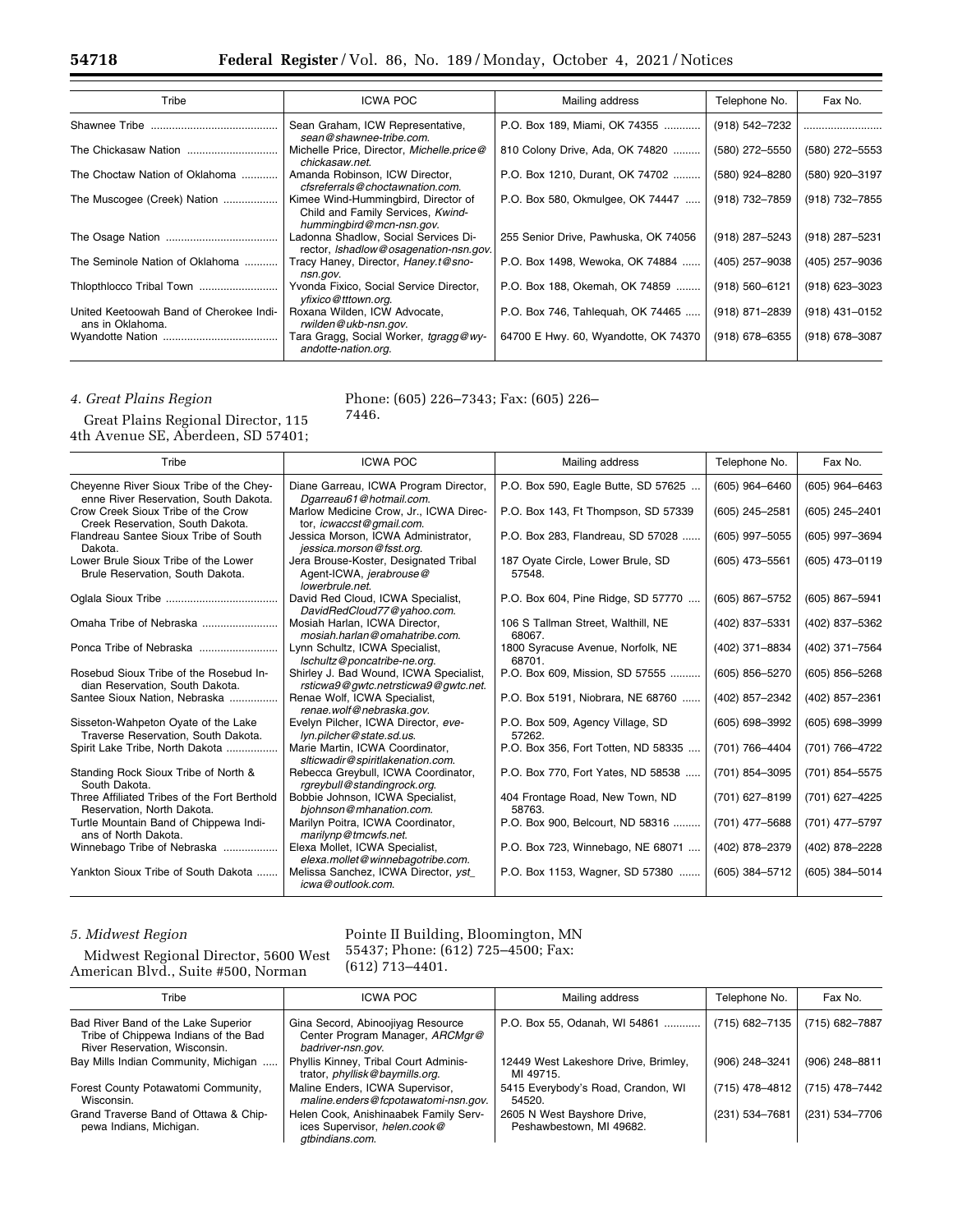▀

| Tribe                                                                                                           | <b>ICWA POC</b>                                                                                                              | Mailing address                                                                         | Telephone No.      | Fax No.        |
|-----------------------------------------------------------------------------------------------------------------|------------------------------------------------------------------------------------------------------------------------------|-----------------------------------------------------------------------------------------|--------------------|----------------|
| Hannahville Indian Community, Michigan                                                                          | Wendy Lanaville, ICWA Worker,<br>wendy.lanaville@hichealth.org.                                                              | N15019 Hannahville B1 Road, Wilson,<br>MI 49896.                                        | (906) 723-2512     | (906) 466-7397 |
| Ho-Chunk Nation of Wisconsin                                                                                    | Valerie Blackdeer, CFS Director, val-<br>erie.blackdeer@ho-chunk.com.                                                        | P.O. Box 40, Black River Falls, WI<br>54615.                                            | (715) 284-2622     | (715) 284-9486 |
| Keweenaw Bay Indian Community, Michi-<br>gan.                                                                   | Caitlin Bowers, Director, cbowers@kbic-<br>nsn.gov.                                                                          | 16429 Bear Town Road, Baraga, MI<br>49908.                                              | $(906)$ 353-4201   | (906) 353-8171 |
| Lac Courte Oreilles Band of Lake Supe-<br>rior Chippewa Indians of Wisconsin.                                   | Tibissum Rice, Indian Child Welfare Di-<br>rector, Tibissum.Rice@Ico-nsn.gov,                                                | 13394 W Trepania Road, Hayward, WI<br>54843.                                            | (715) 558-7457     | (715) 634-2981 |
| Lac du Flambeau Band of Lake Superior<br>Chippewa Indians of the Lac du Flam-<br>beau Reservation of Wisconsin. | Tibissum.Rice@Ico-nsn.gov.<br>Kristin Allen, ICW Director, Idficw@<br>ldftribe.com.                                          | P.O. Box 216, Lac du Flambeau, WI<br>54538.                                             | (715) 588-4275     | (715) 588-3855 |
| Lac Vieux Desert Band of Lake Superior<br>Chippewa Indians of Michigan.                                         | Dee Dee McGeshick, Social Services<br>Director and Marisa Vanzile,<br>dee.mcgeshick@lvdtribal.com.                           | P.O. Box 249, Watersmeet, MI 49969                                                      | $(906)$ 358-4940   | (906) 358-9920 |
| Little River Band of Ottawa Indians, Michi-                                                                     | Shayne Machen, Prosecutor, shayne                                                                                            | 3031 Domres Road, Manistee, MI 49660                                                    | (231) 398-3384     | (231) 398-3387 |
| gan.<br>Little Traverse Bay Bands of Odawa Indi-                                                                | machen@Irboi-nsn.gov.<br>Heather Boening, Human Services Di-                                                                 | 7500 Odawa Circle, Attn: DHS, Harbor                                                    | (231) 242-1620     | (213) 242-1635 |
| ans, Michigan.<br>Lower Sioux Indian Community in the                                                           | rector, hboening@ltbbodawa-nsn.gov.<br>Lisa Jones, Director, lisa.jones@                                                     | Springs, MI 49740.<br>39458 Reservation Highway 1, Morton,                              | (507) 697-8683     | (507) 697-6198 |
| State of Minnesota.<br>Match-e-be-nash-she-wish Band of                                                         | lowersioux.com.<br>Dominique Ambriz, ICWA Representa-                                                                        | MN 56270.<br>2880 Mission Dr., Shelbyville, MI 49344                                    | (269) 397-1760     | (269) 397-1763 |
| Pottawatomi Indians of Michigan.                                                                                | tive, Dominique.Ambriz@hhs.glt-<br>nsn.gov.                                                                                  |                                                                                         |                    |                |
| Menominee Indian Tribe of Wisconsin                                                                             | Carol Corn, Director of Social Services,<br>ccorn@mitw.org.                                                                  | P.O. Box 520, Keshena, WI 54135                                                         | (715) 799-5161     | (715) 799-6061 |
| Minnesota Chippewa Tribe-Bois Forte<br>Band (Nett Lake).                                                        | Angela Wright, Indian Child Welfare Su-<br>pervisor, amwright@boisforte-nsn.gov.                                             | 13071 Nett Lake Road, Ste. #A, Nett<br>Lake, MN 55771.                                  | (218) 757-3295     | (218) 757-3335 |
| Minnesota Chippewa Tribe-Fond du Lac<br>Band.                                                                   | Kevin Dupuis, Chairman, Indian Child<br>Welfare Supervisor, kevindupuis@<br>fdlrez.com.                                      | 1720 Big Lake Road, Cloquet, MN<br>55720.                                               | (218) 879-4593     | (218) 879-4146 |
| Minnesota Chippewa Tribe-Grand Por-<br>tage Band.                                                               | ICWA Representative, Human Service<br>Director, humanservices@<br>grandportage.com.                                          | P.O. Box 428, Grand Portage, MN<br>55605.                                               | $(218)$ 475-2453   | (218) 475-2455 |
| Minnesota Chippewa Tribe-Leech Lake<br>Band.                                                                    | Dawn Eckdahl, Child Welfare Depart-<br>ment Manager, dawn.eckdahl@<br>llojibwe.net.                                          | P.O. Box 967, Cass Lake, MN 56633                                                       | (218) 335-8270     | (218) 335-7234 |
| Minnesota Chippewa Tribe-Mille Lacs<br>Band.                                                                    | Mishelle Ballinger, Administrative Case<br>Aid, Intake Family Services,<br>mishelle.ballinger@hhs.millelacsband-<br>nsn.gov. | 18562 Minobimaadizi Loop, Onamia, MN<br>56359.                                          | (320) 532-7766     | (320) 532-4569 |
| Minnesota Chippewa Tribe-White Earth<br>Band.                                                                   | Laurie York, Program Director, lau-                                                                                          | White Earth Indian Child Welfare, P.O.                                                  | (218) 983-4647     | (218) 983-3712 |
| Minnesota Chippewa Tribe, Minnesota                                                                             | rie.york@whiteearth-nsn.gov.<br>George Goggleye, Human Services Di-<br>rector, ggoggleye@<br>mnchippewatribe.org.            | Box 358, White Earth, MN 56591.<br>P.O. Box 217, Cass Lake, MN 56633                    | $(218)$ 335-8586   | (218) 335-8080 |
| Nottawaseppi Huron Band of the Pota-<br>watomi, Michigan.                                                       | Meg Fairchild, Social Services Director,<br>meg.fairchild@nhbp-nsn.gov.                                                      | 1485 Mno Bmadzewen Way, Fulton, MI<br>49052.                                            | (269) 704-8341     | (269) 729-5920 |
|                                                                                                                 | Jennifer Berg-Hargrove, Family Services<br>Director, icw@oneidanation.org.                                                   | ATTN: Oneida Family Services, ICW<br>Department, P.O. Box 365, Oneida,<br>WI 54155.     | (920) 490-3700     | (920) 490-3820 |
| Pokagon Band of Potawatomi Indians,<br>Michigan & Indiana.                                                      | Mark Pompey, Social Services Director,<br>mark.pompey@pokagonband-nsn.gov.                                                   | 58620 Sink Road, Dowagiac, MI 49047                                                     | (269) 462-4277     | (269) 782-4295 |
| Prairie Island Indian Community in the<br>State of Minnesota.                                                   | Patricia Aw-Yang, Enrollment Office, Pa-                                                                                     | 5636 Sturgeon Lake Road, Welch, MN<br>55089.                                            | $(651)$ 385-4126   | (651) 385-4180 |
| Red Cliff Band of Lake Superior Chip-<br>pewa Indians of Wisconsin.                                             | tricia.Aw-Yang@piic.org.<br>Gretchen Morris, Indian Child Welfare<br>Director, gretchen.morris@redcliff-                     | 37820 Community Road, Bayfield, WI<br>54814.                                            | (715) 779-3785     | (715) 779-3783 |
| Red Lake Band of Chippewa Indians, Min-<br>nesota.                                                              | nsn.gov.<br>ICWA Representative, Executive Direc-<br>tor-Family & Children Services,                                         | P.O. Box 427, Red Lake, MN 56671                                                        | $(612)$ 286-8057   |                |
| Sac and Fox Tribe of the Mississippi in<br>lowa.                                                                | icwa@redlakenation.org.<br>Brian Walker, ICWA Coordinator,<br>sww.mfs@meskwaki-nsn.gov.                                      | P.O. Box 245, Tama, IA 52339                                                            | (641) 484-4444     | (641) 484-2103 |
| Saginaw Chippewa Indian Tribe of Michi-                                                                         | Angela Gonzalez, ICWA & Licensing Su-                                                                                        | 7070 East Broadway Road, Mt. Pleas-<br>ant, MI 48858.                                   | $(989)$ 775-4901   | (989) 775-4912 |
| gan.<br>Sault Ste. Marie Tribe of Chippewa Indi-<br>ans, Michigan.                                              | pervisor, agonzalez@sagchip.org.<br>Melissa VanLuven, ICWA Program Di-<br>rector, ICWA-MIFPA-Contacts@                       | 2218 Shunk Rd., Sault Ste. Marie, MI<br>49783.                                          | (906) 632-5250     | (906) 632-5266 |
| Shakopee Mdewakanton Sioux Commu-                                                                               | saulttribe.net.<br>Tribal Records, ICWA Contact,                                                                             | 2330 Sioux Trail NW, Prior Lake, MN                                                     | $(952)$ 496-6101   |                |
| nity of Minnesota.<br>Sokaogon Chippewa Community, Wis-                                                         | tribalrecords@shakopeedakota.org.<br>Nick Vanzile, Director Indian Child Wel-                                                | 55372.<br>10808 Sokaogon Drive, Crandon, WI                                             | (715) 478-6437     | (715) 478-0692 |
| consin.<br>St. Croix Chippewa Indians of Wisconsin                                                              | fare, nick.vanzile@scc-nsn.gov.<br>Elizabeth Lowe, Indian Child Welfare Di-                                                  | 54520.<br>4404 State Road 70, Webster, WI 54893                                         | (715) 214-2940     |                |
|                                                                                                                 | rector, elizabethl@stcroixojibwe-<br>nsn.gov.                                                                                |                                                                                         |                    |                |
| Stockbridge Munsee Community, Wis-<br>consin.                                                                   | Teresa Juga, ICWA Manager, te-<br>resa.juga@mohican.com.                                                                     | Stockbridge Munsee Health and<br>Wellness Center, W12802 County A,<br>Bowler, WI 54416. | (715) 793-4580     | (715) 793-1312 |
| Upper Sioux Community, Minnesota                                                                                | Kathleen Pruess, ICWA Representative,<br>kathleenp@<br>uppersiouxcommunity.nsn.gov.                                          | P.O. Box 147, Granite Falls, MN 56241                                                   | $(320) 564 - 6318$ | (320) 564-2550 |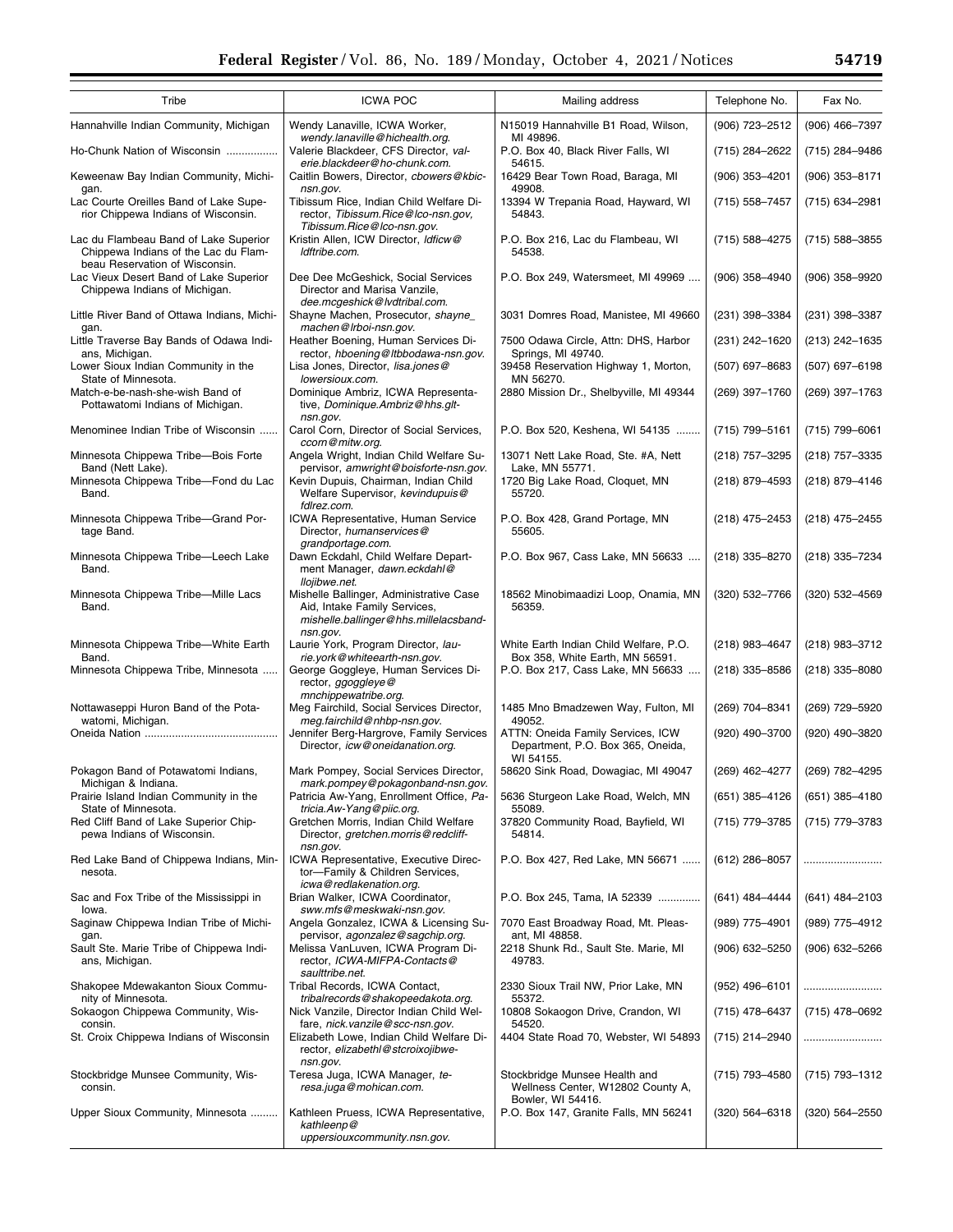$\equiv$ 

# *6. Navajo Region*

Navajo Regional Director, Navajo Regional Office, PO Box 1060, Gallup,

### NM 87305; Phone: (505) 863–8314; Fax: (505) 863–8324.

| Tribe                                         | <b>ICWA POC</b>                                                                                  | Mailing address                                                                        | Telephone No.  | Fax No.        |
|-----------------------------------------------|--------------------------------------------------------------------------------------------------|----------------------------------------------------------------------------------------|----------------|----------------|
| Navajo Nation, Arizona, New Mexico &<br>Utah. | Crescentia Tso OR Lillian Reed, Prin-<br>ciple Social Workers, crescentiatso@<br>navajo-nsn.gov. | Navajo Indian Child Welfare Act Pro-<br>gram, P.O. Box 1930, Window Rock,<br>AZ 86515. | (928) 928-6806 | (928) 871–7667 |

## *7. Northwest Region*

Northwest Regional Director, 911 NE 11th Avenue, Portland, OR 97232;

### Phone: (503) 231–6702; Fax (503) 231– 2201.

| Tribe                                                                                  | <b>ICWA POC</b>                                                                                                                                  | Mailing address                                                        | Telephone No.                      | Fax No.                          |
|----------------------------------------------------------------------------------------|--------------------------------------------------------------------------------------------------------------------------------------------------|------------------------------------------------------------------------|------------------------------------|----------------------------------|
| Coeur D'Alene Tribe                                                                    | Jim St Martin, ICWA Social Worker<br>Charles Henry, ICW Program Manager,<br>chenry@cdatribe-nsn.gov.                                             | 100 Pasigo Street, Burns, OR 97720<br>P.O. Box 408, Plummer, ID 83851  | $(541)$ 573-8005<br>(208) 686-2071 | (541) 573-2323<br>(208) 686-2059 |
| Confederated Salish and Kootenai Tribes                                                | Lena Tewawina, ICW Caseworker,                                                                                                                   | P.O. Box 278, Pablo, MT 59821                                          | (406) 675-2700                     |                                  |
| of the Flathead Reservation.<br>Confederated Tribes and Bands of the<br>Yakama Nation. | lena.tewawina@cskt.org.<br>Jessica Rammelsberg, Assistant Pros-<br>ecutor, Jessica_Rammelsberg@<br>yakama.com JessicaRammelsberg@<br>vakama.com. | P.O. Box 151, Toppenish, WA 98948                                      | $(509)$ 865-5121                   | $(509)$ 865-8936                 |
| Confederated Tribes of Siletz Indians of<br>Oregon.                                    | Arthur Fisher and Cheryl Duprau, Staff<br>Attorney and ICW Manager, arthurf@<br>ctsi.nsn.us.                                                     | P.O. Box 549, Siletz, OR 97380                                         | (541) 444-8324                     | (541) 444-2307                   |
| Confederated Tribes of the Chehalis Res-<br>ervation.                                  | Francis Pickernell, Director of Social<br>Services, fpickernell@chehalistribe.org.                                                               | P.O. Box 536, Oakville, WA 98568                                       | (360) 709-1754                     | (360) 273-5207                   |
| Confederated Tribes of the Colville Res-<br>ervation.                                  | Buffy Nicholson, Children and Family<br>Services Director, buffy.nicholson@<br>colvilletribes.com.                                               | P.O. Box 150, Nespelem, WA 99155                                       | (509) 634-2764                     | (509) 634-2633                   |
| Confederated Tribes of the Coos, Lower<br>Umpqua and Siuslaw Indians.                  | Shayne Platz and Vicki Faciane, Lead<br>ICWA Case Mgr and Director of Fam-<br>ily Support & Behavioral Health Serv-<br>ices, splatz@ctclusi.org. | 1245 Fulton Ave, Coos Bay, OR 97420                                    | (541) 297-3450                     | (541) 304-2180                   |
| Confederated Tribes of the Grand Ronde<br>Community of Oregon.                         | Donna Johnson, ICWA Intake,<br>donna.johnson@grandronde.org.                                                                                     | 9615 Grand Ronde Road, Grand Ronde,<br>OR 97347.                       | (503) 879-4529                     | (503) 879-2142                   |
| Confederated Tribes of the Umatilla Indian<br>Reservation.                             | M. Brent Leonhard, Attorney,<br>brentleonhard@ctuir.org.                                                                                         | 46411 Timine Way, Pendleton, OR<br>97801.                              | (541) 429-7406                     |                                  |
| Confederated Tribes of the Warm Springs<br>Reservation of Oregon.                      | Lisa Lomas and Cecelia Collins, Chief<br>Judge and CPS Director, lisa.loma@<br>wstribes.org.                                                     | P.O. Box 850, Warm Springs, OR 97761                                   | (541) 553-3278                     | (541) 553-3281                   |
| Coquille Indian Tribe                                                                  | Roni Jackson, ICWA Caseworker,<br>ronijackson@coquilletribe.org.                                                                                 | 600 Miluk Drive, P.O. Box 3190, Coos<br>Bay, OR 97420.                 | (541) 888-9494                     | $(541) 888 - 0673$               |
| Cow Creek Band of Umpqua Tribe of Indi-<br>ans.                                        | Michele Moore, Human Services Direc-<br>tor, mmoore@cowcreek.com.                                                                                | 2371 NE Stephens Street, Ste. 100,<br>Roseburg, OR 97470.              | (541) 643-8241                     | (541) 677-5565                   |
|                                                                                        | D.J. Personius, ICW Case Manager,<br>dpersonius.health@cowlitz.org.                                                                              | 15455 65th Ave. S., Tukwila, WA 98188                                  | $(206)$ 491-9266                   | (206) 721-6288                   |
|                                                                                        | Lola Moses, Family Services Manager,<br>lola.moses@hohtribe-nsn.org.                                                                             | P.O. Box 2196, Forks, WA 98331                                         | (360) 374-5037                     | (360) 374-5426                   |
| Jamestown S'Klallam Tribe                                                              | Colleen Studinarz, Adminstrative Super-<br>visor Social & Community Services,<br>cstudinarz@jamestowntribe.org.                                  | Social and Community Services, 1033<br>Old Blyn Hwy, Sequim, WA 98382. | (360) 582-5785                     | (360) 681-3402                   |
| Kalispel Indian Community of the Kalispel<br>Reservation.                              | Shawna Brady, MSW, sbrady@<br>camashealth.com.                                                                                                   | 934 S Garfield Road, Airway Heights,<br>WA 99001.                      | (509) 789-7630                     | (509) 789-7675                   |
|                                                                                        | Lisa Ruiz, Children & Family Service<br>Program Manager, Lisa.ruiz@<br>klamathtribes.com.                                                        | P.O. Box 436, Chiloquin, OR 97624                                      | (541) 783-2219                     | (541) 783-7783                   |
| Kootenai Tribe of Idaho                                                                | Desire Aitken, Treasurer, desire@<br>kootenai.orgdesire@kootenai.org.                                                                            | P.O. Box 1269, Bonners Ferry, ID 83805                                 | (208) 267-3519                     | (208) 267-2960                   |
| Lower Elwha Tribal Community                                                           | Rebecca Sampson-Weed, Social Serv-<br>ices Director, elwhaicw@elwha.org.                                                                         | 3080 Lower Elwha Road, Port Angeles,<br>WA 98363.                      | $(360)$ 461-7033                   | (866) 277-3141                   |
| Lummi Tribe of the Lummi Reservation                                                   | Denise Jefferson, ICWA Manager,<br>denisej@lummi-nsn.govdenisej@<br>lummi-nsn.gov.                                                               | P.O. Box 1024, Ferndale, WA 98248                                      | (360) 384-2324                     | (360) 384-2341                   |
| Makah Indian Tribe of the Makah Indian<br>Reservation.                                 | Michelle Claplanpoo, Lead ICW Case-<br>worker, michelle.claplanhoo@<br>makah.com.                                                                | P.O. Box 115, Neah Bay, WA 98357                                       | (360) 645-3044                     | (360) 645-2685                   |
| Muckleshoot Indian Tribe                                                               | Alexandria Cruz-James, Director of<br>Human Services, alex.cruz@<br>muckleshoot.nsn.us.                                                          | 39015 172nd Avenue SE, Auburn, WA<br>98092.                            | (253) 876-3261                     | $(253)$ 886-8801                 |
|                                                                                        | Joni Williams, ICW Director, joniw@<br>nezperce.org.                                                                                             | P.O. Box 365, Lapwai, ID 83540                                         | (208) 621-4709                     | (208) 843-9401                   |
| Nisqually Indian Tribe                                                                 | Lorraine Van Brunt, Child and Family<br>Services Manager,<br>Vanbrunt.lorraine@nisqually-nsn.gov.                                                | 4820 She-Nah-Num Drive SE, Olympia,<br>WA 98513.                       | (360) 456-5221                     | $(360)$ 486-9555                 |
| Nooksack Indian Tribe                                                                  | Katrice Rodriguez, Youth & Family Serv-<br>ices Director, krodriguez@nooksack-<br>nsn.gov.                                                       | P.O. Box 157, Deming, WA 98244                                         | $(360)$ 306-5090                   | $(360) 592 - 0167$               |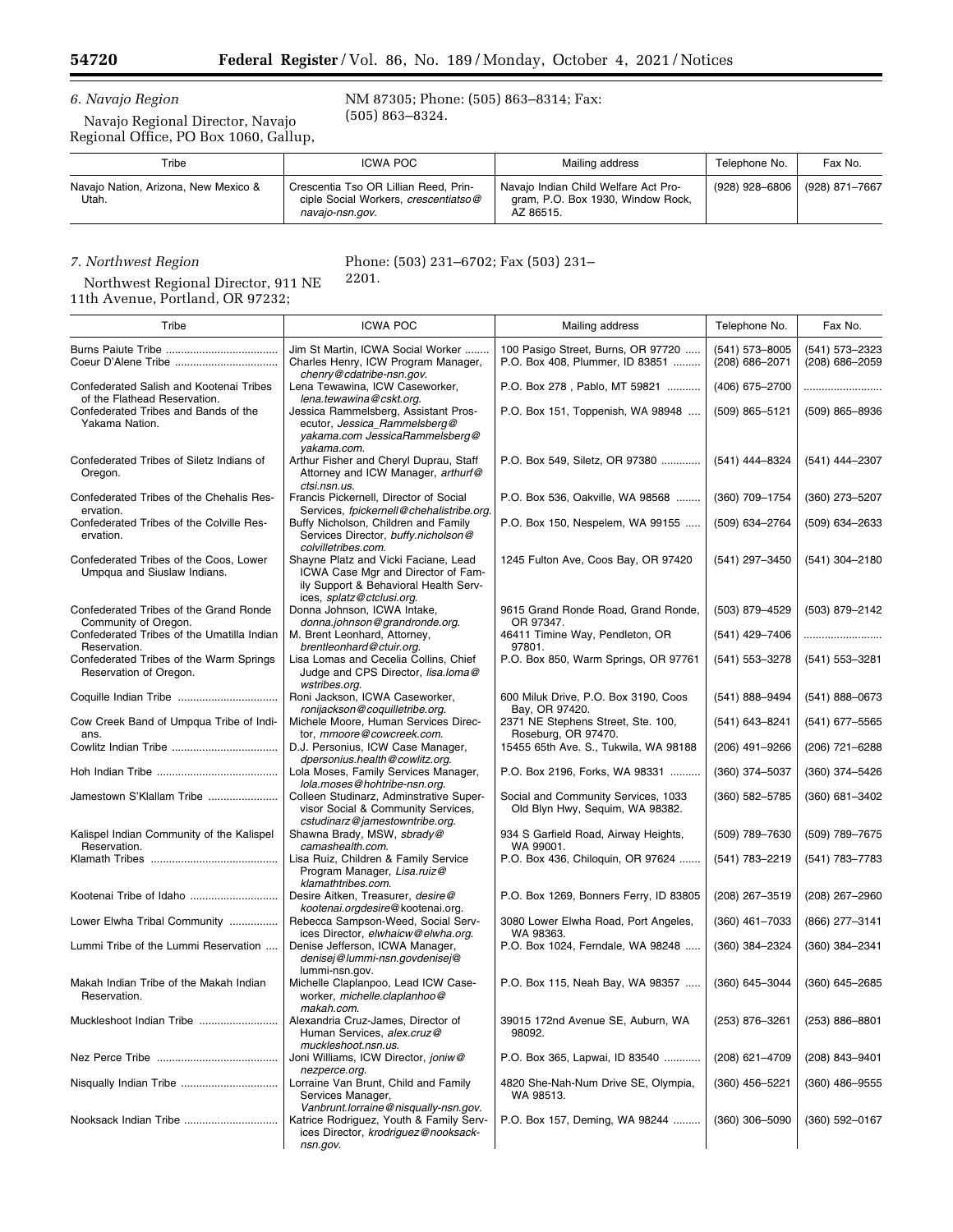| Tribe                                                                    | <b>ICWA POC</b>                                                                                                                                   | Mailing address                                                                        | Telephone No.    | Fax No.          |  |  |
|--------------------------------------------------------------------------|---------------------------------------------------------------------------------------------------------------------------------------------------|----------------------------------------------------------------------------------------|------------------|------------------|--|--|
| Northwestern Band of the Shoshone Na-<br>tion.                           | Patty Timbimboo-Madsen, ICWA Man-<br>ager, ptimbimboo@nwbshoshone.com.                                                                            | Enrollment Department, 707 North Main,<br>Brigham City, UT 84302.                      | (435) 734-2286   | (435) 723-6320   |  |  |
| Port Gamble S'Klallam Tribe                                              | Cheryl Miller, Children and Family Serv-<br>ices Director, cmiller@pgst.nsn.us.                                                                   | 31912 Little Boston Road NE, Kingston,<br>WA 98346.                                    | (360) 297-9665   | (360) 297-9666   |  |  |
| Puyallup Tribe of the Puyallup Reserva-<br>tion.                         | Sandra Cooper and Marriah Betschart,<br>ICW Tribal/State Liaison/ICWA Liaison.                                                                    | 3009 E Portland Avenue, Tacoma, WA<br>98404.                                           | (253) 405-7544   | (253) 680-5998   |  |  |
| Quileute Tribe of the Quileute Reservation                               | Charlene Meneely, ICW Program Man-<br>ager, charlene.meneely@<br>quileutetribe.com.                                                               | P.O. Box 279, LaPush, WA 98350                                                         | (360) 640-2428   | (360) 374-7796   |  |  |
|                                                                          | Amelia DeLaCruz and Dawnadair Lewis-<br>Raincloud, Social Services Manager<br>and ICW Manager, icw@quinault.org.                                  | P.O. Box 189, Taholah, WA 98587                                                        | (360) 276-8211   | (360) 276-4152   |  |  |
|                                                                          | Caritina Gonzalez, Social Services Di-<br>rector, cgonzalez@samishtribe.nsn.us.                                                                   | Samish Nation Social Services, 715<br>Seafarer's Way, Ste 103, Anacortes,<br>WA 98221. | $(360)$ 298-6431 | (360) 299-4357   |  |  |
| Sauk-Suiattle Indian Tribe                                               | April McConnaughy, ICW Family Serv-<br>ices Specialist, icwa@sauk-<br>suiattle.com.                                                               | 5318 Chief Brown Lane, Darrington, WA<br>98241.                                        | $(360)$ 436-2204 |                  |  |  |
| Shoalwater Bay Indian Tribe of the<br>Shoalwater Bay Indian Reservation. | Katherine Horne, Director, khorne@<br>shoalwaterbay-nsn.gov.                                                                                      | P.O. Box 130, Tokeland, WA 98590                                                       | (360) 267-8134   | (360) 267-0247   |  |  |
| Shoshone-Bannock Tribes of the Fort Hall<br>Reservation.                 | Brandelle Whitworth, ICWA Designated<br>Agent Office of General Counsel<br>bwhitworth@sbtribes.com.                                               | Office of General Counsel, P.O. Box<br>306, Fort Hall, ID 83203.                       | (208) 478-3822   | (208) 237-9736   |  |  |
| Skokomish Indian Tribe                                                   | Denese LaClair, Health Director,<br>dlaclair@skokomish.org.                                                                                       | 100 N Tribal Center Road, Skokomish,<br>WA 98584.                                      | $(360)$ 426-5755 | (360) 877-2399   |  |  |
| Snoqualmie Indian Tribe                                                  | Carlee Gorman, SICW Program Man-<br>ager, carlee@snoqualmietribe.us.                                                                              | P.O. Box 969, Snoqualmie, WA 98065                                                     | (425) 888-6551   | (425) 689-1272   |  |  |
| Spokane Tribe of the Spokane Reserva-<br>tion.                           | Ricki Peone, Health & Human Services<br>Director, Tawhnee Colvin, Health &<br>Human Services Assistant Director,<br>ricki.peone@spokanetribe.com. | P.O. Box 540, Wellpinit, WA 99040                                                      | (509) 258-7502   | (509) 258-4480   |  |  |
| Squaxin Island Tribe of the Squaxin Island<br>Reservation.               | Charlene Abrahamson, Family Service<br>Director, Adirian Albillar, ICW Man-<br>ager, cabrahamson@squaxin.us.                                      | 10 SE Squaxin Lane, Shelton, WA<br>98584-9200.                                         | (360) 432-3914   | (360) 427-2652   |  |  |
| Stillaguamish Tribe of Indians of Wash-<br>ington.                       | Candy Hamilton, ICW Director, icw@<br>stillaquamish.comicw@<br>stillaguamish.com.                                                                 | P.O. Box 3782, Arlington, WA 98223                                                     | (360) 572-3460   | (360) 925-2862   |  |  |
| Suguamish Indian Tribe of the Port Madi-<br>son Reservation.             | Nehreen Ayub, Acting Human Services<br>Director, nayub@suquamish.nsn.us.                                                                          | P.O. Box 498, Suquamish, WA 98392                                                      | (360) 394-8479   | (360) 697-6774   |  |  |
| Swinomish Indian Tribal Community                                        | Tracy Parker, Swinomish Family Serv-<br>ices Coordinator, tparker@<br>swinomish.nsn.us.                                                           | 17337 Reservation Rd, LaConner, WA<br>98257.                                           | (360) 466-7222   | $(360)$ 466-1632 |  |  |
| Tulalip Tribes of Washington                                             | Natasha Fryberg and Jennifer Walls,<br>Manager and Lead ICW Worker,<br>nfryberg@tulaliptribes-nsn.gov.                                            | 2828 Mission Hill Road, Tulalip, WA<br>98271.                                          | (360) 716-4059   | (360) 716-0750   |  |  |
| Upper Skagit Indian Tribe                                                | Felice Keegahn, Indian Child Welfare<br>Coordinator, felicek@upperskagit.com.                                                                     | 25944 Community Plaza Way, Sedro<br>Woolley, WA 98284.                                 | (360) 854-7077   | (360) 854-7125   |  |  |

# *8. Pacific Region*

Pacific Regional Director, BIA, Federal Building, 2800 Cottage Way,

### Room W–2820, Sacramento, CA 95825; Phone: (916) 978–6000; Fax: (916) 978– 6099.

| Tribe                                                                                             | <b>ICWA POC</b>                                                                                | Mailing address                                           | Telephone No.    | Fax No.            |
|---------------------------------------------------------------------------------------------------|------------------------------------------------------------------------------------------------|-----------------------------------------------------------|------------------|--------------------|
| Agua Caliente Band of Cahuilla Indians of<br>the Agua Caliente Indian Reservation,<br>California. | Jeff Grubbe, Chairman, jplata@<br>aguacaliente.net.                                            | 5401 Dinah Shore Drive, Palm Springs,<br>CA 92264.        | (760) 699-6919   | (760) 699-6863     |
| Alturas Indian Rancheria, California                                                              | Phillip Del Rosa, Air530@yahoo.com                                                             | P.O. Box 340, Alturas, CA 96101                           | (541) 941-2324   | (530) 223-4165     |
| Augustine Band of Cahuilla Indians, Cali-<br>fornia.                                              | Heather Haines, Tribal Operations Man-<br>ager, hhaines@augustinetribe.com.                    | P.O. Box 846, Coachella, CA 92236                         | (760) 398-4722   | (760) 368-4252     |
| Bear River Band of the Rohnerville<br>Rancheria, California.                                      | Josefina Cortez, Chairwoman,<br>josefinacortez@brb-nsn.gov.                                    | 266 Keisner Rd., Loleta, CA 95551                         | (707) 502-8731   | (707) 875-7229     |
| Berry Creek Rancheria of Maidu Indians<br>of California.                                          | Maria Ramirez, ICWA Director & Tribal<br>Representative, mramirez@<br>berrycreekrancheria.com. | 5 Tyme Way, Oroville, CA 95966                            | (530) 534-3859   | $(530) 534 - 0343$ |
| Big Lagoon Rancheria, California                                                                  | Virgil Moorehead, Chairperson,<br>vmoorehead@earthlink.net.                                    | P.O. Box 3060, Trinidad, CA 95570                         | (707) 826-2079   | (707) 826-0495     |
| Big Pine Paiute Tribe of the Owens Valley                                                         |                                                                                                | P.O. Box 700, Big Pine, CA 93513                          | (760) 938-2003   | (760) 938-2942     |
| Big Sandy Rancheria of Western Mono In-<br>dians of California.                                   | Tamara Hiebert, ICWA Representative,<br>bsricwa@bsrnation.com.                                 | P.O. Box 337, Auberry, CA 93602                           | (559) 374-0066   |                    |
| Big Valley Band of Pomo Indians of the<br>Big Valley Rancheria, California.                       | ICWA Representative, resparza@big-<br>valley.net.                                              | ICWA, 2726 Mission Rancheria Road,<br>Lakeport, CA 95453. | (707) 263-3924   | (707) 533-2941     |
|                                                                                                   | Tammy Andrade, ICWA Specialist,<br>tammy.andrade@bishoppaiute.org.                             | 50 TuSu Lane, Bishop, CA 93514                            | (760) 873-7799   | (760) 873-3529     |
| Blue Lake Rancheria, California                                                                   | Claudia Brundin, Chairperson, lalbright@<br>bluelakerancheria-nsn.gov.                         | P.O. Box 428, Blue Lake, CA 95525                         | (707) 668-5101   | (707) 668–4272     |
| Bridgeport Indian Colony                                                                          | John Glazier, Tribal Chair, chair@<br>bridgeportindiancolony.com.                              | 355 Sage Brush Drive, Bridgeport, CA<br>93517.            | (760) 932-7083   | (760) 932-7846     |
| Buena Vista Rancheria of Me-Wuk Indi-<br>ans of California.                                       | Christina Pimental, Receptionist, chris-<br>tina@BuenaVistaTribe.com.                          | 1418 20th Street, Suite #200, Sac-<br>ramento, CA 95811.  | $(916)$ 491-0011 | $(916)$ 491-0012   |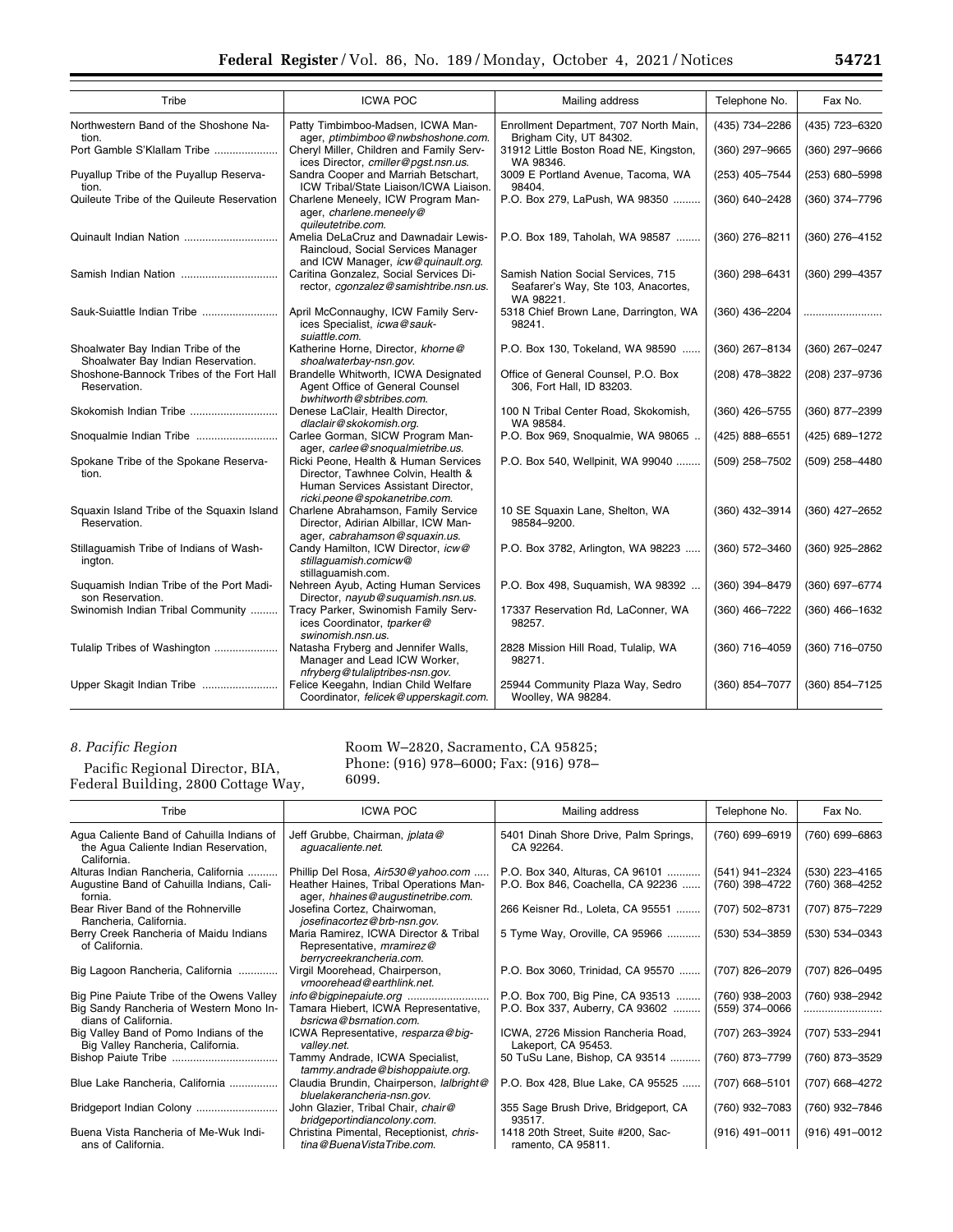| Tribe                                                                                                                                                                                     | <b>ICWA POC</b>                                                                         | Mailing address                                                                    | Telephone No.    | Fax No.        |
|-------------------------------------------------------------------------------------------------------------------------------------------------------------------------------------------|-----------------------------------------------------------------------------------------|------------------------------------------------------------------------------------|------------------|----------------|
| Cabazon Band of Mission Indians, Cali-<br>fornia.                                                                                                                                         | Doug Welmas, Chairman, nmarkwardt@<br>cabazonindians-nsn.gov.                           | 84-245 Indio Springs Parkway, Indio,<br>CA 92203.                                  | (760) 342-2593   | (760) 347-7880 |
| Cachil DeHe Band of Wintun Indians of<br>the Colusa Indian Community of the<br>Colusa Rancheria, California.                                                                              | Yvonne Page, Counselor, ypage@<br>colusa-nsn.gov.                                       | 3730 Highway 45, Colusa, CA 95932                                                  | $(530)$ 458-6571 | (530) 458-8061 |
| Cahto Tribe of the Laytonville Rancheria                                                                                                                                                  | Mary J. Norris, Chairperson, chairman@<br>cahto.org.                                    | P.O. Box 1239, Laytonville, CA 95454                                               | (707) 984-6197   | (707) 984-6201 |
| Cahuilla Band of Indians                                                                                                                                                                  | Lisa Mariano, Social Worker,<br>Socialworker@cahuilla.net.                              | 52701 Hwy. 371, Anza, CA 92539                                                     | (951) 795-8672   | (951) 763-2808 |
| California Valley Miwok Tribe, California .                                                                                                                                               | DOI/Bureau of Indian Affairs                                                            | Pacific Regional Office, 2800 Cottage<br>Way, Rm. W-2820, Sacramento, CA<br>95825. | $(916)$ 978-6000 | (916) 978-6099 |
| Campo Band of Diequeno Mission Indians<br>of the Campo Indian Reservation, Cali-<br>fornia.                                                                                               | Indian Child Social Services Director                                                   | 4058 Willow Road, Alpine, CA 91901                                                 | $(619)$ 445-1188 | (619) 659-3144 |
| Capitan Grande Band of Diegueno Mis-<br>sion Indians of California (Barona<br>Group of Capitan Grande Band of Mis-<br>sion Indians of the Barona Reservation,<br>California).             | Indian Child Social Services,<br>counciloffice@barona-nsn.gov.                          | 1095 Barona Road, Lakeside, CA 92040                                               | $(619)$ 443-6612 | (619) 443-0681 |
| Capitan Grande Band of Diegueno Mis-<br>sion Indians of California: Viejas (Baron<br>Long) Group of Capitan Grande Band<br>of Mission Indians of the Viejas Res-<br>ervation, California. | John Christman, Chairman                                                                | P.O. Box 908, Alpine, CA 91901                                                     | $(619)$ 445-3810 |                |
| Cedarville Rancheria, California                                                                                                                                                          | Richard Lash, Chairperson,<br>cr.munholand@gmail.com.                                   | 300 West 1st Street, Alturas, CA 96101                                             | (530) 233-3969   | (530) 233-4776 |
| Cher-Ae Heights Indian Community of the<br>Trinidad Rancheria, California.                                                                                                                | Amy Atkins, Executive Manager,<br>aatkins@trinidadrancheria.com.                        | P.O. Box 630, Trinidad, CA 95570                                                   | (707) 677-0211   | (707) 677–3921 |
| Chicken Ranch Rancheria of Me-Wuk In-<br>dians of California.                                                                                                                             | Lloyd Mathiesen, Chairman, chixrnch@<br>mlode.com.                                      | P.O. Box 1159, Jamestown, CA 95327                                                 | $(209)$ 984-9066 | (209) 984-5606 |
| Cloverdale Rancheria of Pomo Indians of<br>California.                                                                                                                                    | Patricia Mermosillo, Chairperson                                                        | 555 S Cloverdale Blvd., Cloverdale, CA<br>95425.                                   | (707) 894-5775   | (707) 894-5727 |
| Cold Springs Rancheria of Mono Indians<br>of California.                                                                                                                                  | Helena Alarcon, Chairperson                                                             | P.O. Box 209, Tollhouse, CA 93667                                                  | (559) 855-5043   | (559) 855-4445 |
| Coyote Valley Band of Pomo Indians of<br>California.                                                                                                                                      | Liz Elgin DeRouen, Executive Director,<br>liz@icfpp.net.                                | 2525 Cleveland Ave, Ste. H, Santa<br>Rosa, CA 95403.                               | (707) 463-2644   | (707) 463-8956 |
| Dry Creek Rancheria Band of Pomo Indi-<br>ans, California.                                                                                                                                | Liz Elgin DeRouen, Executive Director,<br>liz@icfppp.net.                               | 2525 Cleveland Avenue, Ste. H, Santa<br>Rosa, CA 95403.                            | (707) 463-2644   | (707) 463-8956 |
| Elem Indian Colony of Pomo Indians of<br>the Sulphur Bank Rancheria, California.                                                                                                          | Augustin Garcia, Chairperson,<br>a.garcia@elemindiancolony.org.                         | P.O. Box 757, Lower Lake, CA 95457                                                 | (707) 994-3400   | (707) 994-3408 |
| Elk Valley Rancheria, California                                                                                                                                                          | Dale Miller, Chairman, swoods@elk-val-<br>ley.com.                                      | 2332 Howland Hill Rd, Crescent City,<br>CA 95531.                                  | (707) 464-4680   | (707) 464-4519 |
| Enterprise Rancheria of Maidu Indians of<br>California.                                                                                                                                   | Shari Ghalayini, ICWA Representative,<br>sharig@enterpriserancheria.org.                | 2133 Montevista Ave, Oroville, CA<br>95966.                                        | (530) 532-9214   | (530) 532-1768 |
| Ewiiaapaayp Band of Kumeyaay Indians,<br>California.                                                                                                                                      | Indian Child Social Services Director                                                   | Southern Indian Health Council, Inc.,<br>4058 Willows Road, Alpine, CA 91901.      | $(619)$ 445-1188 | (619) 659-3144 |
| Federated Indians of Graton Rancheria,<br>California.                                                                                                                                     | Greg Sarris, Chairman                                                                   | 6400 Redwood Drive, Ste. #300,<br>Rohnert Park, CA 94928.                          | (707) 566-2288   | (707) 566-2291 |
| Fort Bidwell Indian Community of the Fort<br>Bidwell Reservation of California.                                                                                                           | Kevin Dean Townsend, Chairman,<br>liz.zendejas@fbicc.com.                               | P.O. Box 129, Fort Bidwell, CA 96112                                               | (530) 279-6310   | (530) 279-2233 |
| Fort Independence Indian Community of<br>Paiute Indians of the Fort Independence<br>Reservation, California.                                                                              | Norman Wilder, Chairperson, recep-<br>tionist@fortindependence.com.                     | P.O. Box 67, Independence, CA 93526                                                | (760) 878-5160   | (760) 878-2311 |
| Greenville Rancheria                                                                                                                                                                      | Patty Allen, ICWA Coordinator, pallen@<br>greenvillerancheria.com.                      | P.O. Box 279, Greenville, CA 95947                                                 | (530) 284-7990   | (530) 284-7299 |
| Grindstone Indian Rancheria of Wintun-<br>Wailaki Indians of California.                                                                                                                  | Ronald Kirk, Chairman, girrancheria@<br>vahoo.com.                                      | ICWA, P.O. Box 63, Elk Creek, CA<br>95939.                                         | $(530)$ 968-5365 | (530) 968-5366 |
| Guidiville Rancheria of California                                                                                                                                                        | Merlene Sanchez, Tribal Chairperson,<br>admin@quidiville.net.                           | P.O. Box 339, Talmage, CA 95481                                                    | (707) 462-3682   | (707) 462-9183 |
| Habematolel Pomo of Upper Lake, Cali-<br>fornia.                                                                                                                                          | Sherry Treppa, Chairperson, aarroyosr@<br>hpultribe-nsn.gov.                            | P.O. Box 516, Upper Lake, CA 95485                                                 | (707) 275-0737   | (707) 275-0757 |
| Hoopa Valley Tribe, California                                                                                                                                                            | Ryan Jackson, Chairperson,<br>hoopa.receptionist@gmail.com.                             | P.O. Box 1348, Hoopa, CA 95546                                                     | $(530)$ 625-4211 | (530) 625-4594 |
| Hopland Band of Pomo Indians, California                                                                                                                                                  | Josephine Loomis, ICWA Social Case<br>Manager, jloomis@hoplandtribe.com.                | 3000 Shanel Rd., Hopland, CA 95449                                                 | (707) 472-2100   | (707) 744-8643 |
| lipay Nation of Santa Ysabel, California                                                                                                                                                  | Social Services Director, lipayinfo@<br>yahoo.com.                                      | Santa Ysabel Social Services Dept.,<br>P.O. Box 701, Santa Ysabel, CA<br>92070.    | (760) 765-1106   | (760) 765-0312 |
| Inaja Band of Diegueno Mission Indians of<br>the Inaja and Cosmit Reservation, Cali-<br>fornia.                                                                                           | Social Services Manager, kkolb@<br>indianhealth.com.                                    | Indian Health Council, Inc., P.O. Box<br>406, Pauma Valley, CA 92061.              | (760) 749-1410   | (760) 749-5518 |
| Ione Band of Miwok Indians of California                                                                                                                                                  | Sara A. Dutschke, Chairperson, info@<br>ionemiwok.net.                                  | P.O. Box 699, Plymouth, CA 95669                                                   | $(209)$ 245-5800 | (209) 245-6377 |
| Jackson Band of Miwuk Indians                                                                                                                                                             | Adam Dalton, Chairperson, mmorla@<br>jacksoncasino.com.                                 | P.O. Box 1090, Jackson, CA 95642                                                   | (209) 223-1935   | (209) 223-5366 |
| Jamul Indian Village of California                                                                                                                                                        | Indian Child Social Services Director                                                   | Southern Indian Health Council, Inc.,<br>4058 Willow Rd., Alpine, CA 91901.        | $(619)$ 445-1188 | (619) 659-3144 |
|                                                                                                                                                                                           | Joseph E. Snapp, MSW, LCSW, Karuk<br>Child Welfare Administrator,<br>joesnapp@karuk.us. | P.O. Box 1207, Yreka, CA 96097                                                     | $(530)$ 841-3141 | (503) 841-7107 |
| Kashia Band of Pomo Indians of the<br>Stewarts Point Rancheria, California.                                                                                                               | Liz Elgin DeRouen, Executive Director,<br>liz@icfpp.net.                                | 2525 Cleveland Avenue, Ste. H, Santa<br>Rosa, CA 95403.                            | (707) 463-2644   | (707) 463-8956 |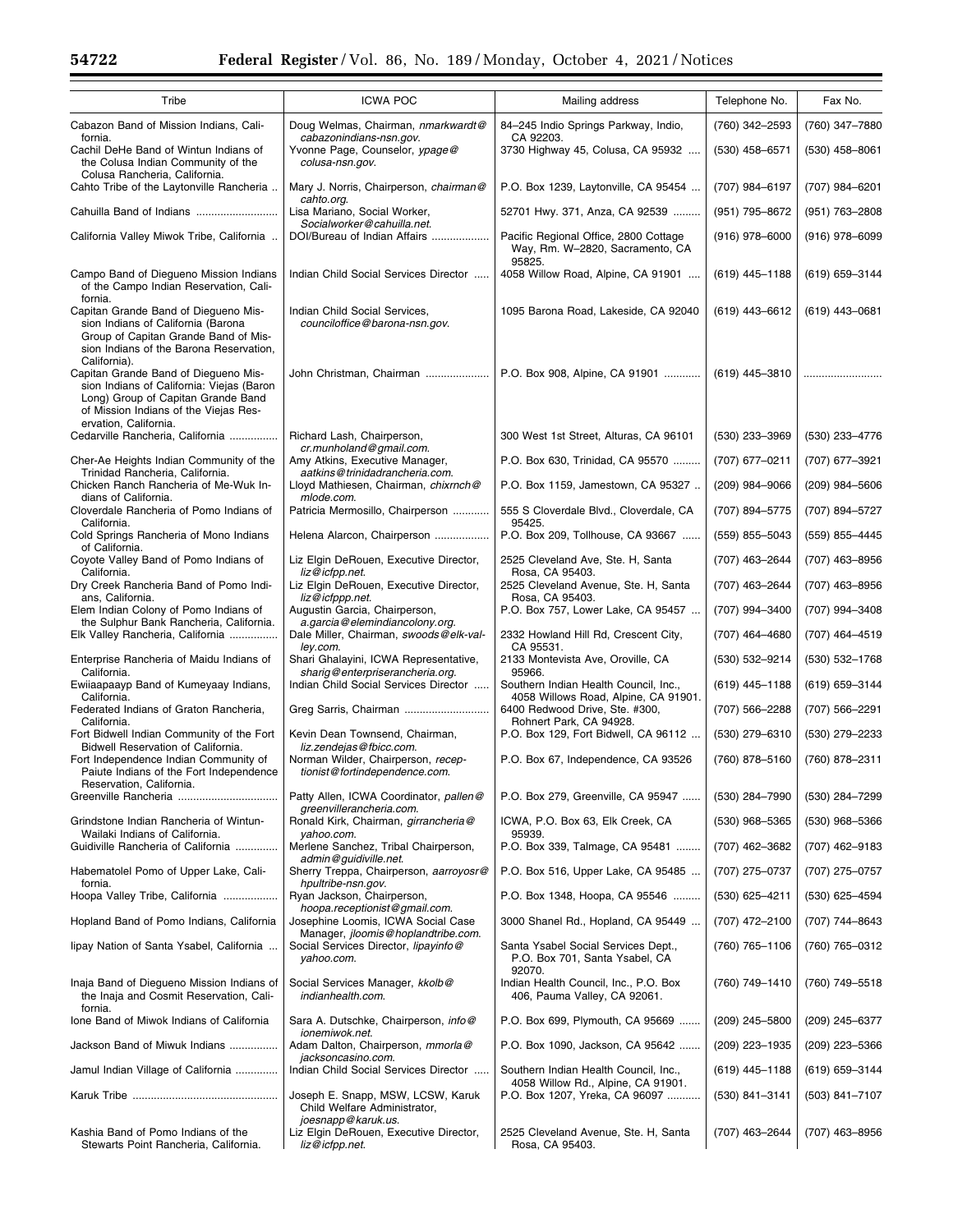| Tribe                                                                                                 | <b>ICWA POC</b>                                                                                                                           | Mailing address                                                                                              | Telephone No.                    | Fax No.                          |
|-------------------------------------------------------------------------------------------------------|-------------------------------------------------------------------------------------------------------------------------------------------|--------------------------------------------------------------------------------------------------------------|----------------------------------|----------------------------------|
| Kletsel Dehe Band of Wintun Indians                                                                   | Charlie Wright, Chairperson, cww281@                                                                                                      | P.O. Box 1630, Williams, CA 95987                                                                            | (530) 473-3274                   | (530) 473-3301                   |
| Koi Nation of Northern California<br>La Jolla Band of Luiseno Indians, Cali-<br>fornia.               | qmail.com.<br>Darin Beltran, Chairperson<br>Social Services Manager, kkolb@<br>indianhealth.com.                                          | P.O. Box 3162, Santa Rosa, CA 95402<br>Indian Health Council, Inc., P.O. Box<br>406, Pauma Valley, CA 92061. | (707) 575-5586<br>(760) 749-5518 | (707) 575-5506<br>(707) 749-5518 |
| La Posta Band of Diegueno Mission Indi-<br>ans of the La Posta Indian Reservation,<br>California.     | Indian Child Social Services Director                                                                                                     | Southern Indian Health Council Inc.,<br>4058 Willow Rd., Alpine, CA 91901.                                   | $(619)$ 445-1188                 | (619) 659-3144                   |
| Lone Pine Paiute-Shoshone Tribe                                                                       | Richard Button & Kathy Brancroft, Chair-<br>person & Enrollment Committee<br>Chairperson, chair@lppsr.org.                                | P.O. Box 747, Lone Pine, CA 93545                                                                            | (760) 876-1034                   | (760) 876-4500                   |
| Los Coyotes Band of Cahuilla & Cupeno<br>Indians, California.                                         | Social Services Manager, kkolb@<br>indianhealth.com.                                                                                      | Indian Health Council, Inc., P.O. Box<br>406, Pauma Valley, CA 92061.                                        | (760) 749-1410                   | (760) 749-5518                   |
| Lytton Rancheria of California                                                                        | Liz Elgin DeRouen, Executive Director,<br>liz@icfpp.net.                                                                                  | 2525 Cleveland Avenue, Ste. H, Santa<br>Rosa, CA 95403.                                                      | (707) 463-2644                   | (707) 463-8956                   |
| Manchester Band of Pomo Indians of the<br>Manchester Rancheria, California.                           | Liz Elgin DeRouen, Executive Director,<br>liz@icfpp.net.                                                                                  | 2525 Cleveland Avenue, Ste. H, Santa<br>Rosa, CA 95403.                                                      | (707) 463-2644                   | (707) 463-8956                   |
| Manzanita Band of Diegueno Mission Indi-<br>ans of the Manzanita Reservation, Cali-<br>fornia.        | Angela Elliott-Santos, Chairperson,<br>libirdsinger@aol.com.                                                                              | P.O. Box 1302, Boulevard, CA 91905                                                                           | $(619) 766 - 4930$               | (619) 766-4957                   |
| Mechoopda Indian Tribe of Chico<br>Rancheria, California.                                             | Dennis Ramirez, Chairman, mit@<br>mechoopda-nsn.gov.                                                                                      | 125 Mission Ranch Blvd, Chico, CA<br>95926.                                                                  | (530) 899-8922                   | (530) 899-8517                   |
| Mesa Grande Band of Diegueno Mission<br>Indians of the Mesa Grande Reserva-<br>tion. California.      | Social Services Manager, kkolb@<br>indianhealth.com.                                                                                      | Indian Health Council, Inc., P.O. Box<br>406, Pauma Valley, CA 92061.                                        | (760) 749-1410                   | (760) 749-5518                   |
| Middletown Rancheria of Pomo Indians of<br>California.                                                | Marty Comito, ICWA Director,<br>mcomito@middletownrancheria.com.                                                                          | P.O. Box 1035, Middletown, CA 95461                                                                          | (707) 987-8288                   | (707) 987-9091                   |
| Mooretown Rancheria of Maidu Indians of<br>California.                                                | Benjamin Clark, Chairman, Iwinner@<br>mooretown.org.                                                                                      | 1 Alverda Drive, Oroville, CA 95966                                                                          | (530) 533-3625                   | (530) 533-3680                   |
| Morongo Band of Mission Indians, Cali-<br>fornia.                                                     | Legal Department, legal@morongo-<br>nsn.gov.                                                                                              | 12700 Pumarra Road, Banning, CA<br>92220.                                                                    | (951) 572-6016                   | (951) 572-6108                   |
| Northfork Rancheria of Mono Indians of<br>California.                                                 | Elaine Bethel Fink & Tawanish Lavell,<br>Chairperson & ICWA Representative,<br>nfrancheria@northforkrancheria-                            | P.O. Box 929, North Fork, CA 93643                                                                           | (559) 877-2461                   | (559) 877-2467                   |
| Pala Band of Mission Indians                                                                          | nsn.gov.<br>Robert Smith, Chairman, morozco@                                                                                              | 35008 Pala-Temecula Road-PMB-50,                                                                             | (760) 891-3500                   | (760) 891-3587                   |
| Paskenta Band of Nomlaki Indians of Cali-                                                             | palatribe.com.<br>Natasha Magana, Tribal Member at                                                                                        | Pala, CA 92059.<br>P.O. Box 709, Corning, CA 96021                                                           | (530) 528-3538                   | (530) 528-3553                   |
| fornia.<br>Pauma Band of Luiseno Mission Indians<br>of the Pauma & Yuima Reservation,<br>California.  | Large, office@paskenta.org.<br>Social Services Manager, kkolb@<br>indianhealth.com.                                                       | Indian Health Council, Inc., P.O. Box<br>406, Pauma Valley, CA 92061.                                        | (760) 749-1410                   | (760) 749-5518                   |
| Pechanga Band of Luiseno Mission Indi-<br>ans of the Pechanga Reservation, Cali-<br>fornia.           | Mark Macarro, Chairman, cfs@<br>pechanga-nsn.gov.                                                                                         | P.O. Box 1477, Temecula, CA 92593                                                                            | (951) 770-6105                   | (951) 695-1778                   |
| Picayune Rancheria of Chukchansi Indi-<br>ans of California.                                          | Orianna C. Walker, ICWA Coordinator,<br>orianna.walker@chukchansi.net.                                                                    | P.O. Box 2146, Oakhurst, CA 93644                                                                            | (559) 412-5590                   | (559) 440-6494                   |
| Pinoleville Pomo Nation, California                                                                   | Clayton Freeman, ICWA Coordinator,<br>clayton@pinoleville-nsn.gov.                                                                        | 500 B Pinoleville Drive, Ukiah, CA<br>95482.                                                                 | (707) 463-1454                   | $(707)$ 463-6601                 |
| Pit River Tribe, California                                                                           | Percy Tejada, ICWA Coordinator, icwa@<br>pitrivertribe.org.                                                                               | 36970 Park Avenue, Burney, CA 96013                                                                          | (530) 335-5421                   | (530) 335-3140                   |
| Potter Valley Tribe, California                                                                       | Salvador Rosales, Chairman,<br>pottervalleytribe@pottervalleytribe.com.                                                                   | 2251 South State Street, Ukiah, CA<br>95482.                                                                 | (707) 462-1213                   | (707) 462-1240                   |
| Quartz Valley Indian Community of the<br>Quartz Valley Reservation of California.                     | Conrad Croy, ICWA Director, Con-<br>rad.Croy@qvir-nsn.gov.                                                                                | 13601 Quartz Valley Rd., Fort Jones,<br>CA 96032.                                                            | $(530)$ 468-5907                 | $(530)$ 468-5908                 |
| Ramona Band of Cahuilla, California<br>Redding Rancheria, California                                  | Joseph Hamilton, Chairman<br>Jack Potter, Jr., Chairman, hopew@red-<br>ding-rancheria.com.                                                | P.O. Box 391670, Anza, CA 92539<br>2000 Redding Rancheria Road, Red-<br>ding, CA 96001.                      | (951) 763-4105<br>(530) 225-8979 | (951) 763-4325<br>               |
| Redwood Valley or Little River Band of<br>Pomo Indians of the Redwood Valley<br>Rancheria California. | Chris Piekarski, ICWA Coordinator,<br>icwa@rvrpomo.net.                                                                                   | 3250 Road I, "B" Building, Redwood<br>Valley, CA 95470.                                                      | (707) 485-0361                   | (707) 485-5726                   |
| Resighini Rancheria, California                                                                       | Fawn Murphy, Chairperson,<br>fawn.murphy@resighinirancheria.com.                                                                          | P.O. Box 529, Klamath, CA 95548                                                                              | (707) 482-2431                   | (707) 482-3425                   |
| Rincon Band of Luiseno Mission Indians<br>of the Rincon Reservation. California.                      | Social Services Manager, kkolb@<br>indianhealth.com.                                                                                      | Indian Health Council, Inc., P.O. Box<br>406, Pauma Valley, CA 92061.                                        | (760) 749-1410                   | (760) 749-5518                   |
| Robinson Rancheria<br>Round Valley Indian Tribes, Round Valley<br>Reservation, California.            | Marsha Lee, ICWA Coordinator<br>James Russ, President, president@                                                                         | P.O. Box 4015, Nice, CA 95464<br>77826 Covelo Road, Covelo, CA 95428                                         | (707) 900-1456<br>(707) 983-6126 | (707) 275-0235<br>(707) 983-6128 |
| San Manuel Band of Mission Indians,                                                                   | council.rvit.org.<br>Tribal Secretary, broberson@                                                                                         | 26569 Community Center Drive, High-                                                                          | $(909) 864 - 8933$               | $(909) 864 - 0890$               |
| California.<br>San Pasqual Band of Diegueno Mission                                                   | sanmanual-nsn.gov.<br>Social Services Manager, kkolb@                                                                                     | land, CA 92346.<br>Indian Health Council, Inc., P.O. Box                                                     | (760) 749-1410                   | (760) 749-5518                   |
| Indians of California.<br>Santa Rosa Band of Cahuilla Indians,                                        | indianhealth.com.<br>Steven Estrada, Chairperson,                                                                                         | 406, Pauma Valley, CA 92061.<br>P.O. Box 391820, Anza, CA 92539                                              | $(951)$ 659-2700                 | $(951)$ 689-2228                 |
| California.<br>Santa Rosa Indian Community of the<br>Santa Rosa Rancheria, California.                | srtribaloffice@aol.com.<br>Luz M. Rodrigues (Primary) and Leo<br>Sisco (Secondary), Tribal Social Serv-<br>ices Director/Tribal Chairman, | P.O. Box 8, Lemoore, CA 93245                                                                                | (559) 924-1278                   | (559) 925-2947                   |
| Santa Ynez Band of Chumash Mission In-<br>dians of the Santa Ynez Reservation,<br>California.         | Irodrigues@tachi-yokut-nsn.gov.<br>Caren Romero, ICWA, info@sybmi.org                                                                     | 90 Via Juana Lane, Santa Ynez, CA<br>93460.                                                                  | (805) 688-7997                   | (805) 686-9578                   |
| Scotts Valley Band of Pomo Indians of                                                                 | Kathy Russ, ICWA Advocate                                                                                                                 | 1005 Parallel Drive, Lakeport, CA 95453                                                                      | (707) 263-4220                   | (707) 263-4345                   |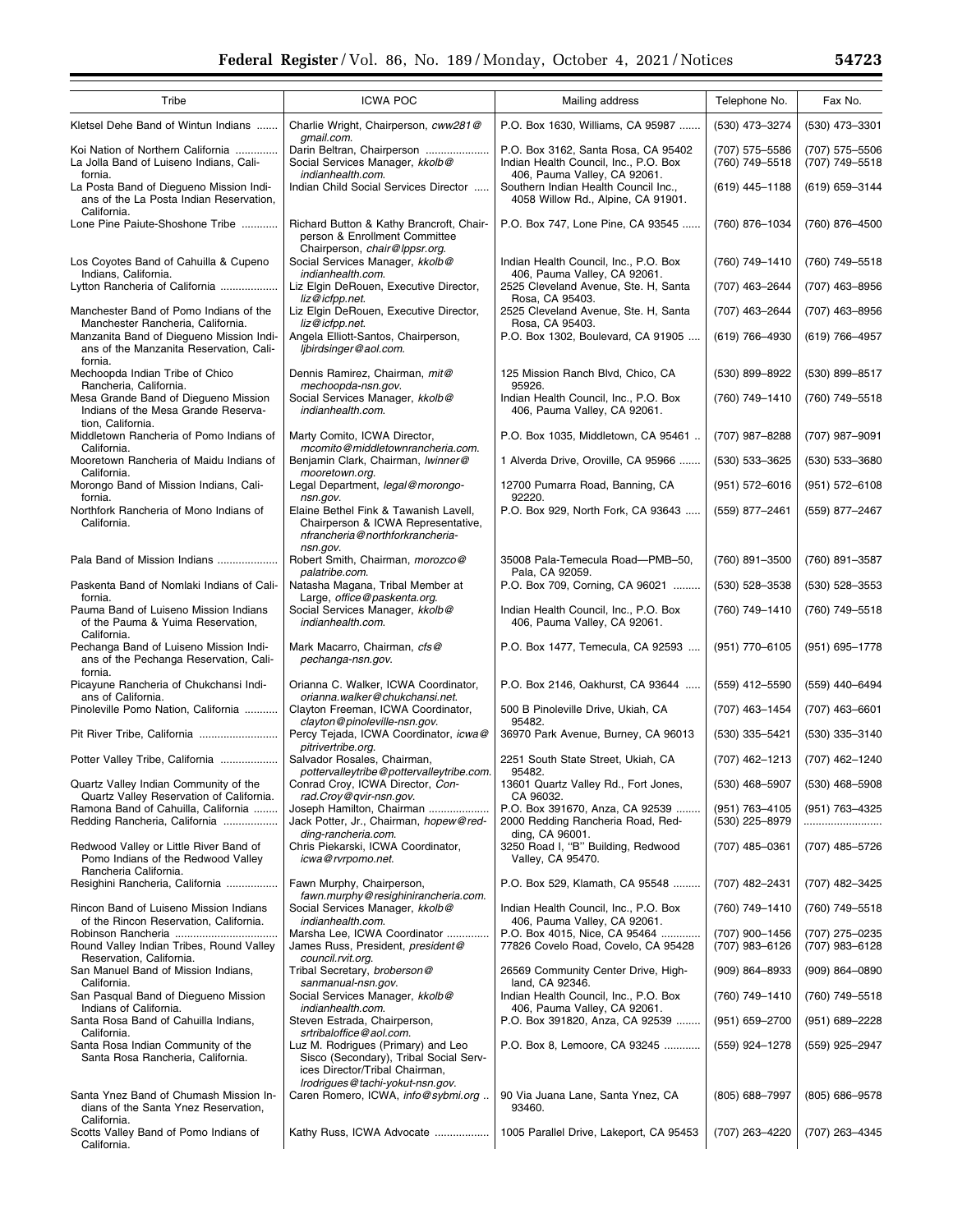| Tribe                                                                                              | <b>ICWA POC</b>                                                                                               | Mailing address                                                              | Telephone No.      | Fax No.            |
|----------------------------------------------------------------------------------------------------|---------------------------------------------------------------------------------------------------------------|------------------------------------------------------------------------------|--------------------|--------------------|
| Sherwood Valley Rancheria of Pomo Indi-<br>ans of California.                                      | Melanie Rafanan and Travis Wright,<br>Tribal Chairperson and ICWA Advo-<br>cate, mrafanan@sherwoodband.com.   | 190 Sherwood Hill Drive, Willits, CA<br>95490.                               | (707) 459-9690     | (707) 459-6936     |
| Shingle Springs Band of Miwok Indians,<br>Shingle Springs Rancheria (Verona<br>Tract), California. | Regina Cuellar, Chairwoman,<br>tribalchairperson@ssband.org.                                                  | P.O. Box 1340, Shingle Springs, CA<br>95682.                                 | (530) 698-1400     | (530) 384-8064     |
| Soboba Band of Luiseno Indians, Cali-<br>fornia.                                                   | Alicia Golchuk, Director of Soboba Tribal<br>Family Services, agolchuk@soboba-<br>nsn.gov.                    | Soboba Tribal Family Services Dept.,<br>P.O. Box 487, San Jacinto, CA 92581. | (951) 487-0283     | (951) 487-1738     |
| Susanville Indian Rancheria, California                                                            | Deana M. Bovee, Tribal Chairwoman,<br>dbovee@sir-nsn.gov.                                                     | 745 Joaquin St., Susanville, CA 96130                                        | (530) 257-6264     | (530) 257-7986     |
| Sycuan Band of the Kumeyaay Nation                                                                 | Cody Martinez, Chairman                                                                                       | 1 Kwaaypaay Court, El Cajon, CA<br>92019.                                    | $(619)$ 445-2613   | (619) 445-1927     |
| Table Mountain Rancheria                                                                           | Leanne Walker-Grant, Chairperson                                                                              | P.O. Box 410, Friant, CA 93626                                               | (559) 822-2587     | (559) 822-2693     |
|                                                                                                    | Octavio Escobedo, Chairperson, office@<br>teiontribe.net.                                                     | 1731 Hasti Acres, Ste. 108, Bakersfield,<br>CA 93309.                        | $(661)$ 834-8566   | (661) 834-8564     |
| Timbisha Shoshone Tribe                                                                            | Wallace Eddy, ICWA Representative,<br>icwa@timbisha.com.                                                      | 621 West Line Street, Ste. 109, Bishop,<br>CA 93514.                         | (760) 872-3614     | (760) 872-3670     |
|                                                                                                    | Dorothy Wait, CFS Director, dwait@<br>tolowa.com.                                                             | Community & Family Services, 16299<br>Hwy. 101N, Smith River, CA 95567.      | (707) 487-9255     | (707) 487-0137     |
| Torres Martinez Desert Cahuilla Indians,<br>California.                                            | Thomas Tortez, Chairman, thom-<br>as.tortez@torresmartinez-nsn.gov.                                           | P.O. Box 1160, Thermal, CA 92274                                             | (760) 397-0300     | (760) 397-8300     |
| Tule River Indian Tribe of the Tule River<br>Reservation, California.                              | Neil Peyron, Chairman, Neil.Peyron@<br>tulerivertribe-nsn.gov.                                                | P.O. Box 589, Porterville, CA 93258                                          | (559) 781-4271     | (559) 781-4610     |
| Tuolumne Band of Me-Wuk Indians of the<br>Tuolumne Rancheria of California.                        | Diane Carpenter, LMFT, ICWA Rep-<br>resentative/Supervisor, Social Serv-<br>ices Department, diana@mewuk.com. | P.O. Box 699, Tuolumne, CA 95379                                             | (209) 928-5327     | (209) 928-1552     |
| Twenty-Nine Palms Band of Mission Indi-<br>ans of California.                                      | Darrel Mike, Spokesman                                                                                        | P.O. Box 2269, Coachella, CA 92236                                           | (760) 863-2444     | (760) 863-2449     |
| United Auburn Indian Community of the<br>Auburn Rancheria of California.                           | Gene Whitehouse, Chairman, jbeck@<br>auburnrancheria.com.                                                     | 10720 Indian Hill Road, Auburn, CA<br>95603.                                 | (530) 883-2390     | (530) 833-2380     |
| Utu Utu Gwaitu Paiute Tribe of the Benton<br>Paiute Reservation, California.                       | Shane Salque, Chairman,<br>shanesalque@hotmail.com.                                                           | 25669 Hwy. 6 PMB 1, Benton, CA<br>93512.                                     | (760) 933-2321     | (760) 933-2412     |
| Wilton Rancheria, California                                                                       | Vanessa Pady, Director, vpady@<br>wiltonrancheria-nsn.gov.                                                    | ICWA, 9728 Kent Street, Elk Grove, CA<br>95624.                              | $(916) 683 - 6000$ | $(916) 683 - 6015$ |
|                                                                                                    | Theodore Hernandez, Chairperson,<br>michelle@wiyot.us.                                                        | 1000 Wiyot Drive, Loleta, CA 95551                                           | (707) 733-5055     | (707) 733-5601     |
| Yocha Dehe Wintun Nation, California                                                               | James Kinter, Tribal Council Secretary,<br>djones@yochadehe-nsn.gov.                                          | P.O. Box 18, Brooks, CA 95606                                                | (530) 796-3400     | (530) 796-2143     |
| Yurok Tribe of the Yurok Reservation,<br>California.                                               | Alita Redner, Child and Family Indian<br>Child Welfare Director, YurokICWA@<br>yuroktribe.nsn.us.             | P.O. Box 1027, Klamath, CA 95548                                             | (707) 482-1350     | (707) 482-1368     |

### *9. Rocky Mountain Region*

Rocky Mountain Regional Director, 2021 4th Avenue N, Billings, MT 59101;

| Tribe                                                                            | <b>ICWA POC</b>                                                                          | Mailing address                                  | Telephone No.    | Fax No.          |
|----------------------------------------------------------------------------------|------------------------------------------------------------------------------------------|--------------------------------------------------|------------------|------------------|
| Arapaho Tribe of the Wind River Reserva-<br>tion, Wyoming.                       | Shelley Mbonu, ICWA Director, shel-<br>ley.mbonu@northernarapaho.com.                    | P.O. Box 951, Riverton, WY 82501                 | (307) 335-3957   | (307) 463-4182   |
| Assiniboine & Sioux Tribes of the Fort<br>Peck Indian Reservation, Montana.      | Ingrid Firemoon, ICWA Coordinator,<br>ifiremoon@fortpecktribes.net.                      | P.O. Box 1027, Poplar, MT 59255                  | (406) 768-2308   | (406) 768-5658   |
| Blackfeet Tribe of the Blackfeet Indian<br>Reservation of Montana.               | Kathy Calf Boss Ribs, ICWA Coordi-<br>nator, kathybossribs@yahoo.com.                    | P.O. Box 588, Browning, MT 59417                 | (406) 338-5171   | (406) 338-7726   |
| Chippewa Cree Indians of the Rocky<br>Boy's Reservation, Montana.                | Shaneen Raining Bird Hammond, ICWA<br>Case Manager, icwa@<br>cct.rockyboy.org.           | 96 Clinic Road No., Box Elder, MT<br>59521.      | $(406)$ 262-8093 | (406) 395-5702   |
| Crow Tribe of Montana                                                            | Kerrera Pretty Paint, ICWA Contact,<br>Kerrera.PrettyPaint@crow-nsn.gov.                 | P.O. Box 340, Crow Agency, MT 59022              | (406) 679-3066   | (406) 702-7981   |
| Eastern Shoshone Tribe of the Wind River<br>Reservation, Wyoming.                | Sara Robinson, ICWA Director,<br>srobinson@easternshoshone.org.                          | P.O. Box 538, Fort Washakie, WY<br>82514.        | (307) 332-6591   | $(307)$ 332-6593 |
| Fort Belknap Indian Community of the<br>Fort Belknap Reservation of Montana.     | Myron L. Trottier, ICWA Case Manager,<br>mtrottier@ftbelknap.org.                        | 656 Agency Main Street, Harlem, MT<br>59526.     | (406) 353-8328   | (406) 353-4634   |
| Little Shell Tribe of Chippewa Indians of<br>Montana.                            |                                                                                          | 615 Central Ave. West, Great Falls, MT<br>59404. | (406) 690-9757   |                  |
| Northern Cheyenne Tribe of the Northern<br>Chevenne Indian Reservation, Montana. | Michelle Little Wolf, ICWA Coordinator I,<br>michelle.littlewolf@<br>cheyennenation.com. | P.O. Box 128, Lame Deer, MT 59043                | (406) 477-4830   | (406) 477-8333   |

*10. Southern Plains Region* 

73005; Phone: (405) 247–6673 Ext. 217; Fax: (405) 247–5611.

Southern Plains Regional Director, 1 Mile North, Hwy. 281, Anadarko, OK

Phone: (406) 247–7943; Fax: (406) 247– 7976.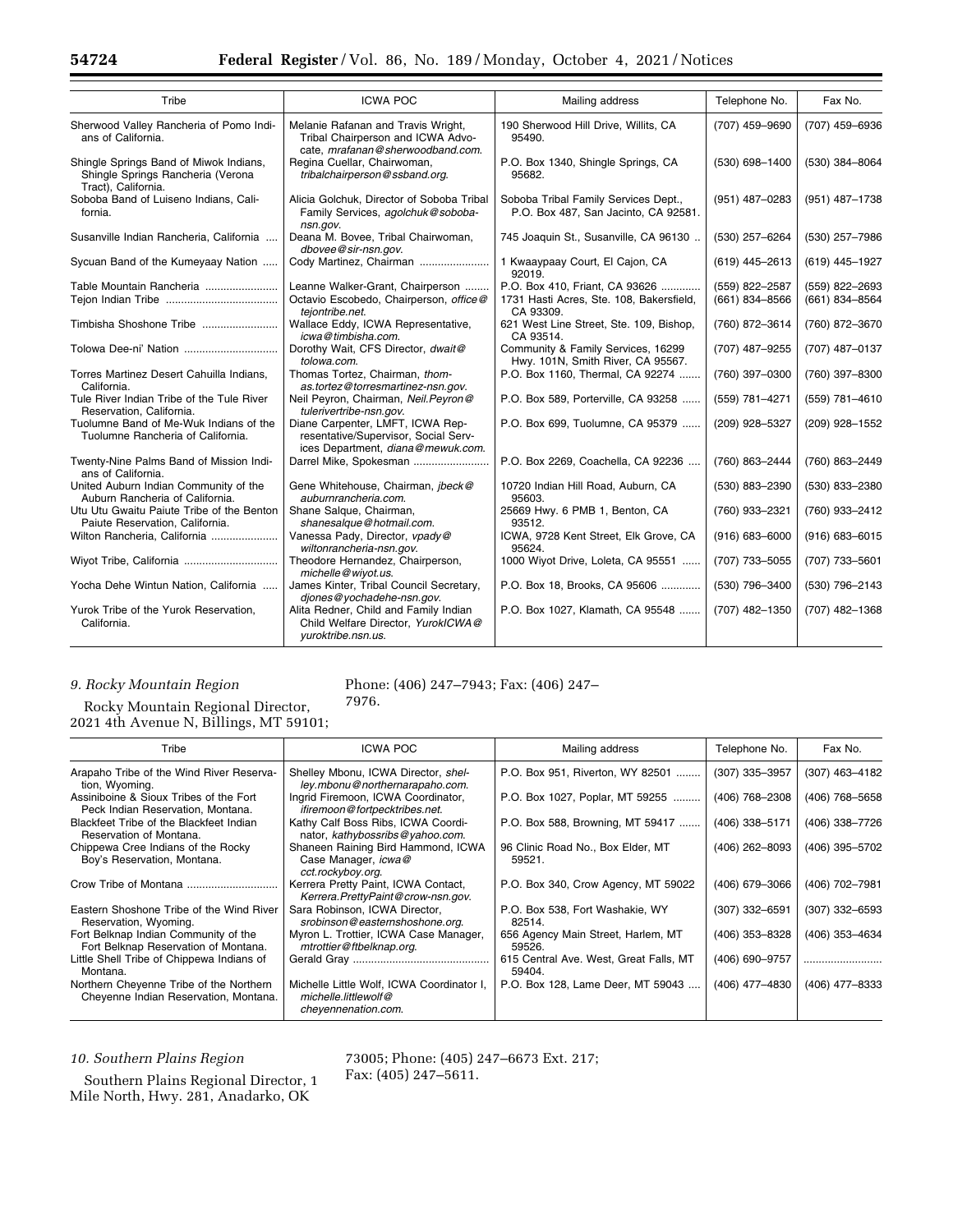| Tribe                                                                                       | <b>ICWA POC</b>                                                                            | Mailing address                                                         | Telephone No.                    | Fax No.                          |
|---------------------------------------------------------------------------------------------|--------------------------------------------------------------------------------------------|-------------------------------------------------------------------------|----------------------------------|----------------------------------|
| Absentee-Shawnee Tribe of Indians of<br>Oklahoma.                                           | Melissa Hill, ICW Director, mhill@<br>astribe.com.                                         | 2025 S Gordon Cooper Drive, Shawnee,<br>OK 74801.                       | (405) 395-4492                   | (405) 395-4495                   |
| Alabama-Coushatta Tribe of Texas                                                            | Melissa Celestine, ICW Director,<br>celestine.melissa@actribe.org.                         | 571 State Park Road, #56, Livingston,<br>TX 77351.                      | $(936) 563 - 1253$               | (936) 563-1254                   |
| Apache Tribe of Oklahoma                                                                    | ICW Director, Apache ICW Worker,<br>icw@kiowatribe.org.                                    | P.O. Box 9, Carnegie, OK 73015                                          | (580) 654-6340                   |                                  |
| Caddo Nation of Oklahoma                                                                    | Kalina Youngman, ICW Caseworker,<br>kalina.youngman@wichitatribe.com.                      | P.O. Box 729, Anadarko, OK 73005                                        | (405) 247-8624                   |                                  |
| Cheyenne and Arapaho Tribes, Oklahoma                                                       | Ephram Kelly, ICW Coordinator, rfelter@<br>c-a-tribes.org.                                 | P.O. Box 27, Concho, OK 73022                                           | (405) 422-7557                   | (405) 422-8249                   |
| Citizen Potawatomi Nation, Oklahoma                                                         | Ashley May, ICW Director, amay@pota-<br>watomi.org.                                        | 1601 S Gordon Cooper Drive, Shawnee,<br>OK 74801.                       | (405) 878-4831                   | (405) 878-4659                   |
| Comanche Nation, Oklahoma                                                                   | Evelyn Mithlo-Turner, ICW Director,<br>carolm@comanchenation.com.                          | P.O. Box 908, Lawton, OK 73502                                          | (580) 280-4751                   | (580) 280-4751                   |
| Delaware Nation, Oklahoma                                                                   | Cassandra Acuna, ICW Director,<br>cacuna@delawarenation.com.                               | P.O. Box 825, Anadarko, OK 73005                                        | (405) 247-2448                   | (405) 247-5942                   |
| Fort Sill Apache Tribe of Oklahoma                                                          | ICWA Coordinator, brian.wahnee@<br>fortsillapache-nsn.gov.                                 | 43187 U.S. Highway 281, Apache, OK<br>73006.                            | (580) 522-2298                   | (580) 588-3133                   |
| lowa Tribe of Kansas and Nebraska                                                           | Native American Family Services Inc                                                        | 3303 B. Thrasher Rd., White Cloud, KS<br>66094.                         | (785) 595-3260                   |                                  |
| lowa Tribe of Oklahoma                                                                      | Tamera Hudgins, ICW Director,<br>thudgins@ioesnation.org.                                  | Rt. 1, Box 721, Perkins, OK 74059                                       | (405) 547-2402                   | (405) 547-1060                   |
|                                                                                             | Lebrandia Lamley, ICW Director,<br>llemley@kawnation.com.                                  | Drawer 50, Kaw City, OK 74641                                           | $(580)$ 269-2003                 | (580) 269-2113                   |
| Kickapoo Traditional Tribe of Texas                                                         |                                                                                            | 2212 Rosita Valley Road, Eagle Pass,<br>TX 78852.                       | $(830)$ 421-6300                 |                                  |
| Kickapoo Tribe of Indians of the Kickapoo<br>Reservation in Kansas.                         |                                                                                            | 824 111th Dr., Horton, KS 66439                                         | (785) 486-2131                   |                                  |
| Kickapoo Tribe of Oklahoma                                                                  | Nathie Wallace, Indian Child Welfare Di-<br>rector.                                        | P.O. Box 469, McLoud, OK 74851                                          | (405) 964-5426                   | (405) 964-5431                   |
| Kiowa Indian Tribe of Oklahoma                                                              | Davetta Geimausaddle, ICW Director,<br>ICW@kiowatribe.org.                                 | P.O. Box 369, Carnegie, OK 73015                                        | $(580)$ 654-2439                 | (580) 654-2363                   |
| Otoe-Missouria Tribe of Indians, Okla-<br>homa.                                             | Andrea Kihega, Social Services Director,<br>akihega@omtribe.org.                           | 8151 Highway 177, Red Rock, OK<br>74651.                                | (580) 723-4466                   | (580) 723-1016                   |
| Pawnee Nation of Oklahoma                                                                   | Amanda Farren, ICWA Director,<br>afarren@pawneenation.org.                                 | P.O. Box 470, Pawnee, OK 74058                                          | (918) 762-3261                   | (918) 762-6449                   |
| Ponca Tribe of Indians of Oklahoma                                                          | Stephanie Ruminer, ICW Director,<br>ptoicw@gmail.com.                                      | 20 White Eagle Drive, Ponca City, OK<br>74601.                          | $(580)$ 463-0133                 | (580) 763-0134                   |
| Prairie Band Potawatomi Nation<br>Sac and Fox Nation of Missouri in Kansas<br>and Nebraska. | Julia Alfers, ICW Director<br>Chasity Davis, ICW Director, cdavis@<br>sacandfoxcasino.com. | 16281 Q Road, Mayetta, KS 66509<br>305 N Main Street, Reserve, KS 66434 | (785) 966-8325<br>(785) 742-4708 | (785) 966-8388<br>(785) 288-1163 |
| Sac and Fox Nation, Oklahoma                                                                | Karen Hamilton, ICW Director,<br>karen.hamilton@sacandfoxnation-<br>nsn.gov.               | 215 North Harrison, Box 246, Shawnee,<br>OK 74801.                      | (918) 968-3526                   | (405) 395-0858                   |
| Tonkawa Tribe of Indians of Oklahoma                                                        | Christi Gonzalez, ICW Director,<br>cgonzalez@tonkwatribe.com.                              | P.O. Box 70, Tonkawa, OK 74653                                          | (580) 628-7025                   | (580) 628-7025                   |
| Wichita and Affiliated Tribes (Wichita,<br>Keechi, Waco & Tawakonie), Oklahoma.             | Joan Williams, ICW Director,<br>joan.williams@wichitatribe.com.                            | P.O. Box 729, Anadarko, OK 73005                                        | (405) 247-8627                   | (405) 247-3256                   |

# *11. Southwest Region*

Southwest Regional Director, 1001 Indian School Road NW, Albuquerque,

## NM 87104; Phone: (505) 563–3103; Fax:

(505) 563–3101.

| Tribe                                                               | <b>ICWA POC</b>                                                                                                           | Mailing address                                                | Telephone No.      | Fax No.            |
|---------------------------------------------------------------------|---------------------------------------------------------------------------------------------------------------------------|----------------------------------------------------------------|--------------------|--------------------|
| Jicarilla Apache Nation, New Mexico                                 | Gina Keeswood, ICWA Specialist,<br>gkeeswood@jbhd.org.                                                                    | P.O. Box 120, Dulce, NM 87528                                  | (575) 759-1712     | (575) 759-3757     |
| Kewa Pueblo, New Mexico                                             | Virginia Tenorio & Doris Mina, Family<br>Services Director & ICWA Represent-<br>ative, vtenorio@kewa-nsn.us.              | P.O. Box 129, Santo Domingo, NM<br>87052.                      | $(505)$ 465-0630   | (505) 465-2554     |
| Mescalero Apache Tribe of the Mescalero<br>Reservation, New Mexico. | Augusta Williams, ICWA Case Manager,<br>awilliams@mescaleroapachetribe.com.                                               | P.O. Box 228, Mescalero, NM 88340                              | (575) 464-4334     | (575) 464-4331     |
| Ohkay Owingeh, New Mexico                                           | Rochelle Thompson, ICWA Manager, ro-<br>chelle.thompson@ohkay.org.                                                        | P.O. Box 1187, Ohkay Owingeh, NM<br>87566.                     | $(575)$ 852-6108   | $(505)$ 692-0333   |
| Pueblo of Acoma, New Mexico                                         | Manfred Failla, Child Welfare Specialist,<br>MFailla@poamail.org.                                                         | P.O. Box 354, Acoma, NM 87034                                  | $(505) 552 - 5162$ | $(505) 552 - 0903$ |
| Pueblo of Cochiti, New Mexico                                       | Tanya Devon Torres, ICWA Specialist,<br>tanyatorres@pueblodecochiti.org.                                                  | P.O. Box 70, Cochiti Pueblo, NM 87072                          | $(505)$ 465-3139   | $(505)$ 465-3173   |
| Pueblo of Isleta, New Mexico                                        | Caroline Dailey and Jacqueline Yalch,<br>Social Services Director and ICWA<br>Coordinator, poi05001@<br>isletapueblo.com. | P.O. Box 1270, Isleta, NM 87022                                | (505) 869-2772     | (505) 869-7575     |
| Pueblo of Jemez, New Mexico                                         | Annette Gachupin, Child Advocate,<br>agachupin@jemezpueblo.us.                                                            | P.O. Box 340, Jemez Pueblo, NM 87024                           | (575) 834-7117     | (575) 834-7103     |
| Pueblo of Laguna, New Mexico                                        | Marsha Vallo, Social Service Program<br>Manager, mvallo@pol-nsn.gov.                                                      | Social Services Department, P.O. Box<br>194, Laguna, NM 87026. | $(505) 552 - 6513$ | (505) 552-6387     |
| Pueblo of Nambe, New Mexico                                         | Julie Bird, ICWA Manager, ICWA@<br>nambepueblo.org.                                                                       | 15A NP 102 West, Santa Fe, NM 87506                            | (505) 445-4446     | (505) 455-4449     |
| Pueblo of Picuris, New Mexico                                       | Deborah Shemayme, ICWA Director,<br>icwa@picurispueblo.org.                                                               | ICWA, P.O. Box 127, Penasco, NM<br>87553.                      | (575) 288-9047     | (575) 587-1003     |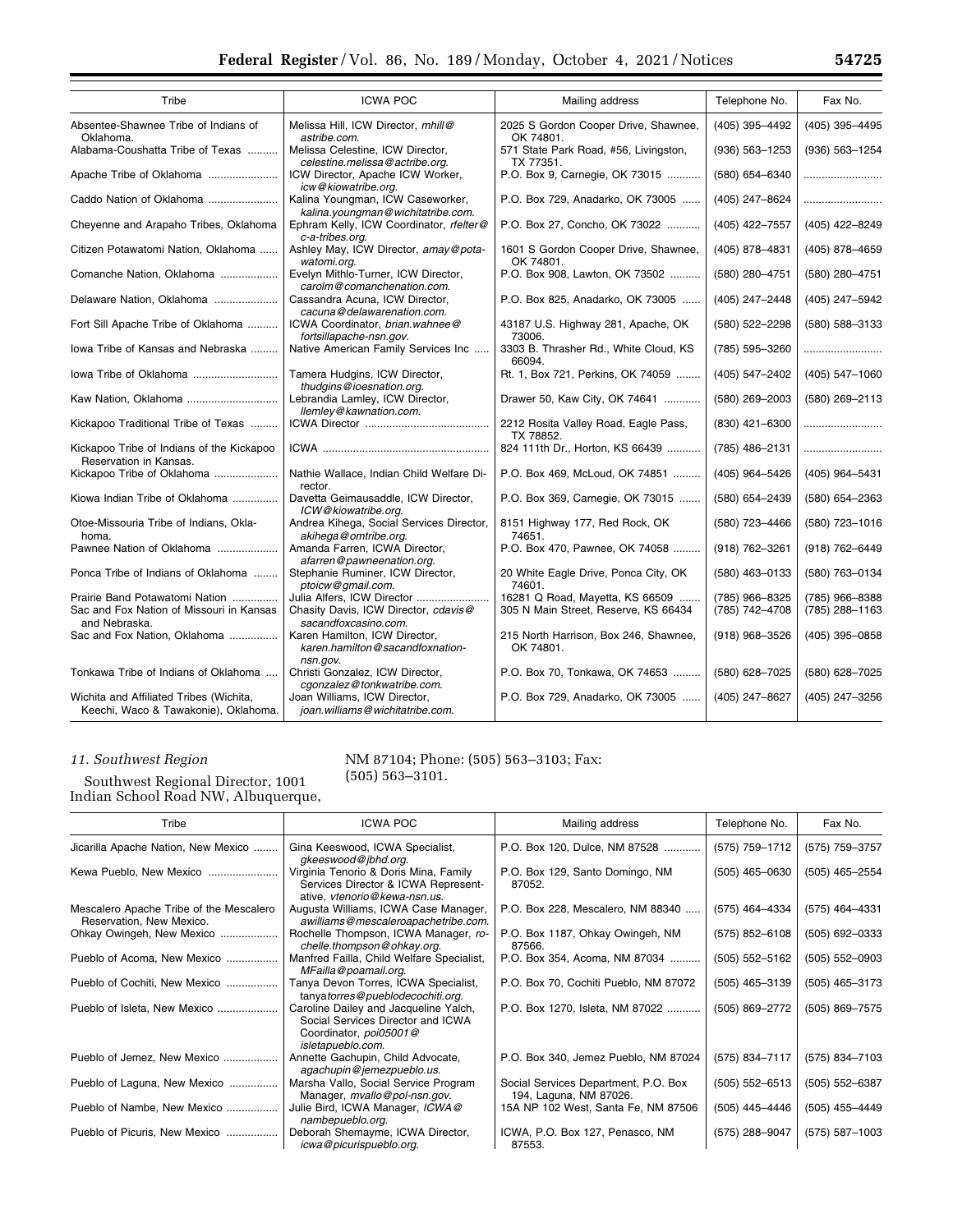۰

| Tribe                                                                   | <b>ICWA POC</b>                                                                                                             | Mailing address                                                                                                   | Telephone No.    | Fax No.          |
|-------------------------------------------------------------------------|-----------------------------------------------------------------------------------------------------------------------------|-------------------------------------------------------------------------------------------------------------------|------------------|------------------|
| Pueblo of Pojoaque, New Mexico                                          | Stacie Waters, Foster Care At Risk<br>Family Coordinator ICWA Worker,                                                       | 58 Cities of Gold Rd., Ste. #4, Santa Fe,<br>NM 87506.                                                            | $(505)$ 455-0238 | (505) 455-0238   |
| Pueblo of San Felipe, New Mexico                                        | swaters@pojoaque.org.<br>Darlene J. Valencia, Family Services Di-<br>rector/ICWA Representative,<br>dvalencia@sfpueblo.com. | P.O. Box 4339, San Felipe Pueblo, NM<br>87001.                                                                    | (505) 771-9900   | (505) 771-9978   |
| Pueblo of San Ildefonso, New Mexico                                     | Darren Stand, Tribal Administrator,<br>dbstand@sanipueblo.org.                                                              | 02 Tunyo Po, Santa Fe, NM 87506                                                                                   | (505) 455-2273   | $(505)$ 455-7351 |
| Pueblo of Sandia, New Mexico                                            | Bree Kerr, Tribal Court Administrator,<br>akerr@sandiapueblo.nsn.us.                                                        | 481 Sandia Loop, Bernalillo, NM 87004                                                                             | (505) 771-5005   | (505) 867-7099   |
| Pueblo of Santa Ana, New Mexico                                         | Edward Ackron, Social Services Direc-<br>tor. edward.Ackron@santaana-<br>nsn.gov.                                           | 02 Dove Road, Santa Ana Pueblo, NM<br>87004.                                                                      | (505) 771-6765   | (505) 771-6537   |
| Pueblo of Santa Clara, New Mexico                                       | Dennis Silva, Director of Social Serv-<br>ices, dsilva@santaclarapueblo.org.                                                | P.O. Box 580, Espanola, NM 87532                                                                                  | (505) 753-0419   | (505) 753-0420   |
| Pueblo of Taos, New Mexico                                              | Ezra Bayles, Director, ebayles@<br>taospueblo.com.                                                                          | P.O. Box 1846, Taos, NM 87571                                                                                     | (575) 758-7824   | (575) 758-3346   |
| Pueblo of Tesugue, New Mexico                                           | Donna Quintana, ICWA Coordinator,<br>donna.quintana@pueblooftesuque.org.                                                    | Box 360T, Route 42, Santa Fe, NM<br>87506.                                                                        | $(505)$ 469-0173 | (505) 820-7780   |
| Pueblo of Zia, New Mexico                                               | Wiyanna Chavez, Social Services Direc-<br>tor, wiyanna.chavez@ziapueblo.org.                                                | 135 Capital Square Drive, Zia Pueblo,<br>NM 87053.                                                                | $(505)$ 401-8142 | (505) 867-3308   |
| Ramah Navajo Chapter of the Navajo Na-<br>tion.                         | Loretta Martinez, Social Service Direc-<br>tor, lorettamrtnz@yahoo.com.                                                     | Ramah Navajo School Board Inc.-<br>Ramah Navajo Social Service Pro-<br>gram, P.O. Box 250, Pinehill, NM<br>87357. | (505) 775-3221   | (505) 775-3520   |
| Southern Ute Indian Tribe of the Southern<br>Ute Reservation, Colorado. | Julianne Begay, Social Services Attor-<br>ney, <i>jbegay@southemute-nsn.gov.</i>                                            | P.O. Box 737, Ignacio, CO 81137                                                                                   | (970) 563-0100   | (970) 563-4854   |
| Ute Mountain Ute Tribe                                                  | Tywana Billie Lopez, UMU Social Serv-<br>ices Director, tbillie@utemountain.org.                                            | P.O. Box 309, Towaoc, CO 81334                                                                                    | (970) 564-5307   |                  |
| Ysleta del Sur Pueblo                                                   | Leah Lopez, Supervisor, Ilopez@ydsp-<br>nsn.gov.                                                                            | 9314 Juanchido Ln., El Paso, TX 79907                                                                             | (915) 860-6170   | (915) 242-6556   |
| Zuni Tribe of the Zuni Reservation, New<br>Mexico.                      | Ron Reid, Social Services Director,<br>ron.reid@ashiwi.org.                                                                 | P.O. Box 339, Zuni, NM 87327                                                                                      | (505) 782-7166   | (505) 782-7221   |

## *12. Western Region*

Western Regional Director, 2600 North Central Avenue, Phoenix, AZ

85004; Phone: (602) 379–6600; Fax: (602) 379–4413.

| NOrth Central Avenue, Phoenix, AZ                                                                            |                                                                                         |                                                         |                                       |                |
|--------------------------------------------------------------------------------------------------------------|-----------------------------------------------------------------------------------------|---------------------------------------------------------|---------------------------------------|----------------|
| Tribe                                                                                                        | <b>ICWA POC</b>                                                                         | Mailing address                                         | Telephone No.                         | Fax No.        |
| Ak-Chin Indian Community                                                                                     | Dorissa Garcia, Enrollment Coordinator,<br>dgarcia@ak-chin.nsn.us.                      | 42507 West Peters & Nall Road, Mari-<br>copa, AZ 85138. | (520) 568-1074                        | (520) 568-1079 |
| Chemehuevi Indian Tribe of the<br>Chemehuevi Reservation, California.                                        | Dawn McElwain, ICWA Director, icwa@<br>cit-nsn.gov.                                     | P.O. Box 1976, Havasu Lake, CA 92363                    | (760) 858-5426                        | (760) 858-5400 |
| Cocopah Tribe of Arizona                                                                                     | Rafael D. Morales, Jr., ICWA Worker,<br>moralesr@cocopah.com.                           | 14515 South Veterans Dr., Somerton,<br>AZ 85350.        | (928) 627-3729                        | (928) 627-3316 |
| Colorado River Indian Tribes of the Colo-<br>rado River Indian Reservation, Arizona<br>and California.       | Rebecca Loudbear, Attorney General,<br>rloudbear@critdoj.com.                           | 26600 Mohave Road, Parker, AZ 85344                     | (928) 669-1271                        | (928) 669-5675 |
| Confederated Tribes of the Goshute Res-<br>ervation, Nevada and Utah.                                        | Jeanine Hooper, Social Services/ICWA<br>Director, jeanine.hooper@ctgr.us.               | HC61 Box 6104, Ibapah, UT 84034                         | (833) 228-6509                        | (435) 234-1219 |
| Duckwater Shoshone Tribe of the<br>Duckwater Reservation, Nevada.                                            | Debra O'Neil. Social Services Director.<br>debbie.oneil@ihs.gov.                        | P.O. Box 140087, Duckwater, NV 89314                    | (775) 863-0222                        | (775) 863-0142 |
| Ely Shoshone Tribe of Nevada                                                                                 | Georgia Valdez, Social Services Worker,<br>dorda123@yahoo.com.                          | 250B Heritage Drive, Ely, NV 89301                      | (775) 289-4133                        | (775) 289-3237 |
| Fort McDermitt Paiute and Shoshone<br>Tribes of the Fort McDermitt Indian<br>Reservation, Nevada and Oregon. | Elena Dave, ICWA Advocate,<br>alenadave83@gmail.com.                                    | P.O. Box 68, McDermitt, NV 89421                        | (775) 532-8263                        | (775) 532-8060 |
| Fort McDowell Yavapai Nation, Arizona                                                                        | ICWA Coordinator/CPS Worker, ICWA<br>Coordinator/CPS Worker Wassaja<br>Family Services. | P.O. Box 17779, Fountain Hills, AZ<br>85269.            | (480) 789-7990                        | (480) 837-4809 |
| Fort Mojave Indian Tribe of Arizona, Cali-<br>fornia & Nevada.                                               | Melvin Lewis Sr., Social Services De-<br>partment Director, ssdir@<br>ftmojave.com.     | 500 Merriman Avenue, Needles, CA<br>92363.              | (928) 346-1550                        | (928) 346-1552 |
| Gila River Indian Community of the Gila<br>River Indian Reservation, Arizona.                                | Antoinette Enos, ICWA Case Manager,<br>antoinette.enos@gric.nsn.gov.                    | P.O. Box 427, Sacaton, AZ 85147                         | (520) 562-3396                        | (520) 562-3633 |
| Havasupai Tribe of the Havasupai Res-<br>ervation, Arizona.                                                  | Rita Uqualla, ICWA Coordinator,<br>ruqualla@yahoo.com.                                  | P.O. Box 10, Supai, AZ 86435                            | (928) 433-8153                        | (928) 433-8119 |
|                                                                                                              | Lorene Vicente, ICWA Coordinator,<br>LVicente@hopi.nsn.us.                              | P.O. Box 123, Kykotsmovi, AZ 86039                      | (928) 734-3392                        | (928) 734-1158 |
| Hualapai Indian Tribe of the Hualapai In-<br>dian Reservation, Arizona.                                      | Idella Keluche, ICWA Worker,<br>ikeluche@hualapai-nsn.gov.                              | P.O. Box 480, Peach Springs, AZ 86434                   | (928) 769-<br>2269/2383/<br>2384/2397 | (928) 769-2659 |
| Kaibab Band of Paiute Indians of the<br>Kaibab Indian Reservation, Arizona.                                  | Jennie K. Kalauli. Social Services Direc-<br>tor, ikeluche@hualapai-nsn.gov.            | HC 65 Box 2, Fredonia, AZ 86022                         | (928) 643-8320                        | (888) 822-3777 |
| Las Vegas Tribe of Paiute Indians of the<br>Las Vegas Indian Colony, Nevada.                                 | Travis Parashonts, Director of LVPT<br>HHS.                                             | 1257 Paiute Circle, Las Vegas, NV<br>89106.             | (702) 382-0784                        | (702) 384-5272 |
| Lovelock Paiute Tribe of the Lovelock In-<br>dian Colony, Nevada.                                            | Maribel Morales, ICWA Case Worker,<br>icwa@lovelocktribe.com.                           | P.O. Box 878, Lovelock, NV 89419                        | (775) 273-7861                        | (775) 273-3802 |